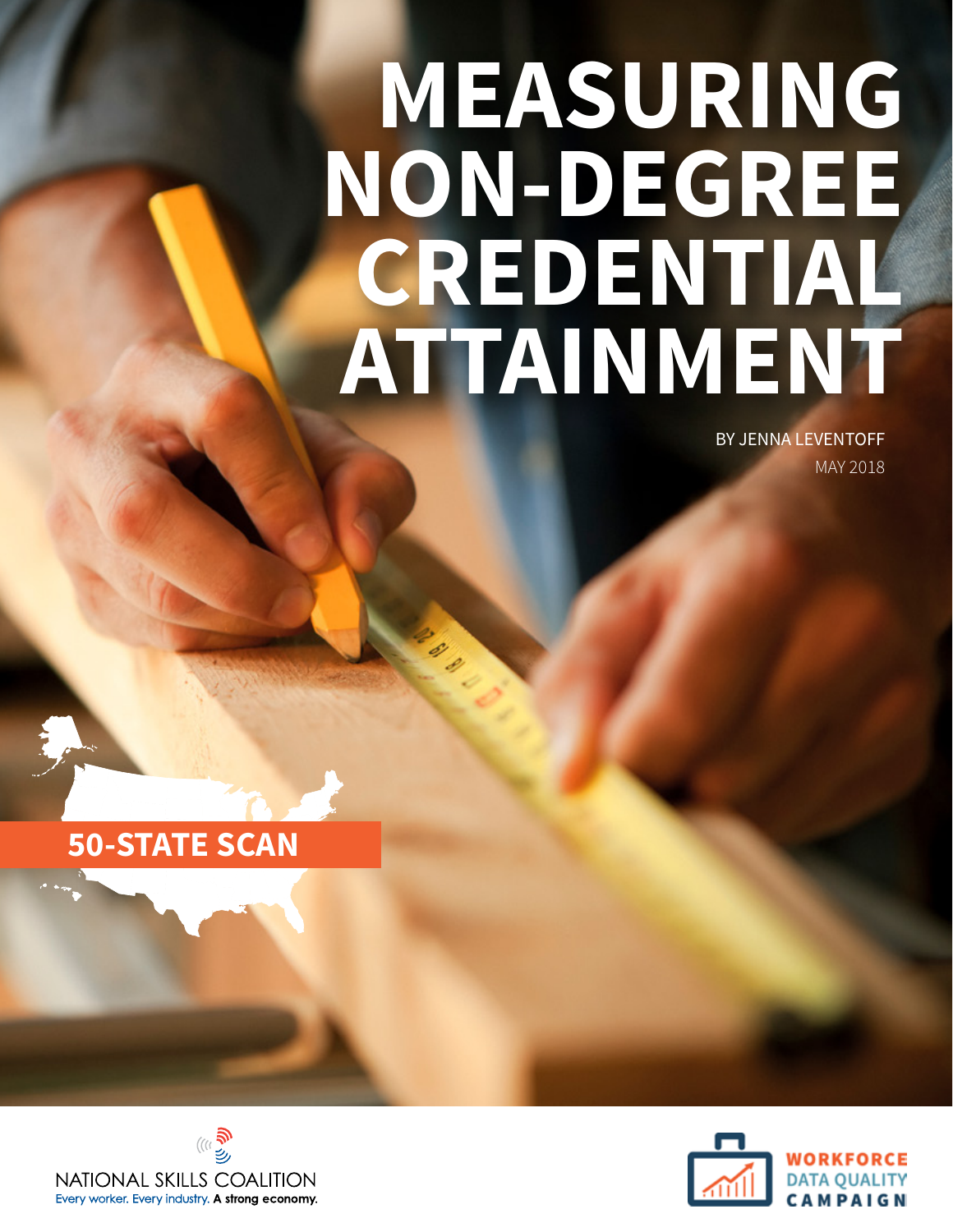#### ACKNOWLEDGEMENTS

This research was funded by the Lumina Foundation. Workforce Data Quality Campaign (WDQC) thanks them for their support.

**About Lumina Foundation:** Lumina Foundation is an independent, private foundation in Indianapolis that is committed to making opportunities for learning beyond high school available to all. Lumina envisions a system that is easy to navigate, delivers fair results, and meets the nation's need for talent through a broad range of credentials. The Foundation's goal is to prepare people for informed citizenship and for success in a global economy. **Disclaimer**: The views expressed in this publication are those of the authors and do not necessarily represent those of Lumina Foundation, its officers or employees.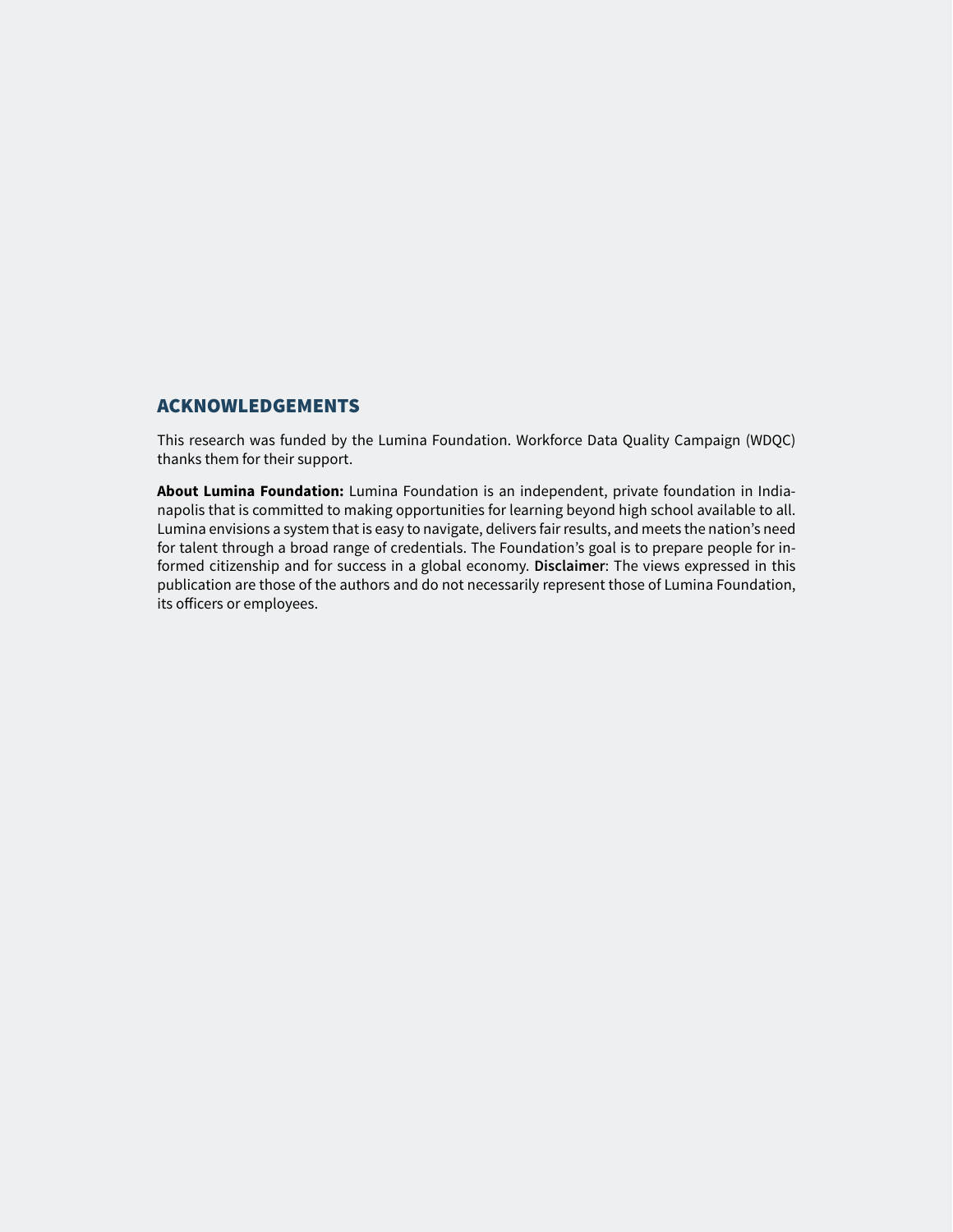#### **TABLE OF CONTENTS**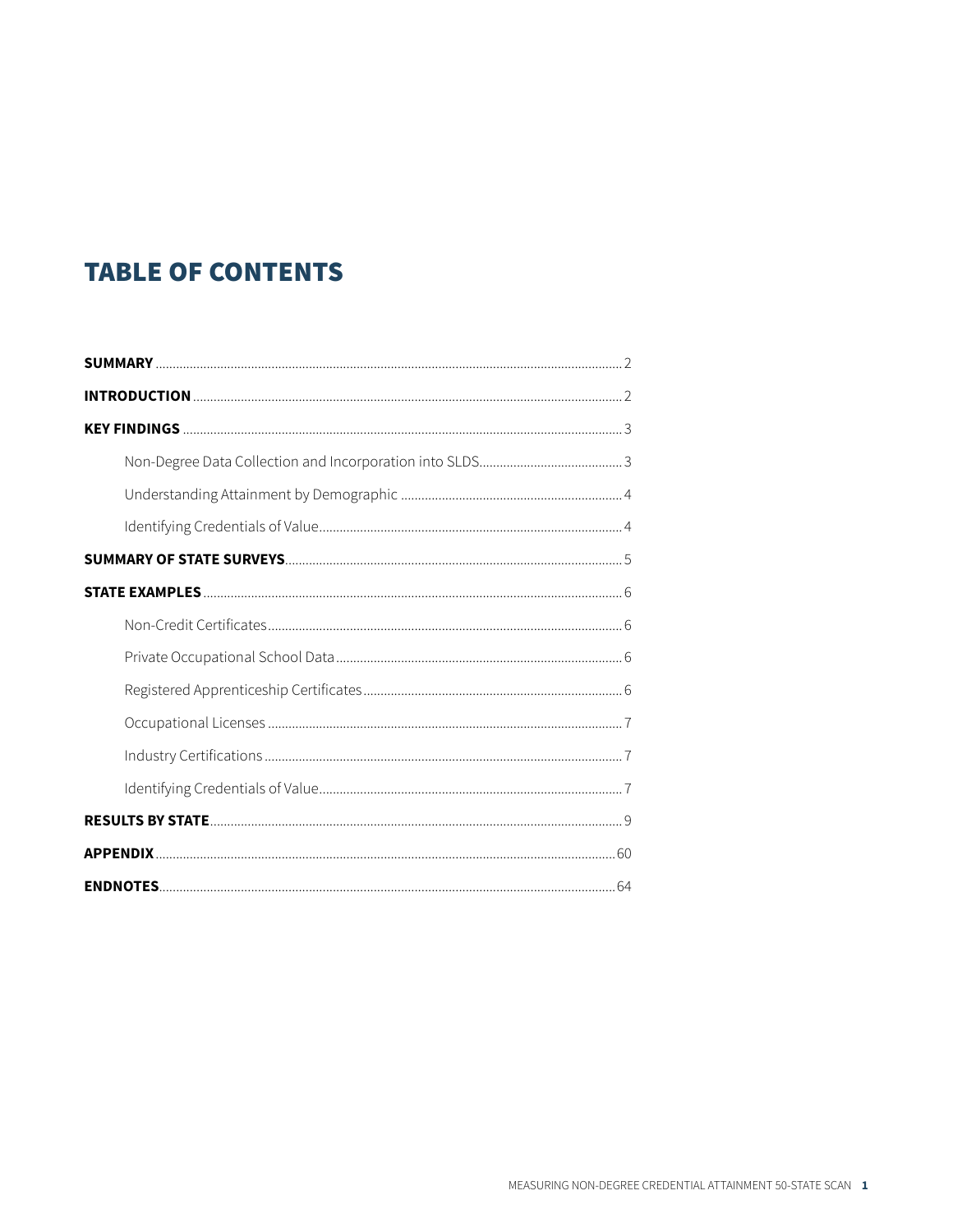#### SUMMARY

Many states include non-degree credentials (such as certificates, industry certifications, or licenses) within their statewide educational attainment goal. These goals set targets for the percentage of residents with a postsecondary credential.

In order to measure progress towards educational attainment goals, states must collect data about each student's non-degree credential attainment. States should also incorporate data on non-degree credentials into their state longitudinal data systems (SLDS), which match data across the education and workforce spectrum, so that states can answer questions including "Are education and training programs preparing students to earn a credential?" and "Are persons with credentials able to find good jobs?" Moreover, states should use data about demographic characteristics to better understand the attainment rates of subpopulations of interest, such as adult learners or racial and ethnic minorities.

States may wish to count only credentials that demonstrate a certain level of quality towards their educational

#### DEFINITIONS

#### **Non-degree credentials**

Common types of non-degree credentials include certificates, licenses, and industry certifications.

**Certificates** are credentials awarded by an *educational institution* based on completion of all requirements for a program of study, including coursework and tests. They are not time limited and do not need to be renewed.

**Apprenticeship certificates** are credentials earned through work-based learning and postsecondary earn-and-learn models. They are applicable to industry trades and professions. Registered apprenticeship certificates meet national standards.

**Industry Certifications** are credentials awarded by a certification body (not a school or government agency) based on an individual demonstrating, through an *examination process*, that he or she has acquired the designated knowledge, skills, and abilities to perform a specific occupation or skill. It is time-limited and may be renewed through a re-certification process.

**Licenses** are credentials that permit the holder to practice in a specified field. A license is awarded by a government licensing agency based on pre-determined criteria. The criteria may include some combination of degree attainment, certifications, certificates, assessment, apprenticeship programs, or work experience. Licenses are time-limited and must be renewed periodically.

attainment goal. To do this, states should create a process and criteria for identifying credentials of value.

The Workforce Data Quality Campaign (WDQC) has surveyed all fifty states, and the District of Columbia, to learn whether states are collecting individual-level data about non-degree credentials, incorporating that data into their SLDS, evaluating attainment by subpopulation, and identifying credentials of value.

This scan finds that no state has comprehensive data about all types of non-degree credentials. States are the most likely to have data about public for-credit certificate programs, registered apprenticeship certificates, and licenses. Thirty-six states report having most or all individual-level data on for-credit certificates from public two-year institutions in their state. Twenty-seven states report having most or all data about registered apprenticeship certificates, and twenty-two states report having most or all licensing data.

States struggle to collect data on non-registered apprenticeship certificates and industry certifications. The majority of states also struggle to incorporate non-degree credentials data into their SLDS (except for for-credit certificates). However, the majority of states report that for the non-degree credentials they do collect data on they can break-down attainment by key demographics. Forty states report that they can disaggregate credential attainment by age and race/ethnicity.

Most states are also interested in identifying credentials of value. Thirty states report that they have or are developing a list of "credentials of value," to administer financial aid, workforce development, or other programs.

#### INTRODUCTION

Non-degree credentials, such as certificates, licenses, and industry certifications, can help many people demonstrate skills to access further education or opportunities in the labor market.<sup>1</sup> According to the United States Census Bureau, full-time employees with credentials such as certificates or licenses earned more than those without such credentials.<sup>2</sup> In some industries, non-degree credential holders' earnings are comparable to workers with college degrees.<sup>3</sup>

Realizing the value of non-degree credentials, many states include them in their statewide educational attainment goal.4 Statewide attainment goals seek to increase the educational levels of residents in order to address the state's workforce needs.<sup>5</sup>

However, it can be challenging for states to measure residents' progress towards attaining non-degree credentials. Many non-degree credentials, such as industry certifications, non-registered apprenticeship certificates, and non-credit program certificates from public or private institutions, are awarded after the completion of programs that may not be regulated by the state. Thus, the state may not require submission of this data. Other non-degree credentials, such as licenses, are awarded by the state, but awards come from multiple state agencies. Accordingly, the data is often spread out across agencies and can be difficult to find and compile.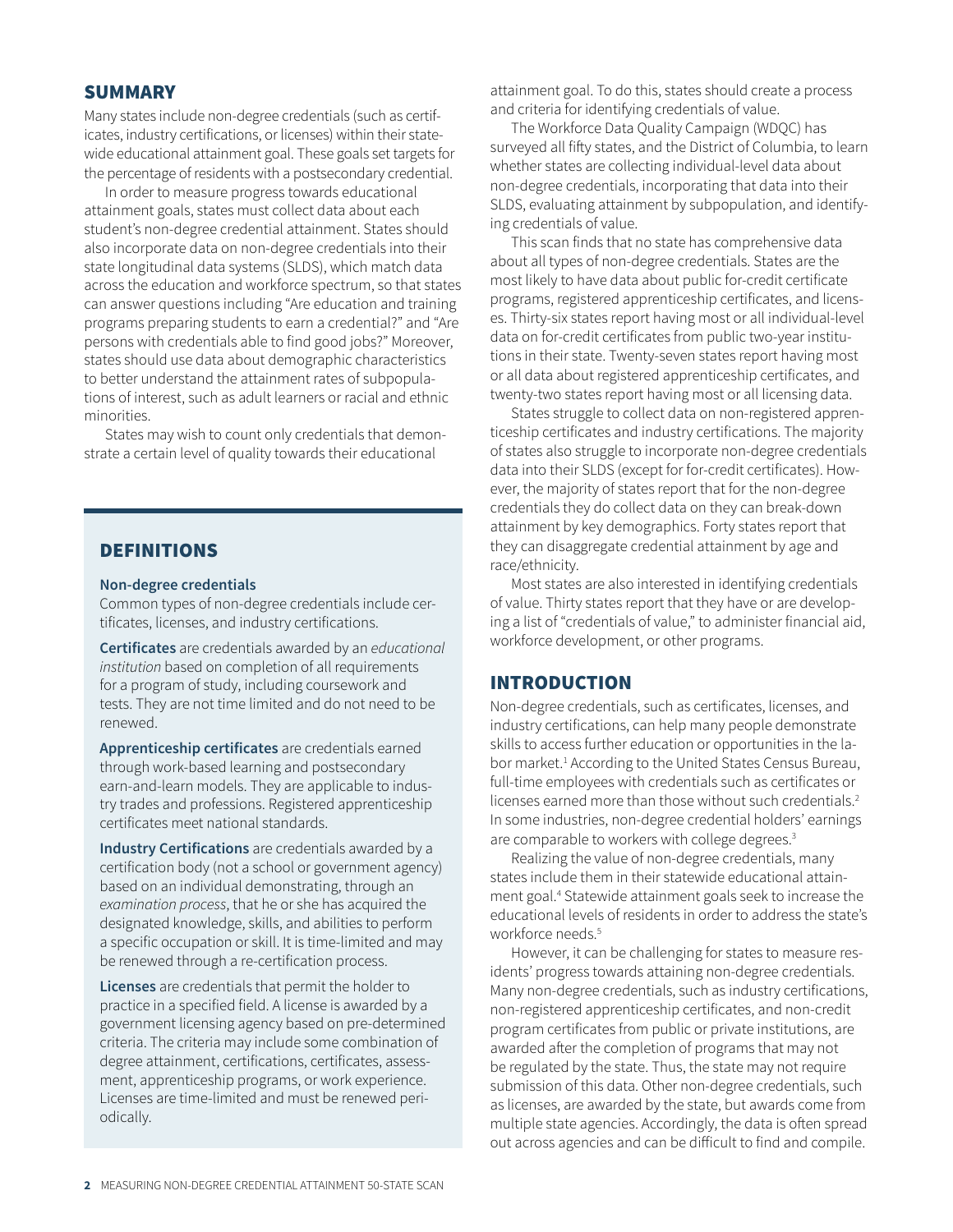Finally, non-degree credentials such as registered apprenticeships, may be awarded by the federal government. While the federal government does make this data available to states, many states are not aware of the process for obtaining it.

Even when states do have data about non-degree credentials, many do not incorporate that data into their SLDS. SLDS allow states to fully utilize data they already collect by matching data from different programs and agencies across time. These systems contain privacy-protected data that follow an individual's progress through K-12, postsecondary education, training, the workforce, and sometimes social service programs. Matching data about students and workers allows stakeholders to answer questions about whether education and workforce programs are preparing students to earn credentials and whether credentials have value in the labor market. Policymakers can use this data to design and fund programs that help people gain skills and find good jobs; educators can use the data to adjust their programs based on outcomes; and students can use this data to find education and training that meets their needs.

States can also use their SLDS to answer questions about non-degree credential attainment and employment outcomes for key demographics, including people of color, adult learners, veterans, and low-income individuals. Many states realize that they have attainment gaps and will have a difficult time reaching their educational attainment goals without increasing attainment amongst key demographics.<sup>6</sup> By collecting demographic information about students and workers, states can better understand attainment gaps. By incorporating that data into their SLDS, states can gather insight into ways to increase employment outcomes for these groups.

Furthermore, many states do not want to count every non-degree credential towards their educational attainment goal, but rather only those which meet a certain level of quality. Accordingly, many states are currently, or are planning to, identify credentials of value. To do this, many states are utilizing labor market information about in-demand industries and occupations, engaging with employers to learn more about their needs, and examining the outcomes of individuals who complete credentials. With this information, states can determine if a particular credential meets their definition of quality and should count towards the state's educational attainment goal.

Finally, individuals may have more than one postsecondary credential, making it difficult to know the number of people with a postsecondary credential, as opposed to the number of credentials awarded. States can use their SLDS to produce an unduplicated count of credential attainment.

To better understand how states are measuring the attainment of non-degree credentials, WDQC conducted the first-ever fifty-state scan of states. (The survey instrument is in the appendix to this report.) We surveyed representatives of postsecondary agencies, workforce agencies, higher education systems, or longitudinal data systems in all fifty states and the District of Columbia.

We asked survey recipients whether they were (1) collecting data on individual attainment for each type of non-degree credential; (2) incorporating that data into their SLDS; (3) collecting demographic information to learn about attainment for key subpopulations; and (4) identifying credentials of value. Although many states have data about credential attainment from national surveys, we asked states if they had this data from administrative records. Administrative records are those resulting from the administration of a program and are more comprehensive than surveys. States can use these individual-level records to measure progress on educational attainment and to analyze where improvement is most needed.

#### KEY FINDINGS

#### **Non-Degree Data Collection and Incorporation into SLDS**

Overall, states are in the early stages of collecting data on individual attainment of non-degree credentials and incorporating that data into their SLDS.

No state has comprehensive data about all types of non-degree credentials. The survey reveals that states are the most likely to have data about for-credit certificate programs, registered apprenticeship certificates, and licenses. Thirty-six states report having most or all individual-level data on for-credit certificates from public two-year institutions in their state. Twenty-seven states report having all or most data about registered apprenticeship certificates, and twenty-two states report having most or all licensing data.

However, many states report struggling to gather data on non-registered apprenticeship certificates, certifications awarded by industry groups, and non-credit certificates. Thirteen states say they have most or all data about non-credit certificates, and nine states report having most or all data on industry certifications. Just two states report having most or all individual-level data on non-registered apprenticeship programs.

Once states obtain data on non-degree credentials, it is helpful for them to incorporate it into their SLDS, so that it can be matched with other education and workforce data to answer questions about whether programs are preparing students to earn credentials, and whether credentials have value in the labor market. However, eight states report that

**THIRTY-SIX STATES REPORT HAVING MOST OR ALL INDIVIDUAL-LEVEL DATA ON FOR-CREDIT CERTIFICATES FROM PUBLIC TWO-YEAR INSTITUTIONS IN THEIR STATE. TWENTY-SEVEN STATES REPORT HAVING ALL OR MOST DATA ABOUT REGISTERED APPRENTICESHIP CERTIFICATES, AND TWENTY-TWO STATES REPORT HAVING MOST OR ALL LICENSING DATA.**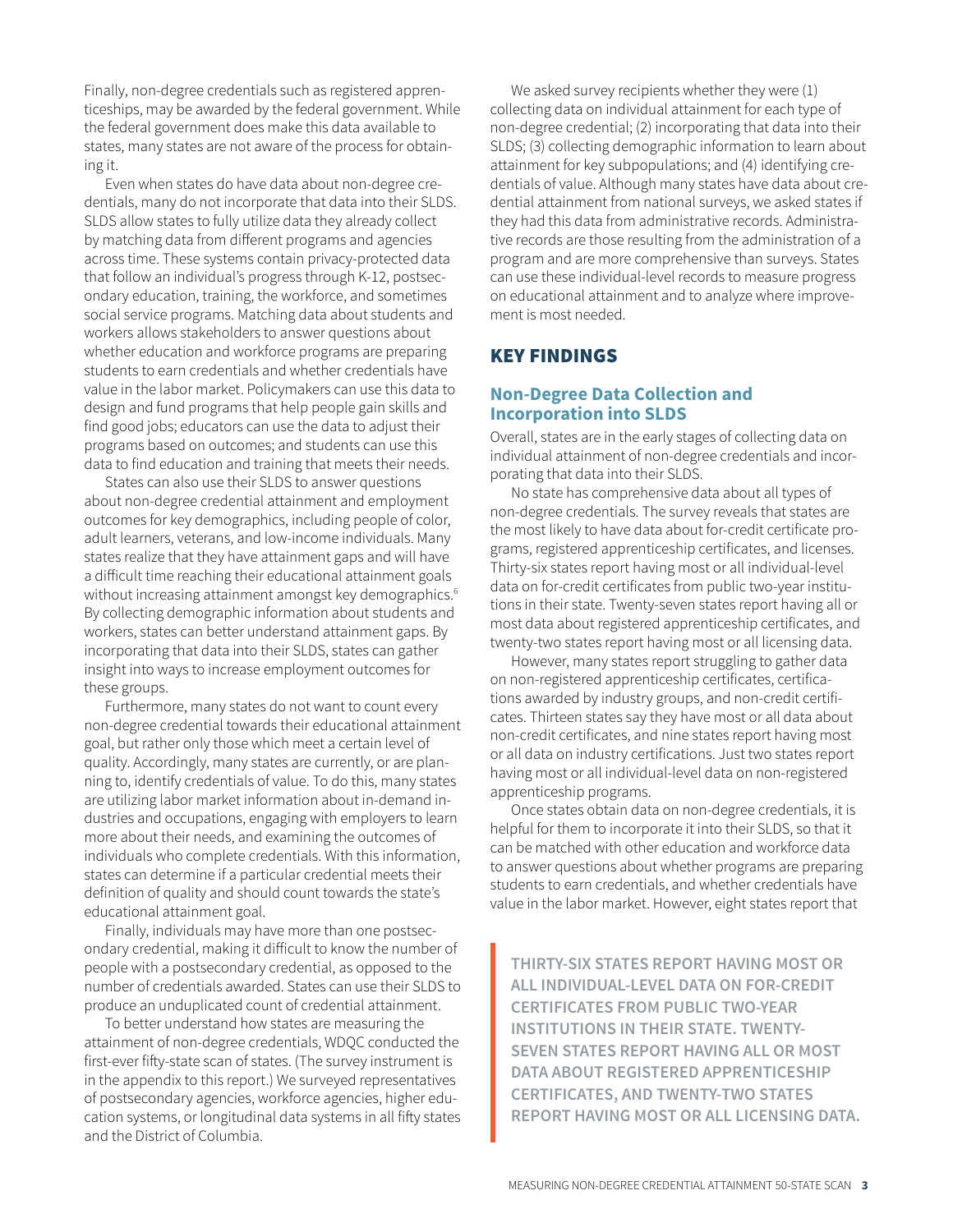**STATES ARE UNLIKELY TO DISAGGREGATE NON-DEGREE CREDENTIAL ATTAINMENT BY WHETHER A STUDENT IS THE FIRST IN THEIR FAMILY TO ENROLL IN POSTSECONDARY EDUCATION. ONLY SEVEN STATES REPORT THAT THEY DO THIS.**

they do not have an SLDS. Of those who do have an SLDS, they are most likely to incorporate for-credit certificate data into the systems. Thirty-five states report including most or all individual-level data on for-credit certificates into their SLDS.

States are not likely to have comprehensive data about any other types of non-degree credentials in their SLDS. Nine states report having most or all registered apprenticeship certificate data in their SLDS, and eight states report having most or all non-credit certificate data. Four states report having most or all industry certification data in their SLDS, and three states report having most or all licensing data. Just one state reported having most or all non-registered apprenticeship certificate data in its SLDS.

#### **Understanding Attainment by Demographic**

The majority of states report that they can break-down data about their non-degree credential attainment by certain key demographics, such as race/ethnicity or age. States can likely do this by collecting individual-level data about students including their demographic information. Demographic data can help states better understand the attainment rates of these groups.

States are the most likely to disaggregate attainment by age and race/ethnicity, with forty states reporting that they can disaggregate by these characteristics. Most states are also able to disaggregate attainment results by gender, a student's highest level of educational attainment, and veteran status. Thirty-eight states disaggregate by gender, thirty-one highest educational attainment, and twenty-seven by veteran status.

States are unlikely to disaggregate non-degree credential attainment by whether a student is the first in their family to enroll in postsecondary education. Only eight states report that they do this.

#### **Identifying Credentials of Value**

Many states are hesitant to count all types of non-degree credentials towards their attainment goals and choose instead to count only credentials that they determine have value in the labor market or are otherwise "high quality." The survey reveals that thirty states have or are developing a list of "credentials of value," to administer financial aid, workforce development, or other programs.

In order to do this, states say they are currently, or have plans to (1) utilize labor market information to better understand in-demand industries and occupations as well as skills gaps; (2) engage employers to learn more about what they look for when hiring; and (3) examine employment and wage outcomes of credential completers. Specifically, twenty-six states say they currently or will identify programs of study associated with high-demand industries or occupations. Twenty-four states report that they currently or will determine where there are skills gaps. Twenty-three states say they currently or will analyze the employment rates and/ or average earnings of those with various credentials. Finally, twenty-one states report that they currently or will get regular input from employers about the skills and credentials they are looking for when hiring.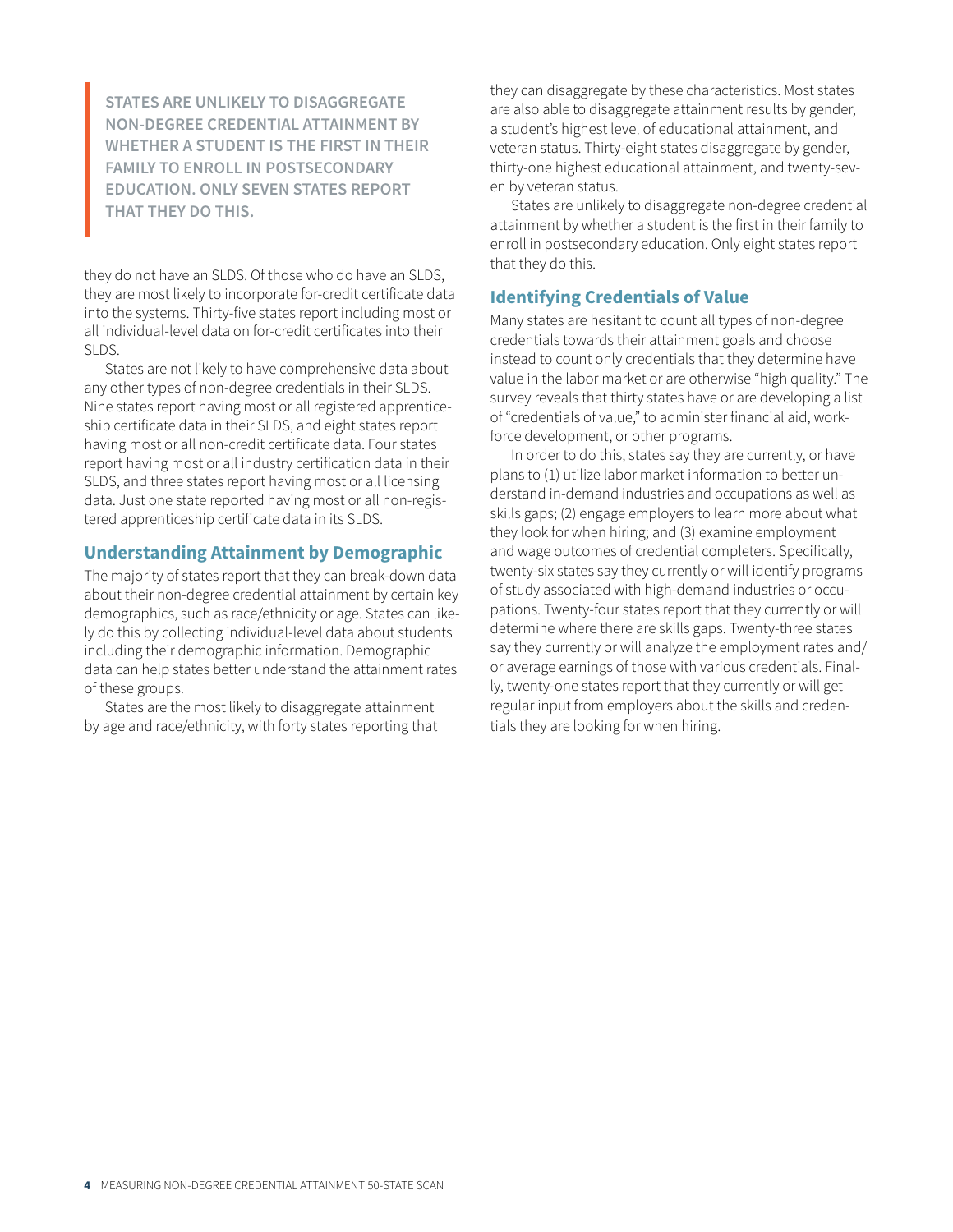#### SUMMARY OF STATE SURVEYS



| <b>States with Individual-level Data in Any State Agency</b> |     |             |      |             |
|--------------------------------------------------------------|-----|-------------|------|-------------|
|                                                              | All | <b>Most</b> | Some | <b>None</b> |
| <b>For-Credit Certificates</b>                               | 25  | 11          | 13   |             |
| Registered-Apprenticeship Certificates                       | 22  |             | 8    | 16          |
| Licenses                                                     | 10  | 12          | 16   | 13          |
| Non-Credit Certificates                                      | 5   | 8           | 22   | 16          |
| Non-Registered Apprenticeship Certificates                   |     |             | 12   | 37          |
| Certifications                                               | 0   | q           | 28   | 14          |

| States with Individual-level Data in SLDS  |          |              |      |             |                |
|--------------------------------------------|----------|--------------|------|-------------|----------------|
|                                            | All      | <b>Most</b>  | Some | <b>None</b> | <b>No SLDS</b> |
| <b>For-Credit Certificates</b>             | 20       | 15           | 6    | 2           | 8              |
| Non-Credit Certificates                    | 5        | 3            | 13   | 22          | 8              |
| Registered-Apprenticeship Certificates     | 6        | 3            | 5    | 29          |                |
| Licenses                                   |          | 2            | 16   | 24          | 8              |
| Non-Registered Apprenticeship Certificates |          | $\mathbf{0}$ |      | 35          | 8              |
| Certifications                             | $\Omega$ | 4            | 18   | 21          |                |

| Number of States Who Can Disaggregate Non-Degree Credential Attainment by: |    |  |
|----------------------------------------------------------------------------|----|--|
| Age                                                                        | 40 |  |
| Race/Ethnicity                                                             | 40 |  |
| Gender                                                                     | 38 |  |
| Highest Level of Educational Attainment                                    | 31 |  |
| Veteran Status                                                             | 27 |  |
| <b>Economic Status</b>                                                     | 23 |  |
| English Language Learner                                                   | 19 |  |
| 1 <sup>st</sup> Generation Students                                        | 8  |  |

| <b>Credentials of Value</b>                              | <b>Number of States</b> |
|----------------------------------------------------------|-------------------------|
| Have or Will Identify Credentials of Value               | 30                      |
| Activities Conducted or Planned                          |                         |
| Programs Associated with High-Demand Industry/Occupation | 26                      |
| Supply/Demand Analysis                                   | 24                      |
| Analyze employment/earnings outcomes                     | 23                      |
| Regular Employer Input                                   |                         |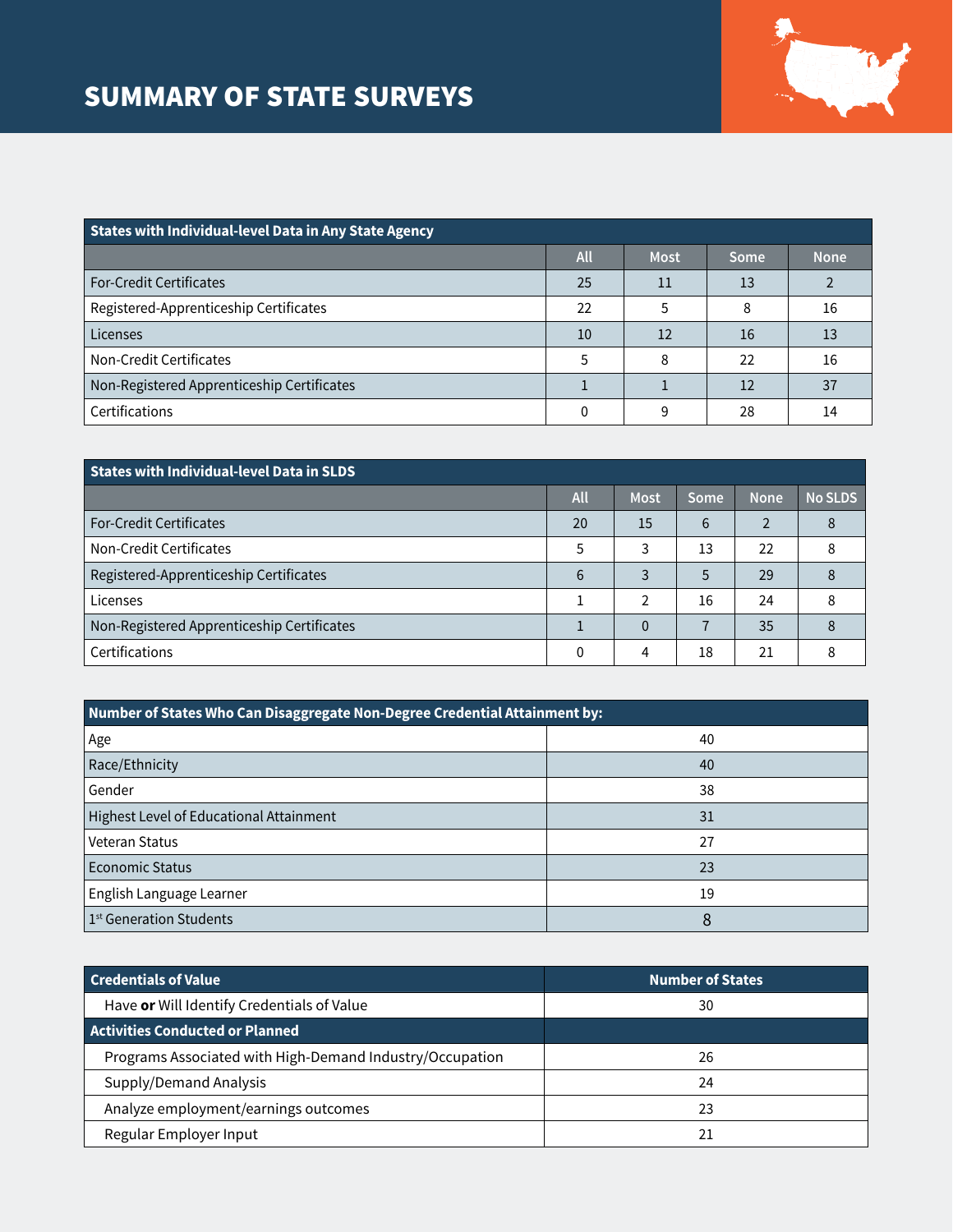#### STATE EXAMPLES

Although gathering data about non-degree credentials and identifying credentials of value is new to many states, a number of states already provide examples of this work. The following summarizes how some states have begun to meet these challenges.

#### **Non-Credit Certificates**

Most states have individual-level data about certificates from for-credit programs at public two-year institutions. However, fewer states require public institutions to report data about certificates resulting from non-credit courses. Accordingly, many institutions have never built the capacity to report non-credit data to the state and could face significant challenges if the state called upon them to do so. Missouri has worked with its institutions to build this capacity, and now collects data on non-credit certificates.

**Missouri:** Missouri's Department of Higher Education and Department of Economic Development used funding from a Trade Adjustment Assistance Community College and Career Training (TAACCCT) grant to expand the system it uses to allow community colleges to submit for-credit program information, to also accept non-credit program information. The state not only made technical changes to the reporting system, but also created a standardized submission format that closely matches many elements of the for-credit reporting template. This helped minimize the reporting burden for institutions. This new system allows community colleges to submit individual-level data on a quarterly basis, and in the future, may be used to allow private institutions in the state to do the same.

As of January 2018, Missouri's Department of Higher Education has a year's worth of data from all of the state's community and technical colleges. That data has also been included in the state's Workforce Longitudinal Data System, which contains data about the state's workforce programs, but not K-12 programs. It will be matched with employment data to populate the state's forthcoming scorecard. The scorecard will provide program-level data about the state's public institutions and Workforce Innovation and Opportunity Act (WIOA) providers.

Officials from the Department of Higher Education and Department of Economic Development credit funding from the TAACCCT grant as one of the main reasons that community colleges participated in the project. The grant allowed each of the institutions to make technical changes and hire necessary staff. Furthermore, agency staff also believe that institutions were motivated by the ability to see their program outcomes, and the clarity with which the agencies conveyed their privacy and security practices.

#### **Private Occupational School Data**

Although states usually license private for-profit institutions, and private institutions may be eligible for state financial aid or other state funding, relatively few states mandate that private schools share student-level data in exchange for authorization or aid. Accordingly, many states do not have certificate data from private occupational schools. However, Washington state has established regulations enabling the state to gather student-level data from for-profit career schools that offer certificates.

**Washington:** In Washington state, the Workforce Training and Education Coordinating Board (WTECB) collects student-level credential attainment data from private career schools (PCS) that grant certificates. There are approximately 300 such schools with 17,000 students.

WTECB is responsible for licensing and regulating PCS, as well as setting standards for data collection and evaluation for sub-baccalaureate workforce education and training programs in Washington. With that dual authority, WTECB engaged the Northwest Federation of Career Colleges (the PCS regional trade association) in a dialogue about setting data requirements for PCS, and adopted regulations requiring PCS to annually transmit student-level data to WTECB. This includes data on credential attainment. The Federation agreed, because they were confident in PCS student outcomes, and eager to see those outcomes reported in a comparable manner with outcomes of community college workforce program completers.

Initially, many PCS had little data capacity, and submitted data to the state in whatever form they could. Many PCS submitted spreadsheets containing inaccurate or incomplete information, and some submitted handwritten forms. To help the PCS, WTECB designated a staff person to answer questions and assist the PCS with submitting accurate information.

Eventually, Washington utilized a SLDS grant from the U.S. Department of Education to adopt a more effective process. It now utilizes a student data portal to collect data from PCS. The portal includes standardized codes and program titles. It also automatically uncovers data errors, such as invalid dates.

After data submission, WTECB arranges for PCS data to be linked with wage records and other data sets in order to measure student outcomes. The student outcomes are included in WTECB's annual evaluation of PCS and eleven other statewide workforce programs, called "Workforce Training Results." WTECB also transmits the PCS data to the Education Research and Data Center that manages the SLDS for Washington.

#### **Registered Apprenticeship Certificates**

About half of states administer their registered apprenticeship programs within state agencies referred to as State Apprenticeship Agencies, while the rest are administered by the U.S. Department of Labor (DOL).<sup>7</sup> States that administer their own registered apprenticeship programs should only need to execute a state inter-agency data sharing agreement to get individual-level data about these programs. States whose programs are administered by DOL can undertake a similar process to get individual-level data from DOL. Iowa has successfully navigated this process.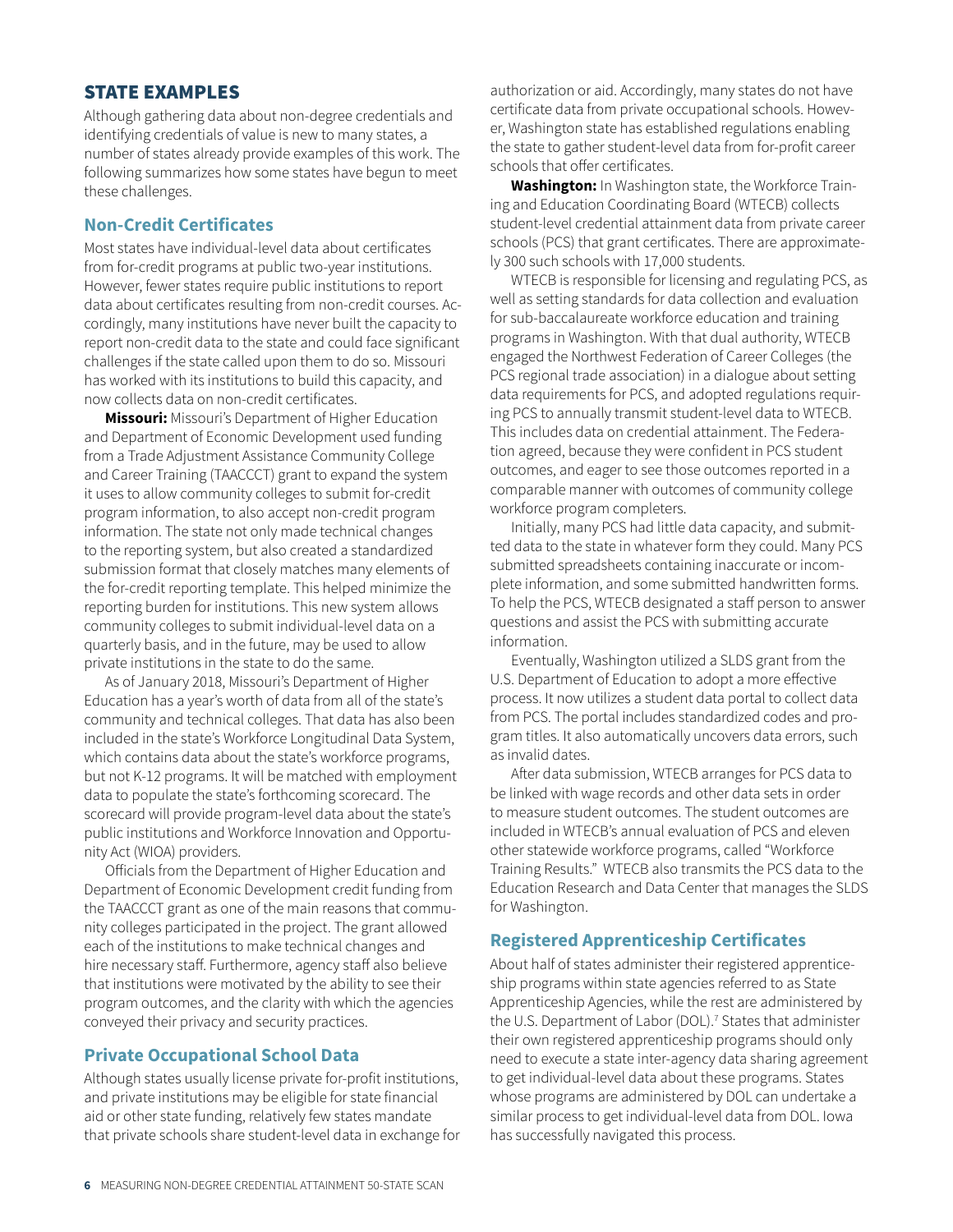**Iowa:** Iowa Workforce Development (IWD) has signed a data sharing agreement with the U.S. Department of Labor's Employment and Training Administration (ETA) to receive individual-level information about persons in Iowa's registered apprenticeship programs, in order to track their employment outcomes. IWD receives data including names, dates of birth, zip codes, and social security numbers. The agreement allows IWD to receive data annually.

Data comes from ETA's Registered Apprenticeship Partners Information Data System (RAPIDS) 2.0 database. The database contains information about apprentices and registered apprenticeship programs, in all states whose registered apprenticeship programs are overseen by ETA. Iowa reports that its regional ETA representative was able to connect state officials with the appropriate personnel at ETA's national office and recommended that other states have their workforce agency spearhead any effort to get registered apprenticeship data. Although ETA has a standardized data sharing agreement, Iowa reports that it was able to modify the existing agreement. The process took about a year. IWD also signed an Interconnection Security Agreement, governing how the data will be shared and protected.

The state is currently in the process of modifying its existing data sharing agreement to enable IWD to share data with the Iowa Department of Education, and to receive data quarterly instead of annually.

#### **Occupational Licenses**

Although state agencies typically award occupational licenses, states often struggle to bring together all of their licensing data. This makes it difficult to see how licenses fit into states' education and training pipelines. Indiana has created a unified state agency to house its licensing data, allowing the state to more easily match licensing data with other education and workforce data.

**Indiana:** Nearly one in seven workers in Indiana has a license. In 2005, Indiana's General Assembly created the Indiana Professional Licensing Agency (IPLA) to serve as the umbrella organization for the more than fifty licensing bodies in the state. Now, the board regulates over seventy professional licenses. This unified structure has not only made it easier for people to apply for licenses but has also facilitated the collection and linkage of licensing data. Now, Indiana officials can get all licensing data from just one place. The data is also incorporated into the state's SLDS, so that it can be matched with other education and employment data.

#### **Industry Certifications**

Most states do not regulate industry certifiers and hence cannot compel them to submit data. Of those states who include industry certifications within their educational attainment goals, many are in the early stages of considering how to obtain industry certification data.

State K-12 agencies have been early leaders, sometimes because industry certifications count towards their state's accountability metrics for the Every Student Succeeds Act

(ESSA). K-12 agencies' experience can provide insight for postsecondary agencies looking to count industry certifications. Postsecondary agencies in states whose K-12 counterparts have collected certification data should share and build upon this work without duplicating efforts.

**Tennessee:** The Tennessee Department of Education maintains a [student industry certification](https://www.tn.gov/education/early-postsecondary/student-industry-certification.html) list, which includes those certifications that the Department of Education believes can prepare students for postsecondary education or the workforce. To be placed on the list, certifications must meet four criteria: (1) they are industry recognized and valued; (2) they are aligned to a career and technical education course and/or program of study; (3) they are accepted for credit or hours by postsecondary institutions; and (4) they lead to high-quality employment.<sup>8</sup>

To gather data about the students who receive these industry certifications, the Tennessee Department of Education has signed memorandums of understanding (MOUs) with all but one certification provider on the [student indus](https://www.tn.gov/education/early-postsecondary/student-industry-certification.html)[try certification list](https://www.tn.gov/education/early-postsecondary/student-industry-certification.html). Under the MOUs, the providers will send individual-level data on students who obtain industry certifications to the state Department of Education, for eventual inclusion within the Tennessee Longitudinal Data System.

To initiate this process, the Tennessee Department of Education individually reached out to each certification provider on its student industry certification list. While the state does not require industry certifiers to provide data, doing so increases the likelihood that a provider will stay on the list. Accordingly, most industry certifiers wanted to share data to maintain the likelihood that Tennessee's students seek out their certification.

To facilitate data submission, the Department of Education created a standard record layout that industry certifiers could use to submit data. Since industry certifiers range in technological sophistication, as well as which data they collect, the Department of Education has accepted whatever data is provided, in whatever form it is provided and uses its own staff to clean the data and match it to other education and workforce data using fuzzy matching techniques. Through these methods, the Department of Education can match about 50 percent of its certification data with K-12 student data.

The Department of Education has also discussed hiring a staff person to assist industry certifiers with submitting data, however, the agency has not received the resources to do that.

#### **Identifying Credentials of Value**

Many states only want to count "quality" credentials towards their attainment goals. There are a number of metrics and processes states can use to identify credentials of value. Virginia and New Jersey provide two examples of states that have navigated this terrain.

**Virginia:** The Virginia Community College System (VCCS) keeps a list of its college programs resulting in a certification or license. Each of the programs on this list must meet the following parameters: (1) be based on skills standards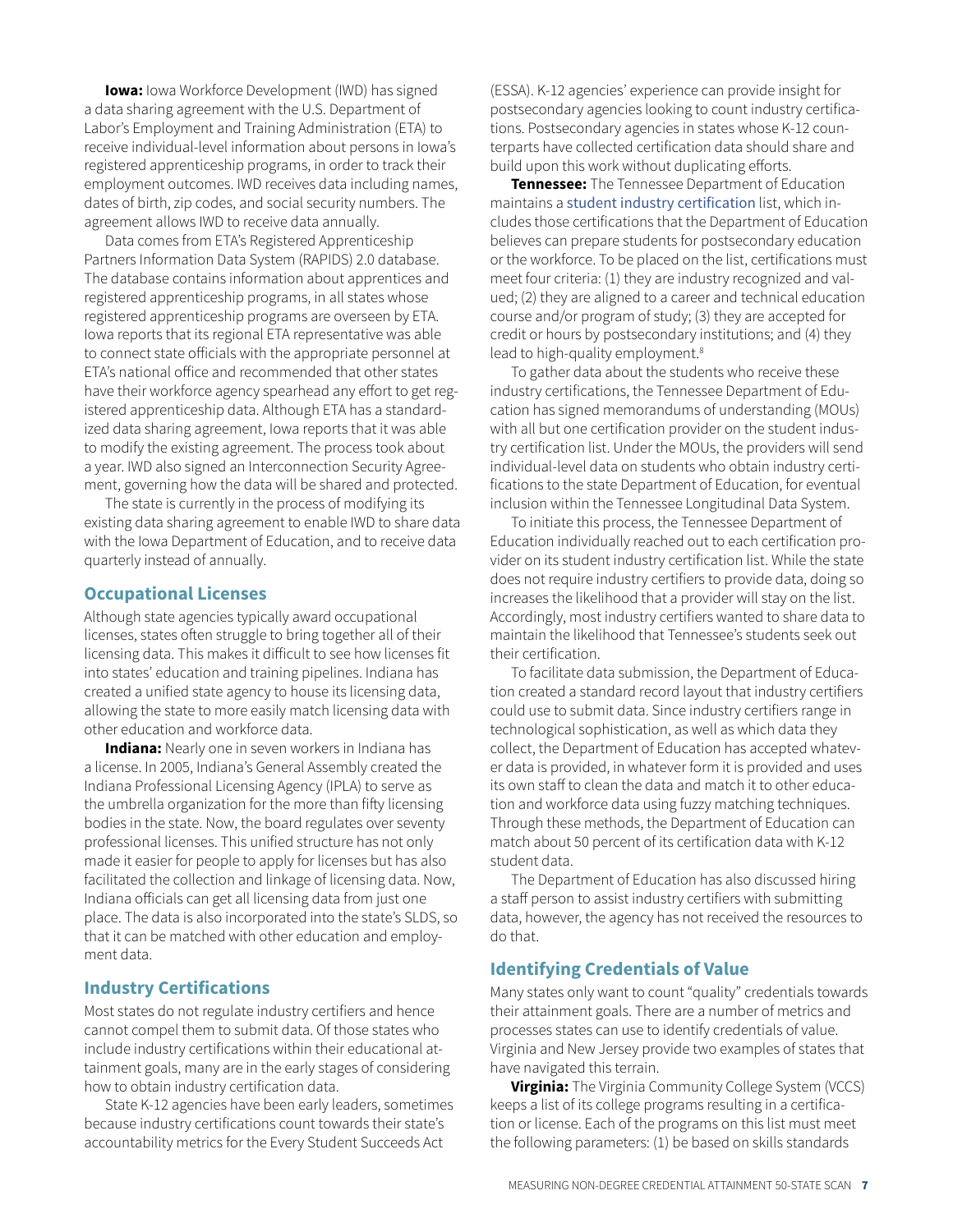developed or endorsed by employers; (2) be recognized by multiple employers and educational institutions, as well as across geographic areas, where appropriate; (3) involve a test or other demonstration that the student has acquired the required skills; and (4) be validated by a third party, such as the American Welding Society, the National Healthcareer Association, or the Virginia Department of Health Professions. In addition, training programs may be taken for academic credit or non-credit.<sup>9</sup> The VCCS is focusing attention on articulating approved credentials for credit and building stackable career pathways that incorporate these credentials.

For a credential to be approved and placed on the VCCS list there are four steps: (1) submission; (2) committee review against the approved industry parameters and recommendation; (3) college panel review and recommendation, as needed; and (4) final decision by the Chancellor or designees. First, the community college must submit its industry certification to VCCS, through the VCCS Industry Credentials website. Each submission must include: (1) the credential's name; (2) the awarding entity; (3) a contact e-mail; (4) whether the credential is offered for credit, not for credit, or both; (5) and the "cluster" the credential falls into, such as manufacturing or information technology. The review step takes about three weeks and may involve two separate entities: the VCCS System Office Review Committee alone, or the VCCS System Office Review Committee and a group of secondary evaluators. The secondary evaluators are composed of four college workforce leaders (selected from a pre-identified pool) and four representatives from the Academic and Student Affairs Council (ASAC). The ASAC representatives must not be from the college who submitted the credential. In the first part of the review process, the VCCS System Office Review Committee will review the submission. If the submission "has national stature or clearly meets the SBCC approved industry parameters, the committee may recommend approval." If a certification does not clearly meet the parameters, the committee will

forward the request to the secondary evaluators. These secondary evaluators will then "reach out to content experts at their institution and in the field for additional industry knowledge" necessary to determine if the credential meets the parameters. Ultimately, the VCCS System Office Review Committee will make a recommendation for approval or rejection to the Chancellor or his designees. If the Chancellor or his designees approve the credential, the certification or license will be posted to the website and the community college will be notified. Credentials must be re-reviewed at least once every two years.

**New Jersey:** In 2016, New Jersey's Department of Labor and Workforce Development (DOLWD) released the first version of its [Industry Valued Credentials](http://careerconnections.nj.gov/careerconnections/prepare/skills/credentials/industry_valued_credentials.shtml) list, detailing which credentials are valued by employers. In order to be included on the list, credentials must meet four criteria. They must: (1) be valued by employers; (2) teach transferable skills; (3) potentially lead to opportunities for continued education and training; and (4) lead to higher wages, career advancement, and/or increased job security.10

In order to make this determination, DOLWD conducted research and sought input from a variety of stakeholders. First, analysts at DOLWD combed through labor market data to determine which credentials were the most in-demand by the state's seven largest industries. Then, DOLWD reached out to employers that participated in the state's talent networks, which are sector partnerships between employers in the state's key industries, and education and workforce institutions. Using feedback from the talent network members, they created a preliminary list of industry-valued credentials. That list was further tailored to employer preferences through a statewide online survey of employers and an open comments period. Finally, the state's legislatively mandated Credential Review Board, composed of representatives of entities including the Department of Labor and Workforce Development, the Higher Education Commission, and a Workforce Investment Board director, approved the list. The DOLWD updates this list every quarter.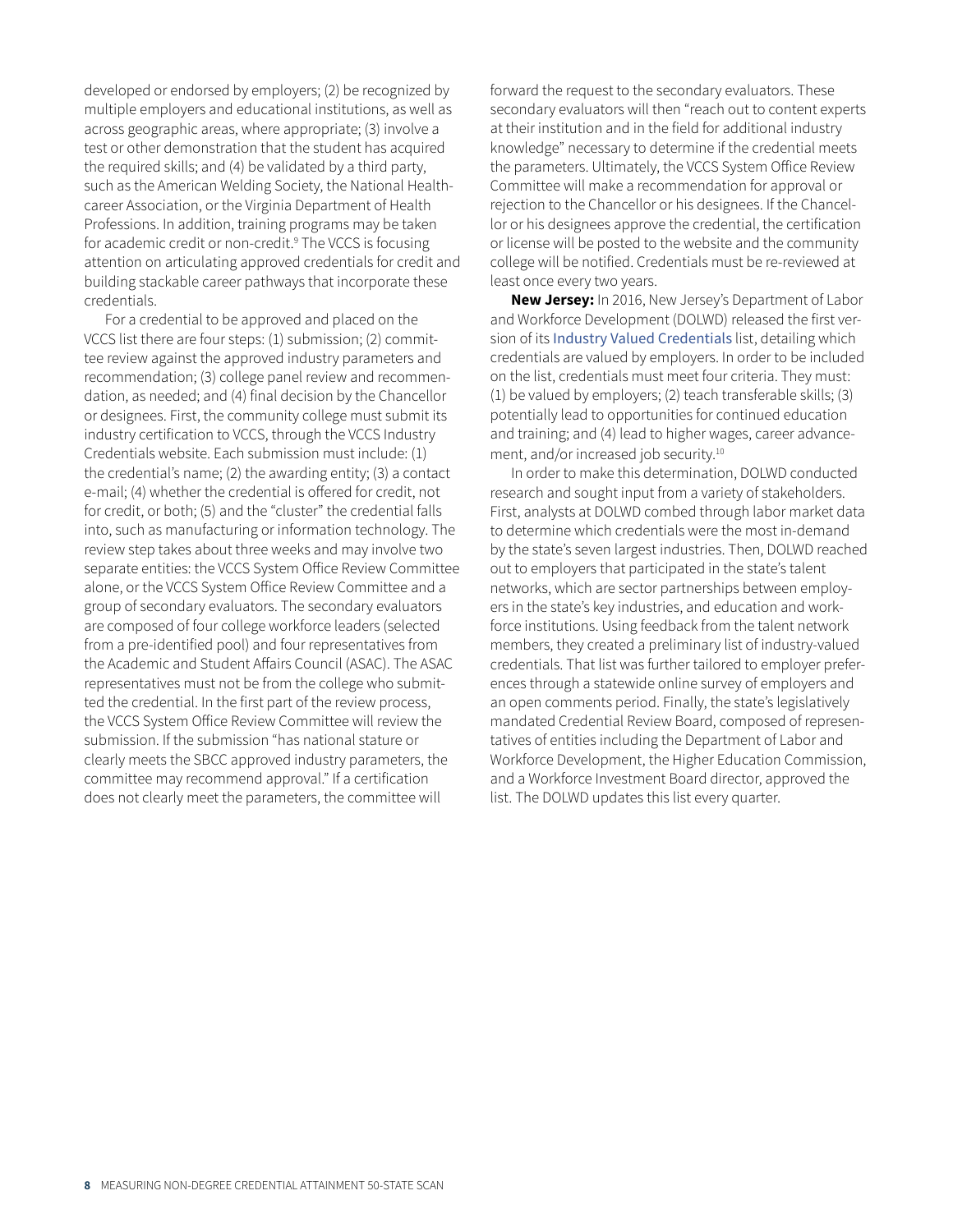# RESULTS BY STATE: ALABAMA



| <b>Non-Degree Credential Data Collection</b> |                     |                          |  |
|----------------------------------------------|---------------------|--------------------------|--|
|                                              | By any State Agency | In the SLDS              |  |
| <b>CERTIFICATES</b>                          |                     |                          |  |
| <b>For-Credit Certificates</b>               | Some                | State does not have SLDS |  |
| Non-Credit Certificates                      | Some                | State does not have SLDS |  |
| <b>APPRENTICESHIP</b>                        |                     |                          |  |
| Registered Apprenticeship                    | All                 | State does not have SLDS |  |
| Non-Registered Apprenticeship                | None                | State does not have SLDS |  |
| <b>INDUSTRY CERTIFICATIONS</b>               | Some                | State does not have SLDS |  |
| <b>LICENSES</b>                              | Most                | State does not have SLDS |  |

| State Can Disaggregate Non-Degree Credential Attainment by: |   |  |
|-------------------------------------------------------------|---|--|
| Age                                                         | χ |  |
| Economic Status                                             |   |  |
| English Language Learner                                    |   |  |
| <b>First Generation Student</b>                             |   |  |
| Gender                                                      | Χ |  |
| <b>Educational Attainment</b>                               |   |  |
| Race/Ethnicity                                              | χ |  |
| <b>Veteran Status</b>                                       |   |  |

| <b>Credentials of Value</b>                              |     |
|----------------------------------------------------------|-----|
| Have or Plan to Identify Credentials of Value            | Yes |
| <b>Activities Conducted or Planned</b>                   |     |
| Supply/Demand Analysis                                   |     |
| Programs Associated with High-Demand Industry/Occupation |     |
| Analyze Employment/Earnings Outcomes                     |     |
| Regular Employer Input                                   |     |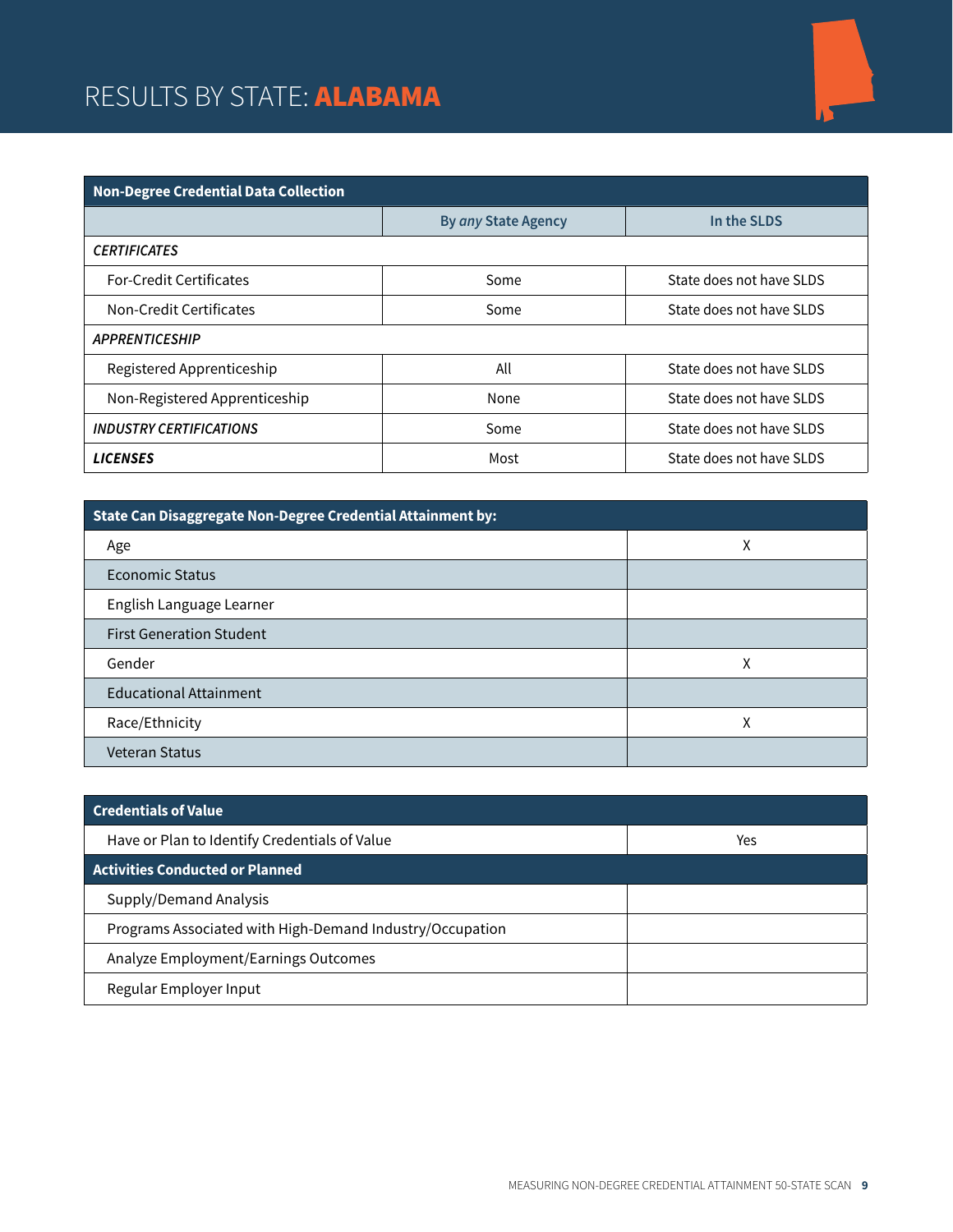# RESULTS BY STATE: ALASKA



| <b>Non-Degree Credential Data Collection</b> |                     |             |  |
|----------------------------------------------|---------------------|-------------|--|
|                                              | By any State Agency | In the SLDS |  |
| <b>CERTIFICATES</b>                          |                     |             |  |
| <b>For-Credit Certificates</b>               | Most                | Most        |  |
| Non-Credit Certificates                      | Some                | Some        |  |
| <b>APPRENTICESHIP</b>                        |                     |             |  |
| Registered Apprenticeship                    | All                 | None        |  |
| Non-Registered Apprenticeship                | Some                | None        |  |
| <b>INDUSTRY CERTIFICATIONS</b>               | Some                | Some        |  |
| <b>LICENSES</b>                              | Most                | None        |  |

| State Can Disaggregate Non-Degree Credential Attainment by: |  |  |
|-------------------------------------------------------------|--|--|
| Age                                                         |  |  |
| Economic Status                                             |  |  |
| English Language Learner                                    |  |  |
| <b>First Generation Student</b>                             |  |  |
| Gender                                                      |  |  |
| <b>Educational Attainment</b>                               |  |  |
| Race/Ethnicity                                              |  |  |
| <b>Veteran Status</b>                                       |  |  |

| <b>Credentials of Value</b>                              |    |
|----------------------------------------------------------|----|
| Have or Plan to Identify Credentials of Value            | No |
| <b>Activities Conducted or Planned</b>                   |    |
| Supply/Demand Analysis                                   |    |
| Programs Associated with High-Demand Industry/Occupation |    |
| Analyze Employment/Earnings Outcomes                     |    |
| Regular Employer Input                                   |    |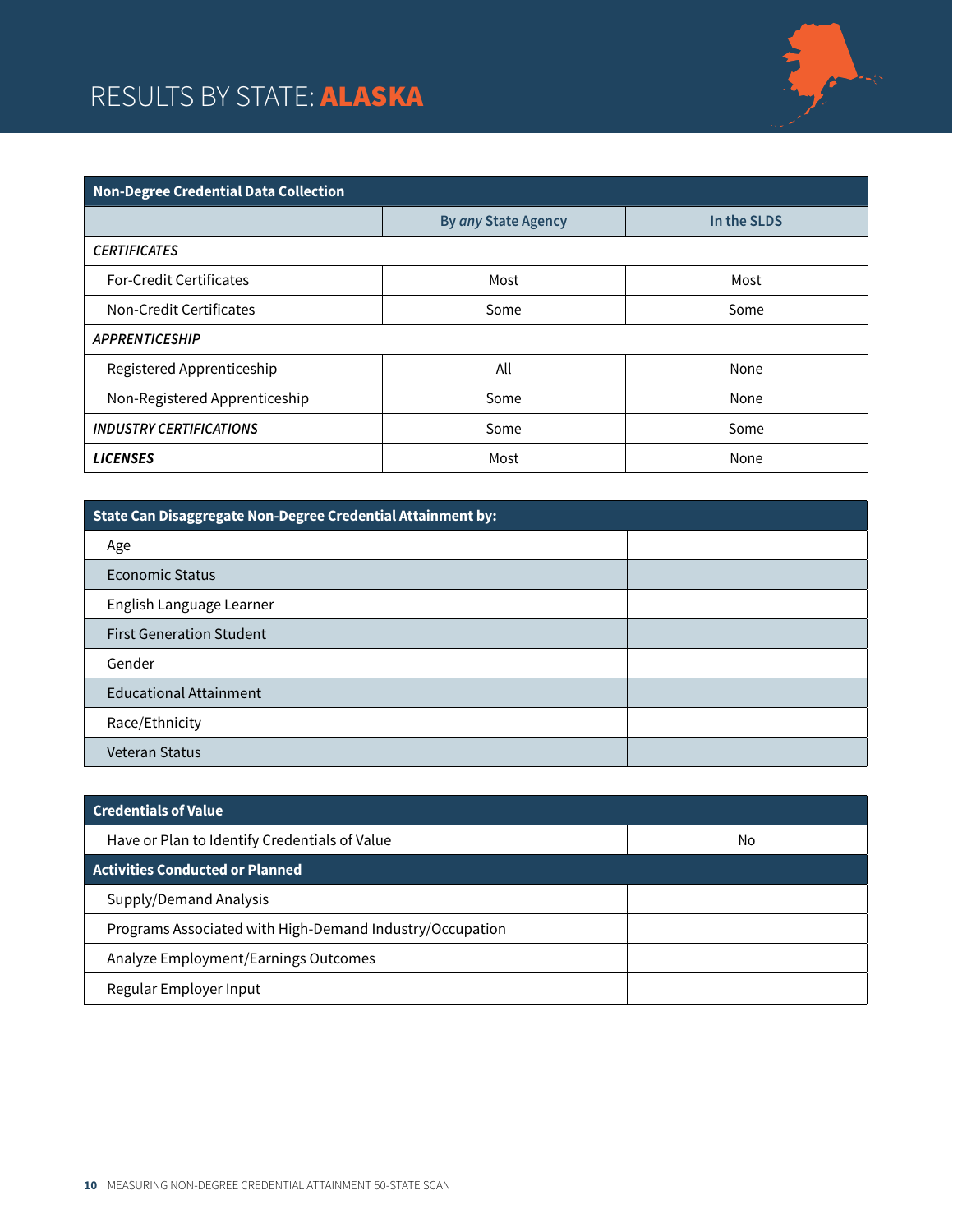### RESULTS BY STATE: ARIZONA

| <b>Non-Degree Credential Data Collection</b> |                     |                          |  |
|----------------------------------------------|---------------------|--------------------------|--|
|                                              | By any State Agency | In the SLDS              |  |
| <b>CERTIFICATES</b>                          |                     |                          |  |
| <b>For-Credit Certificates</b>               | Some                | State does not have SLDS |  |
| Non-Credit Certificates                      | Some                | State does not have SLDS |  |
| <b>APPRENTICESHIP</b>                        |                     |                          |  |
| Registered Apprenticeship                    | Most                | State does not have SLDS |  |
| Non-Registered Apprenticeship                | Some                | State does not have SLDS |  |
| <b>INDUSTRY CERTIFICATIONS</b>               | Some                | State does not have SLDS |  |
| <b>LICENSES</b>                              | Some                | State does not have SLDS |  |

| State Can Disaggregate Non-Degree Credential Attainment by: |  |
|-------------------------------------------------------------|--|
| Age                                                         |  |
| <b>Economic Status</b>                                      |  |
| English Language Learner                                    |  |
| <b>First Generation Student</b>                             |  |
| Gender                                                      |  |
| <b>Educational Attainment</b>                               |  |
| Race/Ethnicity                                              |  |
| Veteran Status                                              |  |

| <b>Credentials of Value</b>                              |    |
|----------------------------------------------------------|----|
| Have or Plan to Identify Credentials of Value            | No |
| <b>Activities Conducted or Planned</b>                   |    |
| Supply/Demand Analysis                                   |    |
| Programs Associated with High-Demand Industry/Occupation |    |
| Analyze Employment/Earnings Outcomes                     |    |
| Regular Employer Input                                   |    |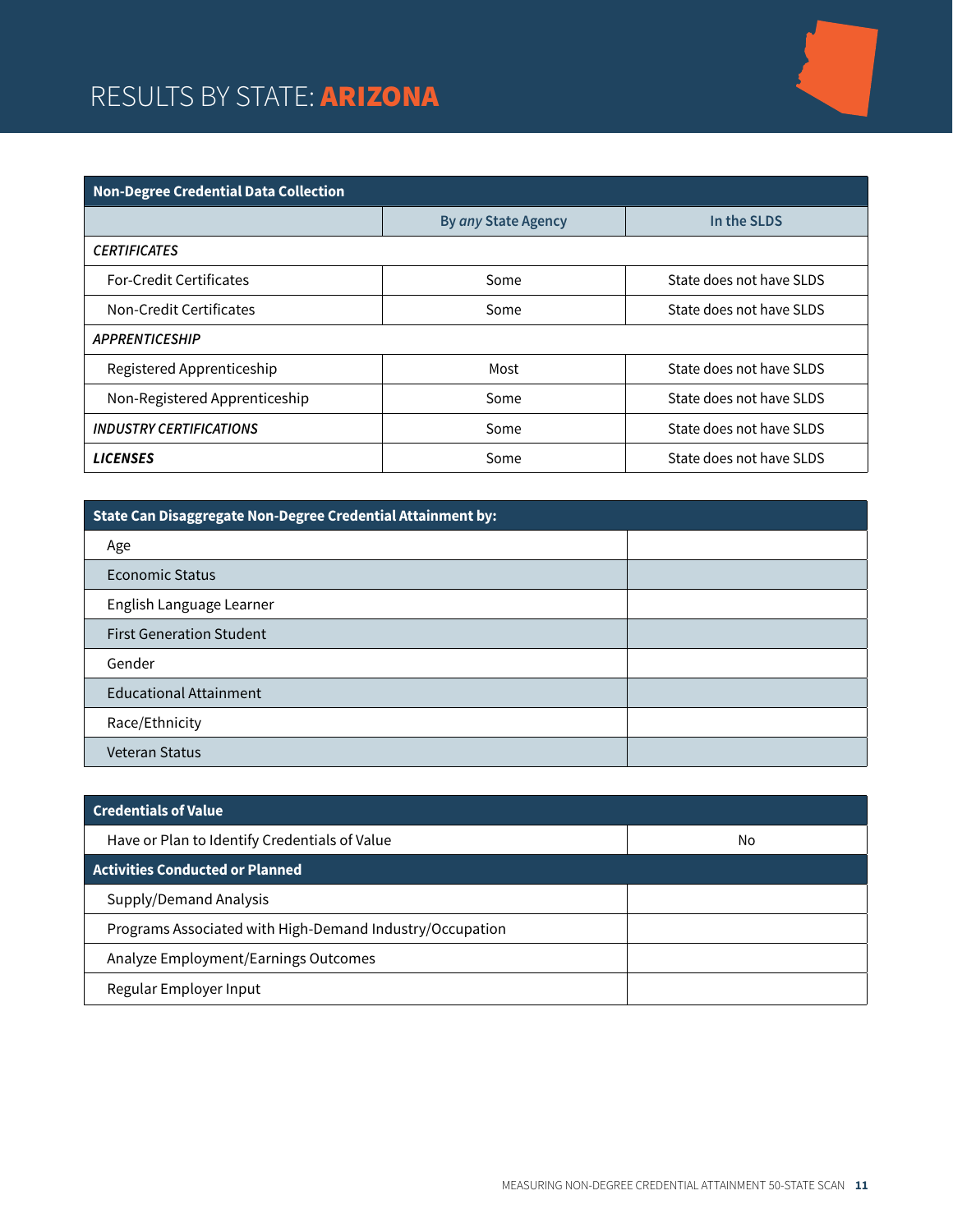# RESULTS BY STATE: ARKANSAS

| <b>Non-Degree Credential Data Collection</b> |                            |             |  |
|----------------------------------------------|----------------------------|-------------|--|
|                                              | <b>By any State Agency</b> | In the SLDS |  |
| <b>CERTIFICATES</b>                          |                            |             |  |
| <b>For-Credit Certificates</b>               | All                        | Most        |  |
| Non-Credit Certificates                      | Some                       | Some        |  |
| <b>APPRENTICESHIP</b>                        |                            |             |  |
| Registered Apprenticeship                    | All                        | Most        |  |
| Non-Registered Apprenticeship                | None                       | None        |  |
| <b>INDUSTRY CERTIFICATIONS</b>               | Some                       | Some        |  |
| <b>LICENSES</b>                              | Most                       | Some        |  |

| State Can Disaggregate Non-Degree Credential Attainment by: |   |  |
|-------------------------------------------------------------|---|--|
| Age                                                         |   |  |
| Economic Status                                             |   |  |
| English Language Learner                                    |   |  |
| <b>First Generation Student</b>                             |   |  |
| Gender                                                      |   |  |
| <b>Educational Attainment</b>                               | Χ |  |
| Race/Ethnicity                                              |   |  |
| <b>Veteran Status</b>                                       |   |  |

| <b>Credentials of Value</b>                              |     |
|----------------------------------------------------------|-----|
| Have or Plan to Identify Credentials of Value            | Yes |
| <b>Activities Conducted or Planned</b>                   |     |
| Supply/Demand Analysis                                   |     |
| Programs Associated with High-Demand Industry/Occupation |     |
| Analyze Employment/Earnings Outcomes                     |     |
| Regular Employer Input                                   |     |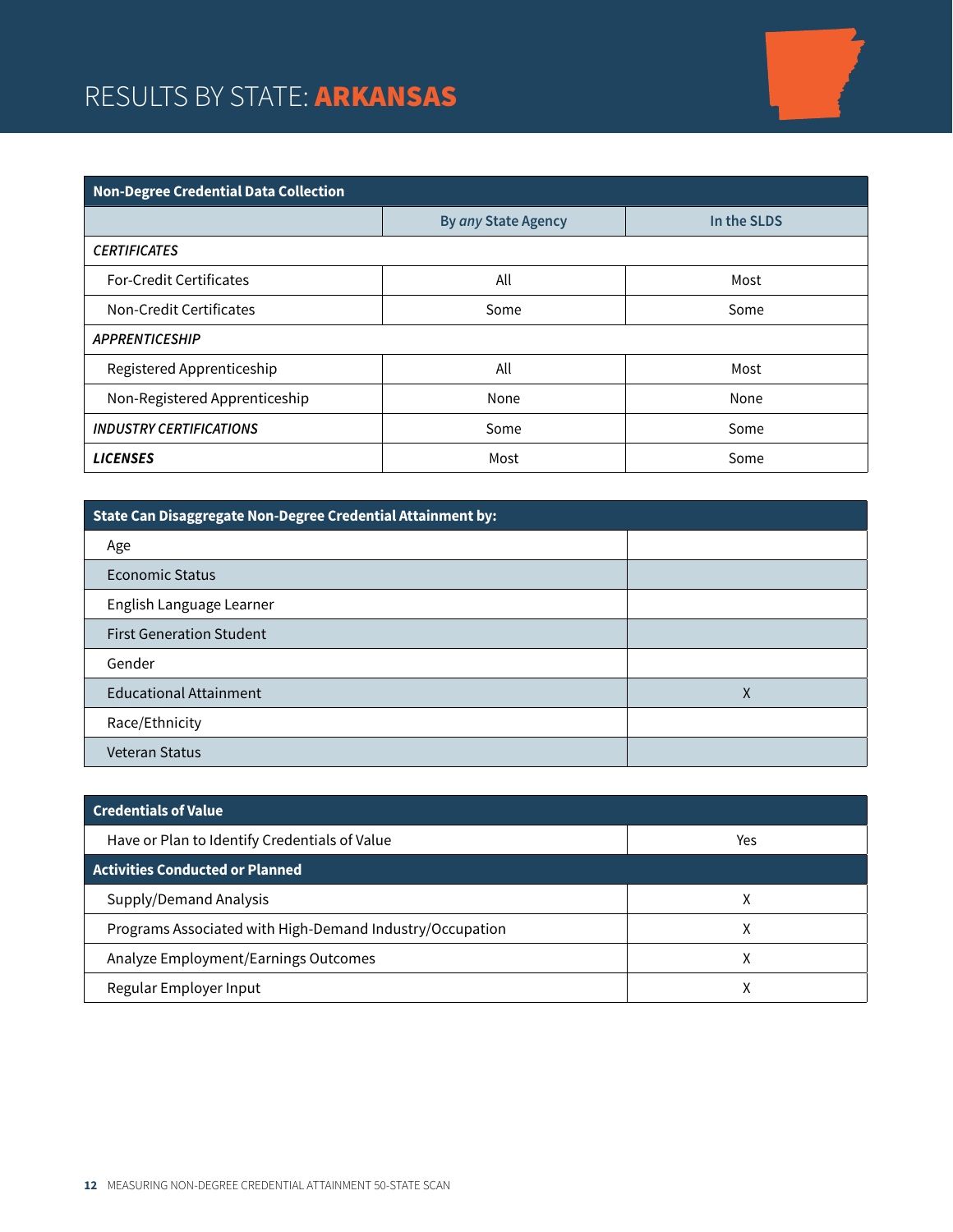### RESULTS BY STATE: CALIFORNIA

| Non-Degree Credential Data Collection |                     |                          |  |
|---------------------------------------|---------------------|--------------------------|--|
|                                       | By any State Agency | In the SLDS              |  |
| <b>CERTIFICATES</b>                   |                     |                          |  |
| <b>For-Credit Certificates</b>        | Most                | State does not have SLDS |  |
| Non-Credit Certificates               | All                 | State does not have SLDS |  |
| <b>APPRENTICESHIP</b>                 |                     |                          |  |
| Registered Apprenticeship             | None                | State does not have SLDS |  |
| Non-Registered Apprenticeship         | None                | State does not have SLDS |  |
| <b>INDUSTRY CERTIFICATIONS</b>        | None                | State does not have SLDS |  |
| <b>LICENSES</b>                       | None                | State does not have SLDS |  |

| State Can Disaggregate Non-Degree Credential Attainment by: |   |  |
|-------------------------------------------------------------|---|--|
| Age                                                         | χ |  |
| Economic Status                                             | ⋏ |  |
| English Language Learner                                    | χ |  |
| <b>First Generation Student</b>                             | Χ |  |
| Gender                                                      | χ |  |
| <b>Educational Attainment</b>                               | χ |  |
| Race/Ethnicity                                              | л |  |
| <b>Veteran Status</b>                                       |   |  |

| <b>Credentials of Value</b>                              |     |
|----------------------------------------------------------|-----|
| Have or Plan to Identify Credentials of Value            | Yes |
| <b>Activities Conducted or Planned</b>                   |     |
| Supply/Demand Analysis                                   |     |
| Programs Associated with High-Demand Industry/Occupation |     |
| Analyze Employment/Earnings Outcomes                     |     |
| Regular Employer Input                                   |     |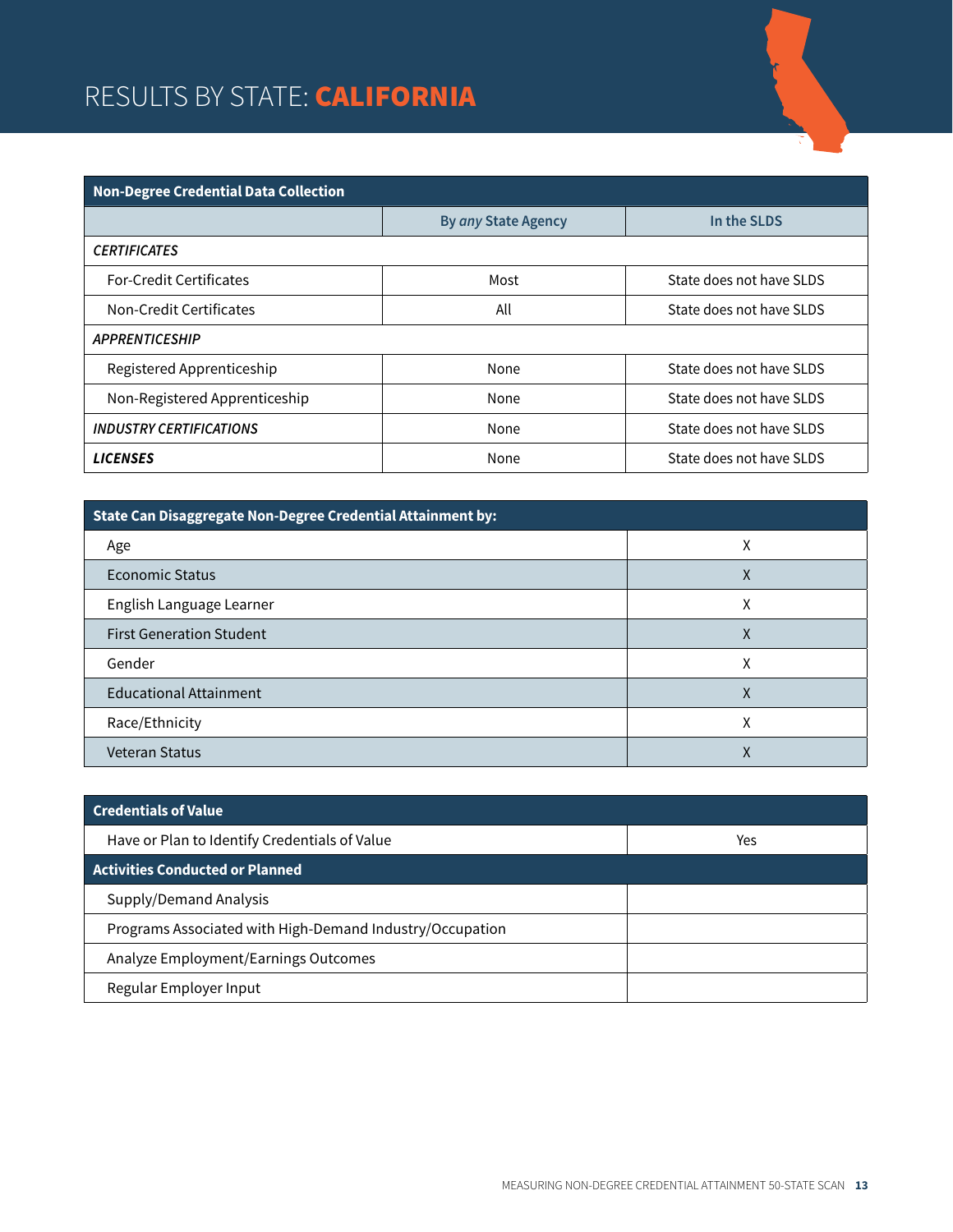### RESULTS BY STATE: COLORADO

| <b>Non-Degree Credential Data Collection</b> |                     |             |  |
|----------------------------------------------|---------------------|-------------|--|
|                                              | By any State Agency | In the SLDS |  |
| <b>CERTIFICATES</b>                          |                     |             |  |
| <b>For-Credit Certificates</b>               | All                 | All         |  |
| Non-Credit Certificates                      | Some                | None        |  |
| <b>APPRENTICESHIP</b>                        |                     |             |  |
| Registered Apprenticeship                    | Some                | Some        |  |
| Non-Registered Apprenticeship                | Some                | Some        |  |
| <b>INDUSTRY CERTIFICATIONS</b>               | Some                | Some        |  |
| <b>LICENSES</b>                              | Most                | Most        |  |

| State Can Disaggregate Non-Degree Credential Attainment by: |   |  |
|-------------------------------------------------------------|---|--|
| Age                                                         | Χ |  |
| Economic Status                                             |   |  |
| English Language Learner                                    |   |  |
| <b>First Generation Student</b>                             |   |  |
| Gender                                                      | χ |  |
| <b>Educational Attainment</b>                               |   |  |
| Race/Ethnicity                                              | Χ |  |
| <b>Veteran Status</b>                                       |   |  |

| <b>Credentials of Value</b>                              |     |
|----------------------------------------------------------|-----|
| Have or Plan to Identify Credentials of Value            | Yes |
| <b>Activities Conducted or Planned</b>                   |     |
| Supply/Demand Analysis                                   |     |
| Programs Associated with High-Demand Industry/Occupation |     |
| Analyze Employment/Earnings Outcomes                     |     |
| Regular Employer Input                                   |     |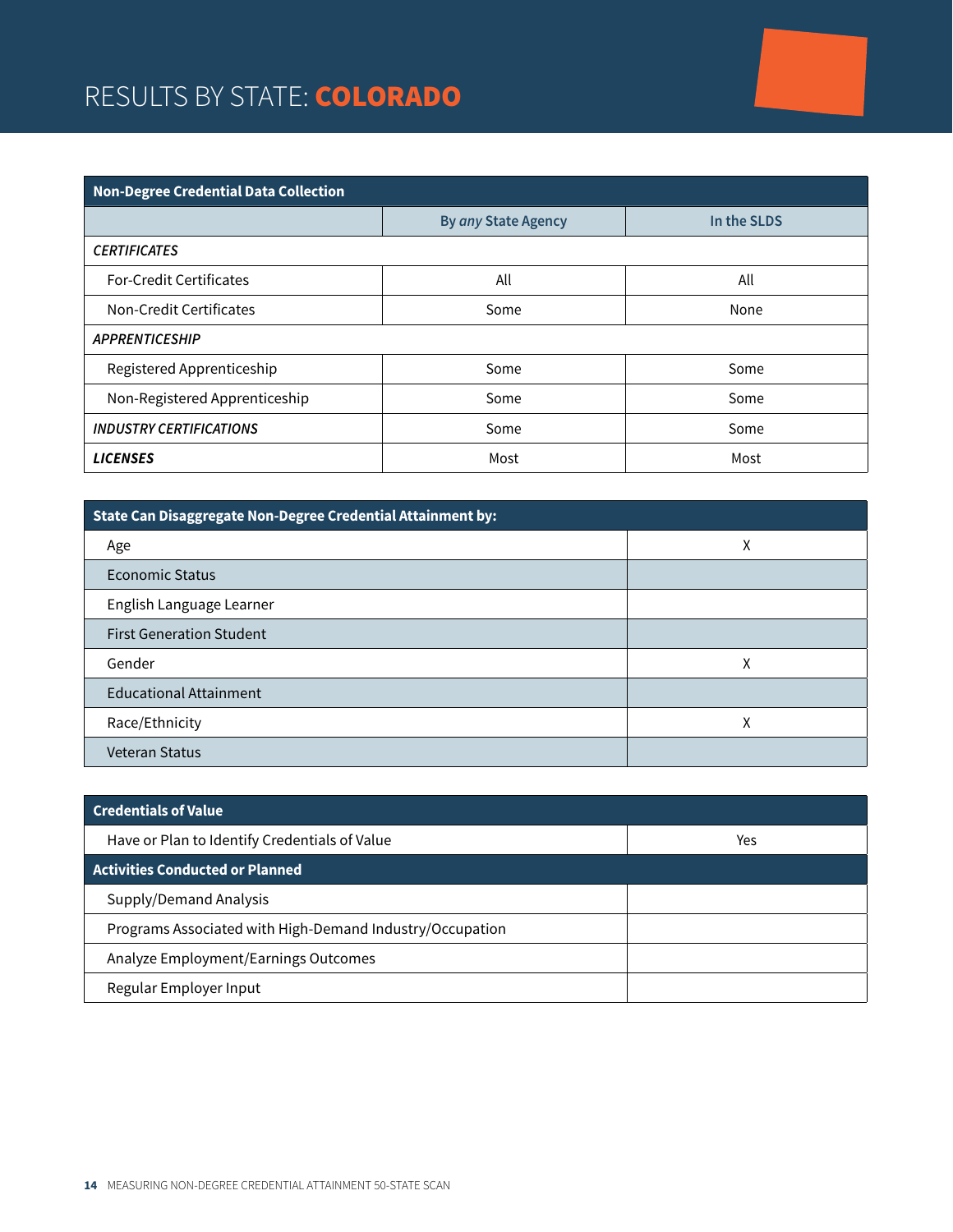### RESULTS BY STATE: **CONNECTICUT**

| <b>Non-Degree Credential Data Collection</b> |                     |             |  |
|----------------------------------------------|---------------------|-------------|--|
|                                              | By any State Agency | In the SLDS |  |
| <b>CERTIFICATES</b>                          |                     |             |  |
| <b>For-Credit Certificates</b>               | All                 | All         |  |
| Non-Credit Certificates                      | Most                | Most        |  |
| <b>APPRENTICESHIP</b>                        |                     |             |  |
| Registered Apprenticeship                    | None                | None        |  |
| Non-Registered Apprenticeship                | None                | None        |  |
| <b>INDUSTRY CERTIFICATIONS</b>               | Some                | None        |  |
| <b>LICENSES</b>                              | Some                | None        |  |

| State Can Disaggregate Non-Degree Credential Attainment by: |   |  |
|-------------------------------------------------------------|---|--|
| Age                                                         | Χ |  |
| <b>Economic Status</b>                                      | Χ |  |
| English Language Learner                                    |   |  |
| <b>First Generation Student</b>                             |   |  |
| Gender                                                      | χ |  |
| <b>Educational Attainment</b>                               | Χ |  |
| Race/Ethnicity                                              | χ |  |
| <b>Veteran Status</b>                                       |   |  |

| <b>Credentials of Value</b>                              |    |
|----------------------------------------------------------|----|
| Have or Plan to Identify Credentials of Value            | No |
| <b>Activities Conducted or Planned</b>                   |    |
| Supply/Demand Analysis                                   |    |
| Programs Associated with High-Demand Industry/Occupation |    |
| Analyze Employment/Earnings Outcomes                     |    |
| Regular Employer Input                                   |    |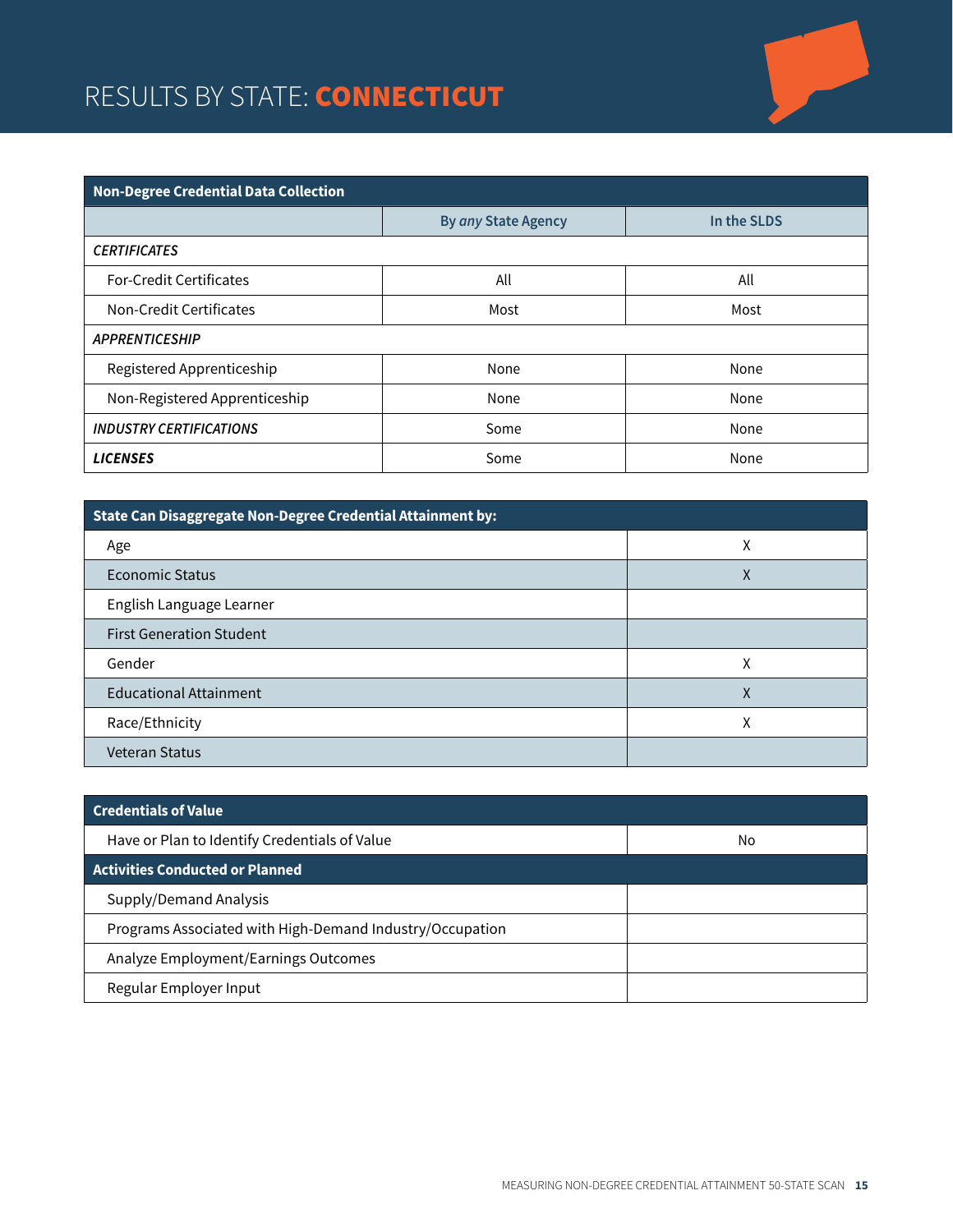# RESULTS BY STATE: DELAWARE



| <b>Non-Degree Credential Data Collection</b> |                     |                          |  |
|----------------------------------------------|---------------------|--------------------------|--|
|                                              | By any State Agency | In the SLDS              |  |
| <b>CERTIFICATES</b>                          |                     |                          |  |
| <b>For-Credit Certificates</b>               | Most                | State does not have SLDS |  |
| Non-Credit Certificates                      | Most                | State does not have SLDS |  |
| <b>APPRENTICESHIP</b>                        |                     |                          |  |
| Registered Apprenticeship                    | All                 | State does not have SLDS |  |
| Non-Registered Apprenticeship                | None                | State does not have SLDS |  |
| <b>INDUSTRY CERTIFICATIONS</b>               | Most                | State does not have SLDS |  |
| <b>LICENSES</b>                              | Most                | State does not have SLDS |  |

| State Can Disaggregate Non-Degree Credential Attainment by: |  |  |
|-------------------------------------------------------------|--|--|
| Age                                                         |  |  |
| Economic Status                                             |  |  |
| English Language Learner                                    |  |  |
| <b>First Generation Student</b>                             |  |  |
| Gender                                                      |  |  |
| <b>Educational Attainment</b>                               |  |  |
| Race/Ethnicity                                              |  |  |
| <b>Veteran Status</b>                                       |  |  |

| <b>Credentials of Value</b>                              |    |
|----------------------------------------------------------|----|
| Have or Plan to Identify Credentials of Value            | No |
| <b>Activities Conducted or Planned</b>                   |    |
| Supply/Demand Analysis                                   |    |
| Programs Associated with High-Demand Industry/Occupation |    |
| Analyze Employment/Earnings Outcomes                     |    |
| Regular Employer Input                                   |    |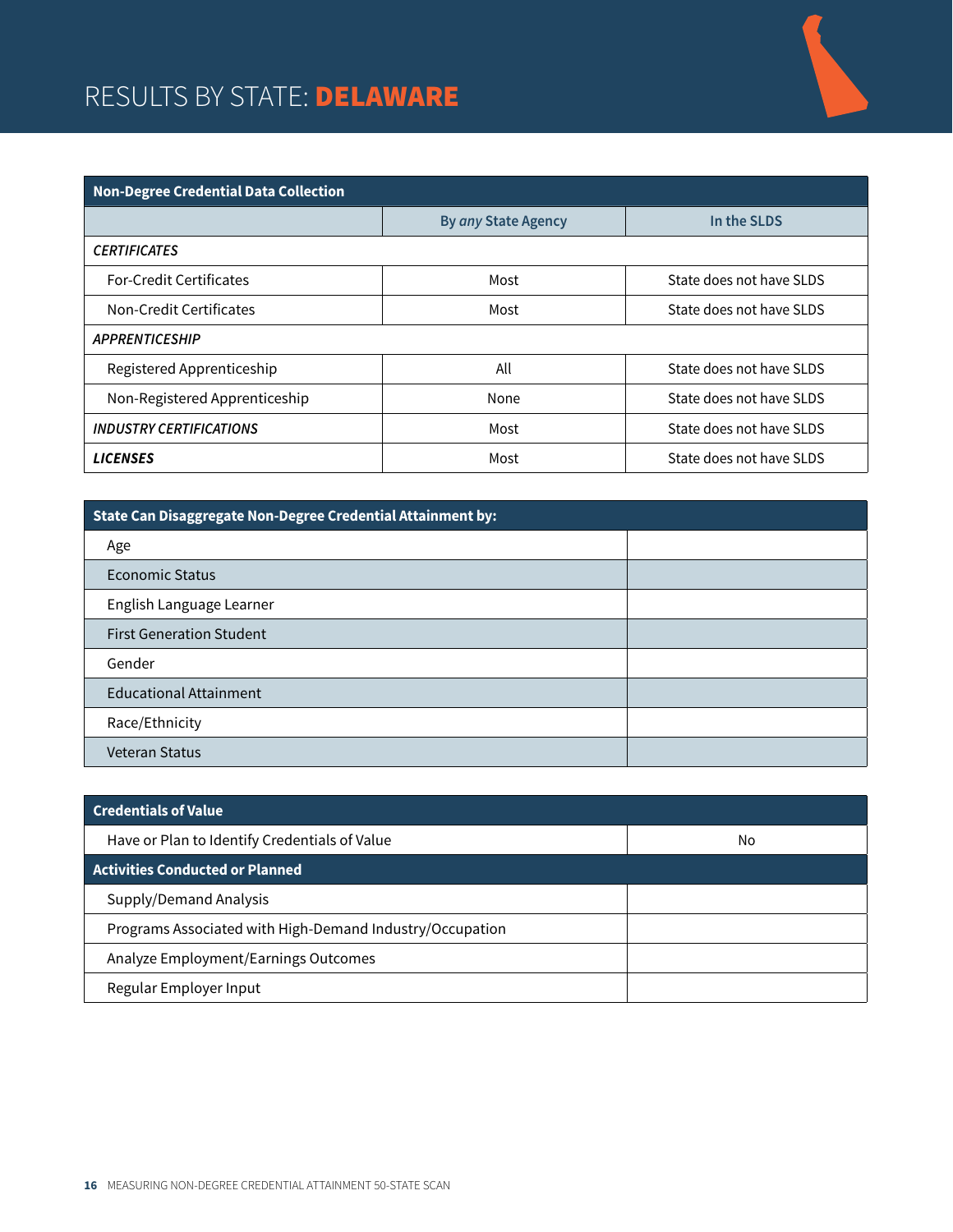# RESULTS BY STATE: **DISTRICT OF COLUMBIA**



| <b>Non-Degree Credential Data Collection</b> |                     |             |  |
|----------------------------------------------|---------------------|-------------|--|
|                                              | By any State Agency | In the SLDS |  |
| <b>CERTIFICATES</b>                          |                     |             |  |
| <b>For-Credit Certificates</b>               | Some                | Some        |  |
| Non-Credit Certificates                      | Some                | Some        |  |
| <b>APPRENTICESHIP</b>                        |                     |             |  |
| Registered Apprenticeship                    | Some                | None        |  |
| Non-Registered Apprenticeship                | None                | None        |  |
| <b>INDUSTRY CERTIFICATIONS</b>               | Most                | Some        |  |
| <b>LICENSES</b>                              | Some                | Some        |  |

| State Can Disaggregate Non-Degree Credential Attainment by: |   |  |
|-------------------------------------------------------------|---|--|
| Age                                                         | χ |  |
| Economic Status                                             |   |  |
| English Language Learner                                    | Χ |  |
| <b>First Generation Student</b>                             |   |  |
| Gender                                                      | χ |  |
| <b>Educational Attainment</b>                               | χ |  |
| Race/Ethnicity                                              | Χ |  |
| <b>Veteran Status</b>                                       |   |  |

| <b>Credentials of Value</b>                              |     |
|----------------------------------------------------------|-----|
| Have or Plan to Identify Credentials of Value            | Yes |
| <b>Activities Conducted or Planned</b>                   |     |
| Supply/Demand Analysis                                   |     |
| Programs Associated with High-Demand Industry/Occupation | х   |
| Analyze Employment/Earnings Outcomes                     | χ   |
| Regular Employer Input                                   |     |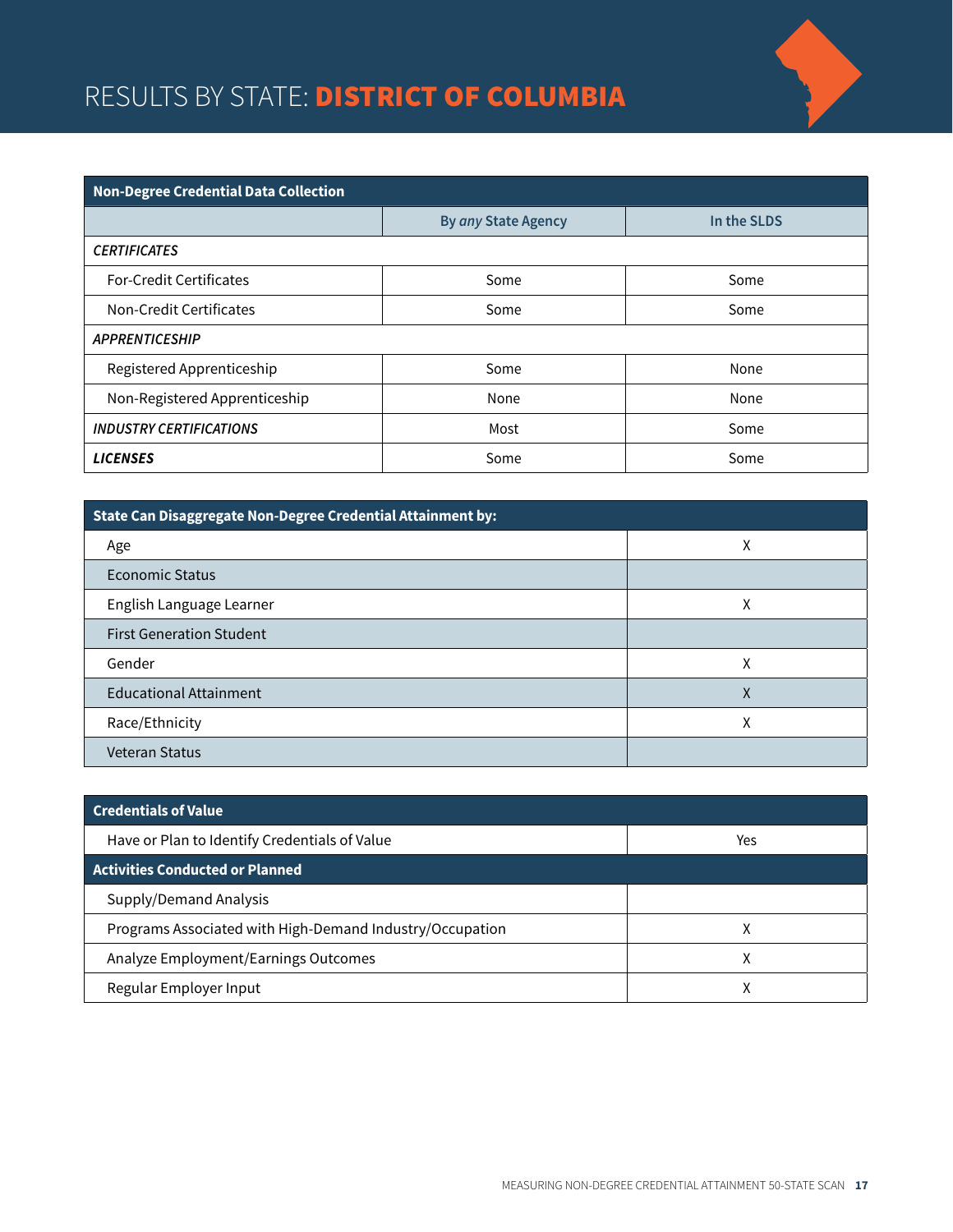### RESULTS BY STATE: FLORIDA



| <b>Non-Degree Credential Data Collection</b> |                     |             |  |
|----------------------------------------------|---------------------|-------------|--|
|                                              | By any State Agency | In the SLDS |  |
| <b>CERTIFICATES</b>                          |                     |             |  |
| <b>For-Credit Certificates</b>               | All                 | All         |  |
| Non-Credit Certificates                      | All                 | All         |  |
| <b>APPRENTICESHIP</b>                        |                     |             |  |
| Registered Apprenticeship                    | All                 | All         |  |
| Non-Registered Apprenticeship                | None                | None        |  |
| <b>INDUSTRY CERTIFICATIONS</b>               | Some                | Some        |  |
| <b>LICENSES</b>                              | None                | None        |  |

| State Can Disaggregate Non-Degree Credential Attainment by: |   |  |
|-------------------------------------------------------------|---|--|
| Age                                                         | ⋏ |  |
| <b>Economic Status</b>                                      | Χ |  |
| English Language Learner                                    | Χ |  |
| <b>First Generation Student</b>                             | Χ |  |
| Gender                                                      | χ |  |
| <b>Educational Attainment</b>                               | χ |  |
| Race/Ethnicity                                              | л |  |
| <b>Veteran Status</b>                                       |   |  |

| <b>Credentials of Value</b>                              |     |
|----------------------------------------------------------|-----|
| Have or Plan to Identify Credentials of Value            | Yes |
| <b>Activities Conducted or Planned</b>                   |     |
| Supply/Demand Analysis                                   |     |
| Programs Associated with High-Demand Industry/Occupation | л   |
| Analyze Employment/Earnings Outcomes                     |     |
| Regular Employer Input                                   |     |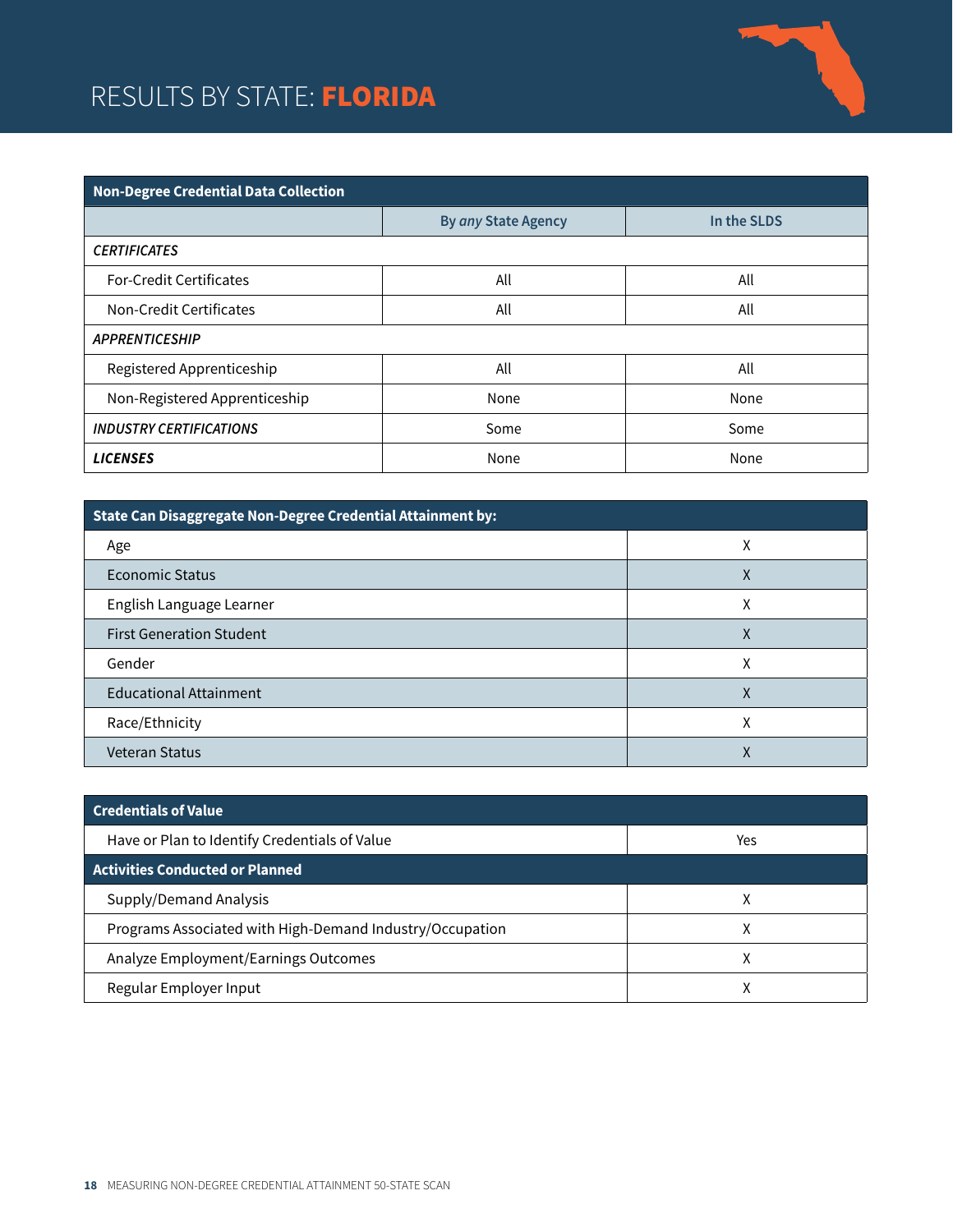### RESULTS BY STATE: GEORGIA



| <b>Non-Degree Credential Data Collection</b> |                     |             |
|----------------------------------------------|---------------------|-------------|
|                                              | By any State Agency | In the SLDS |
| <b>CERTIFICATES</b>                          |                     |             |
| <b>For-Credit Certificates</b>               | All                 | Most        |
| Non-Credit Certificates                      | None                | None        |
| <b>APPRENTICESHIP</b>                        |                     |             |
| Registered Apprenticeship                    | None                | None        |
| Non-Registered Apprenticeship                | None                | None        |
| <b>INDUSTRY CERTIFICATIONS</b>               | None                | None        |
| <b>LICENSES</b>                              | None                | None        |

| State Can Disaggregate Non-Degree Credential Attainment by: |   |  |
|-------------------------------------------------------------|---|--|
| Age                                                         | Χ |  |
| Economic Status                                             |   |  |
| English Language Learner                                    |   |  |
| <b>First Generation Student</b>                             |   |  |
| Gender                                                      | χ |  |
| <b>Educational Attainment</b>                               | χ |  |
| Race/Ethnicity                                              | Χ |  |
| <b>Veteran Status</b>                                       |   |  |

| <b>Credentials of Value</b>                              |     |
|----------------------------------------------------------|-----|
| Have or Plan to Identify Credentials of Value            | Yes |
| <b>Activities Conducted or Planned</b>                   |     |
| Supply/Demand Analysis                                   |     |
| Programs Associated with High-Demand Industry/Occupation | Χ   |
| Analyze Employment/Earnings Outcomes                     | χ   |
| Regular Employer Input                                   |     |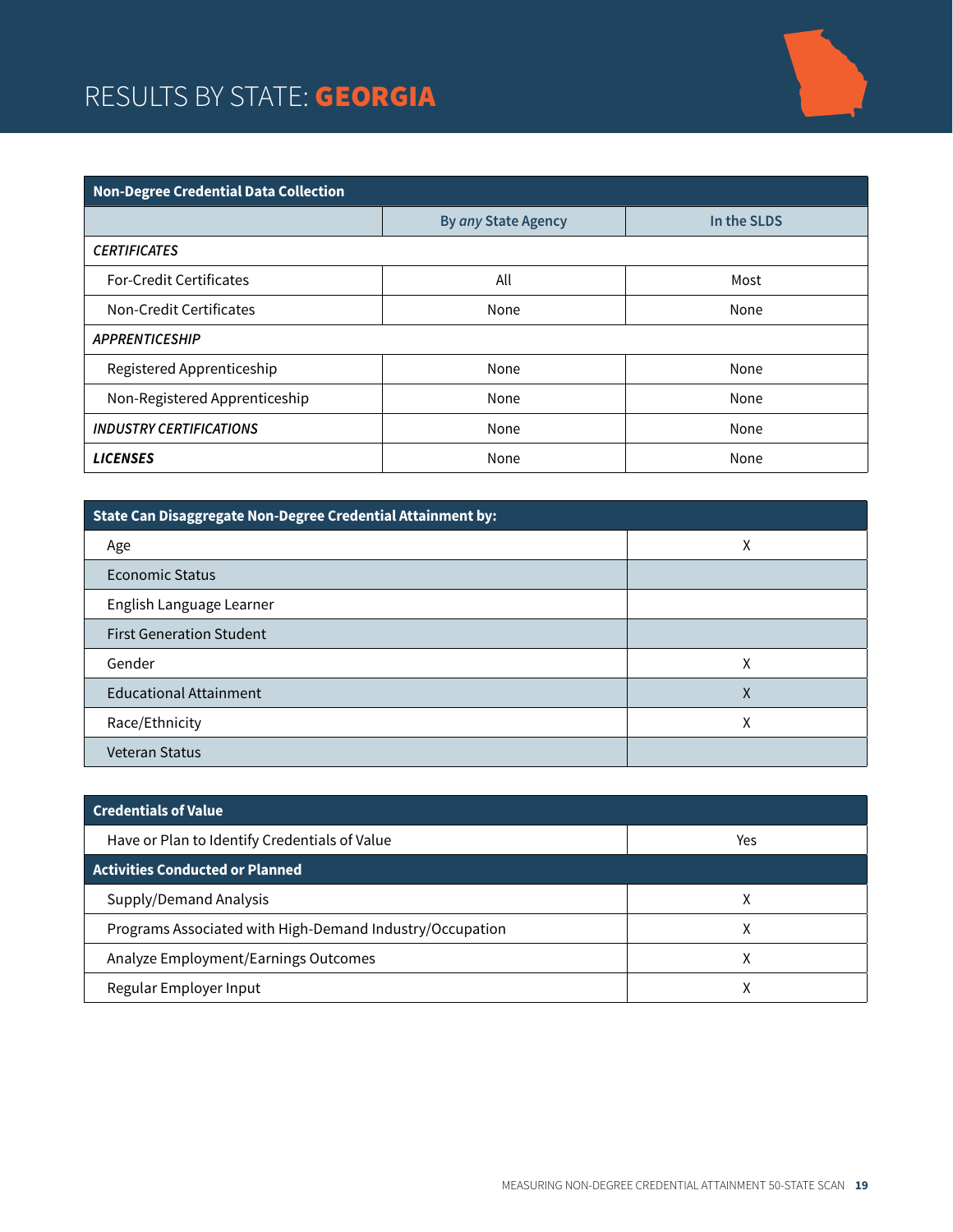#### RESULTS BY STATE: HAWAII



 $\frac{1}{2}$ 

| State Can Disaggregate Non-Degree Credential Attainment by: |   |  |
|-------------------------------------------------------------|---|--|
| Age                                                         | χ |  |
| Economic Status                                             | Χ |  |
| English Language Learner                                    |   |  |
| <b>First Generation Student</b>                             |   |  |
| Gender                                                      | χ |  |
| <b>Educational Attainment</b>                               | χ |  |
| Race/Ethnicity                                              | Χ |  |
| <b>Veteran Status</b>                                       | ∧ |  |

| <b>Credentials of Value</b>                              |    |
|----------------------------------------------------------|----|
| Have or Plan to Identify Credentials of Value            | No |
| <b>Activities Conducted or Planned</b>                   |    |
| Supply/Demand Analysis                                   |    |
| Programs Associated with High-Demand Industry/Occupation |    |
| Analyze Employment/Earnings Outcomes                     |    |
| Regular Employer Input                                   |    |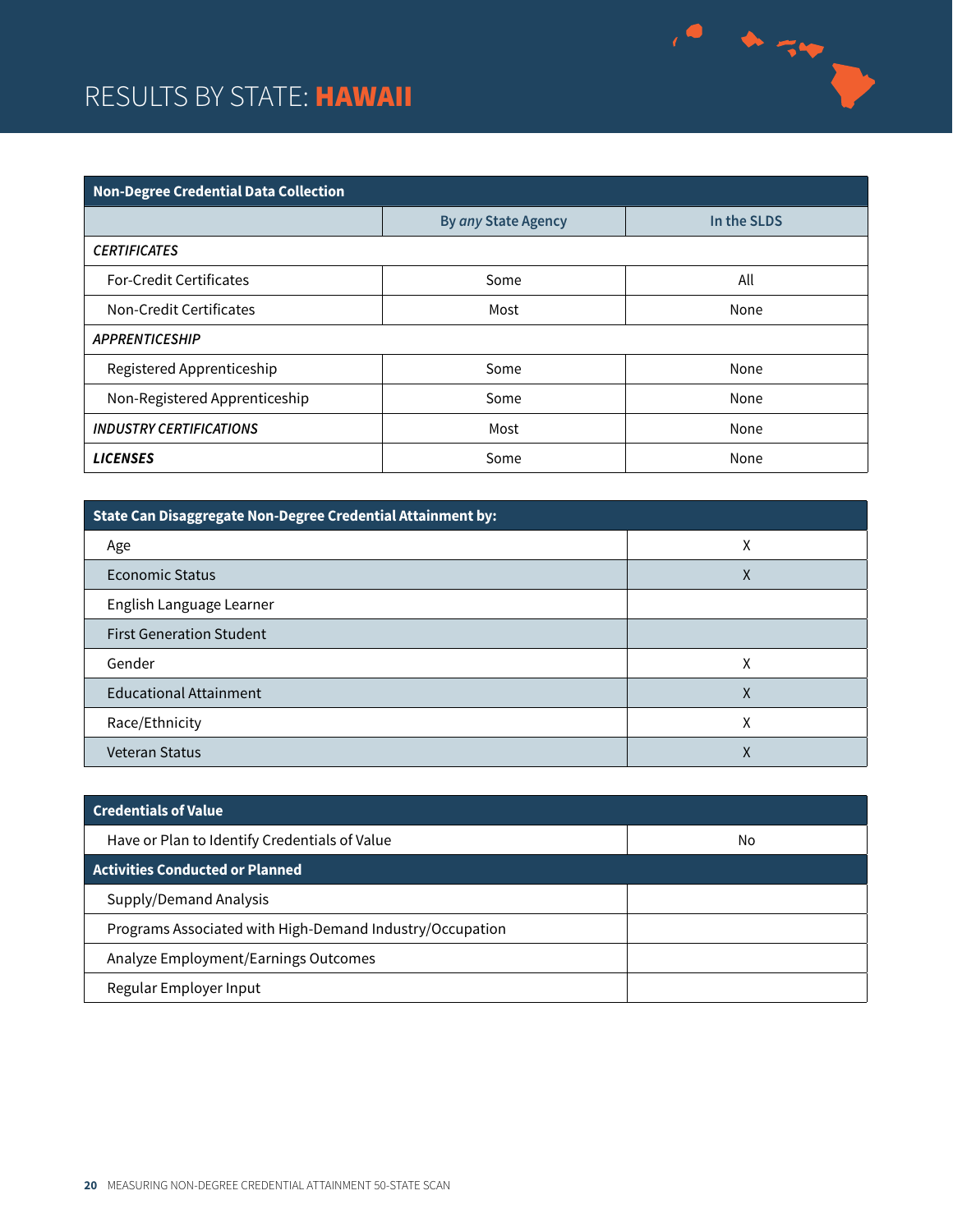### RESULTS BY STATE: **IDAHO**



| <b>Non-Degree Credential Data Collection</b> |                            |             |  |
|----------------------------------------------|----------------------------|-------------|--|
|                                              | <b>By any State Agency</b> | In the SLDS |  |
| <b>CERTIFICATES</b>                          |                            |             |  |
| <b>For-Credit Certificates</b>               | All                        | All         |  |
| Non-Credit Certificates                      | Some                       | Some        |  |
| <b>APPRENTICESHIP</b>                        |                            |             |  |
| Registered Apprenticeship                    | Some                       | None        |  |
| Non-Registered Apprenticeship                | Some                       | None        |  |
| <b>INDUSTRY CERTIFICATIONS</b>               | Some                       | None        |  |
| <b>LICENSES</b>                              | Some                       | None        |  |

| State Can Disaggregate Non-Degree Credential Attainment by: |   |  |
|-------------------------------------------------------------|---|--|
| Age                                                         | Χ |  |
| Economic Status                                             |   |  |
| English Language Learner                                    |   |  |
| <b>First Generation Student</b>                             |   |  |
| Gender                                                      | χ |  |
| <b>Educational Attainment</b>                               | χ |  |
| Race/Ethnicity                                              | χ |  |
| <b>Veteran Status</b>                                       |   |  |

| <b>Credentials of Value</b>                              |    |
|----------------------------------------------------------|----|
| Have or Plan to Identify Credentials of Value            | No |
| <b>Activities Conducted or Planned</b>                   |    |
| Supply/Demand Analysis                                   |    |
| Programs Associated with High-Demand Industry/Occupation |    |
| Analyze Employment/Earnings Outcomes                     |    |
| Regular Employer Input                                   |    |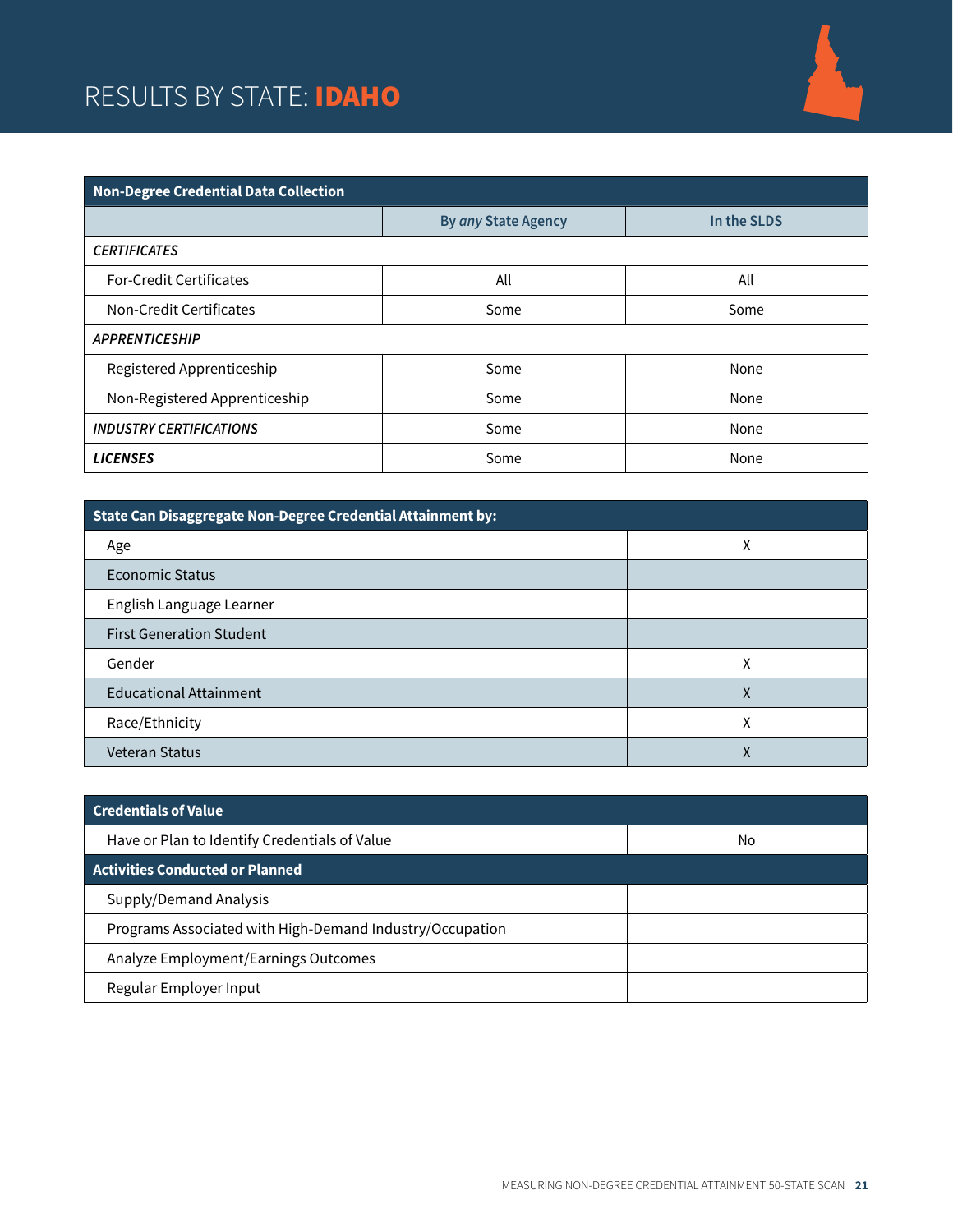### RESULTS BY STATE: ILLINOIS



| <b>Non-Degree Credential Data Collection</b> |                     |             |  |
|----------------------------------------------|---------------------|-------------|--|
|                                              | By any State Agency | In the SLDS |  |
| <b>CERTIFICATES</b>                          |                     |             |  |
| <b>For-Credit Certificates</b>               | Some                | Some        |  |
| Non-Credit Certificates                      | None                | None        |  |
| <b>APPRENTICESHIP</b>                        |                     |             |  |
| Registered Apprenticeship                    | None                | None        |  |
| Non-Registered Apprenticeship                | None                | None        |  |
| <b>INDUSTRY CERTIFICATIONS</b>               | Some                | Some        |  |
| <b>LICENSES</b>                              | Some                | Some        |  |

| State Can Disaggregate Non-Degree Credential Attainment by: |   |  |
|-------------------------------------------------------------|---|--|
| Age                                                         | Χ |  |
| Economic Status                                             |   |  |
| English Language Learner                                    |   |  |
| <b>First Generation Student</b>                             |   |  |
| Gender                                                      | χ |  |
| <b>Educational Attainment</b>                               |   |  |
| Race/Ethnicity                                              | χ |  |
| <b>Veteran Status</b>                                       |   |  |

| <b>Credentials of Value</b>                              |     |
|----------------------------------------------------------|-----|
| Have or Plan to Identify Credentials of Value            | Yes |
| <b>Activities Conducted or Planned</b>                   |     |
| Supply/Demand Analysis                                   |     |
| Programs Associated with High-Demand Industry/Occupation | v   |
| Analyze Employment/Earnings Outcomes                     | Χ   |
| Regular Employer Input                                   |     |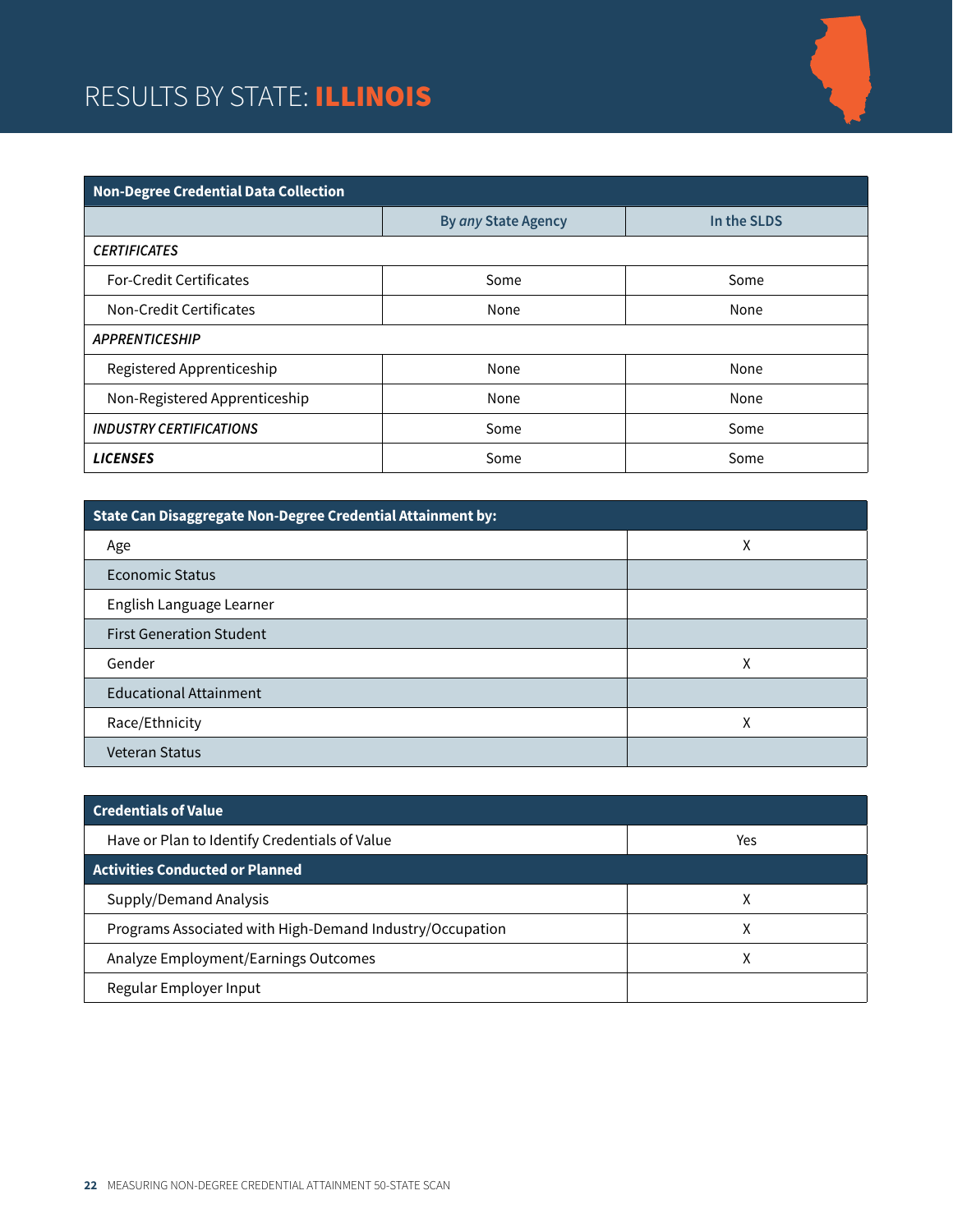### RESULTS BY STATE: INDIANA



| <b>Non-Degree Credential Data Collection</b> |                     |             |  |
|----------------------------------------------|---------------------|-------------|--|
|                                              | By any State Agency | In the SLDS |  |
| <b>CERTIFICATES</b>                          |                     |             |  |
| <b>For-Credit Certificates</b>               | All                 | Most        |  |
| Non-Credit Certificates                      | Some                | Some        |  |
| <b>APPRENTICESHIP</b>                        |                     |             |  |
| Registered Apprenticeship                    | Some                | Some        |  |
| Non-Registered Apprenticeship                | None                | Some        |  |
| <b>INDUSTRY CERTIFICATIONS</b>               | Some                | Some        |  |
| <b>LICENSES</b>                              | Some                | Some        |  |

| State Can Disaggregate Non-Degree Credential Attainment by: |   |
|-------------------------------------------------------------|---|
| Age                                                         |   |
| Economic Status                                             |   |
| English Language Learner                                    |   |
| <b>First Generation Student</b>                             |   |
| Gender                                                      |   |
| <b>Educational Attainment</b>                               | χ |
| Race/Ethnicity                                              |   |
| <b>Veteran Status</b>                                       |   |

| <b>Credentials of Value</b>                              |     |
|----------------------------------------------------------|-----|
| Have or Plan to Identify Credentials of Value            | Yes |
| <b>Activities Conducted or Planned</b>                   |     |
| Supply/Demand Analysis                                   |     |
| Programs Associated with High-Demand Industry/Occupation | Χ   |
| Analyze Employment/Earnings Outcomes                     | χ   |
| Regular Employer Input                                   |     |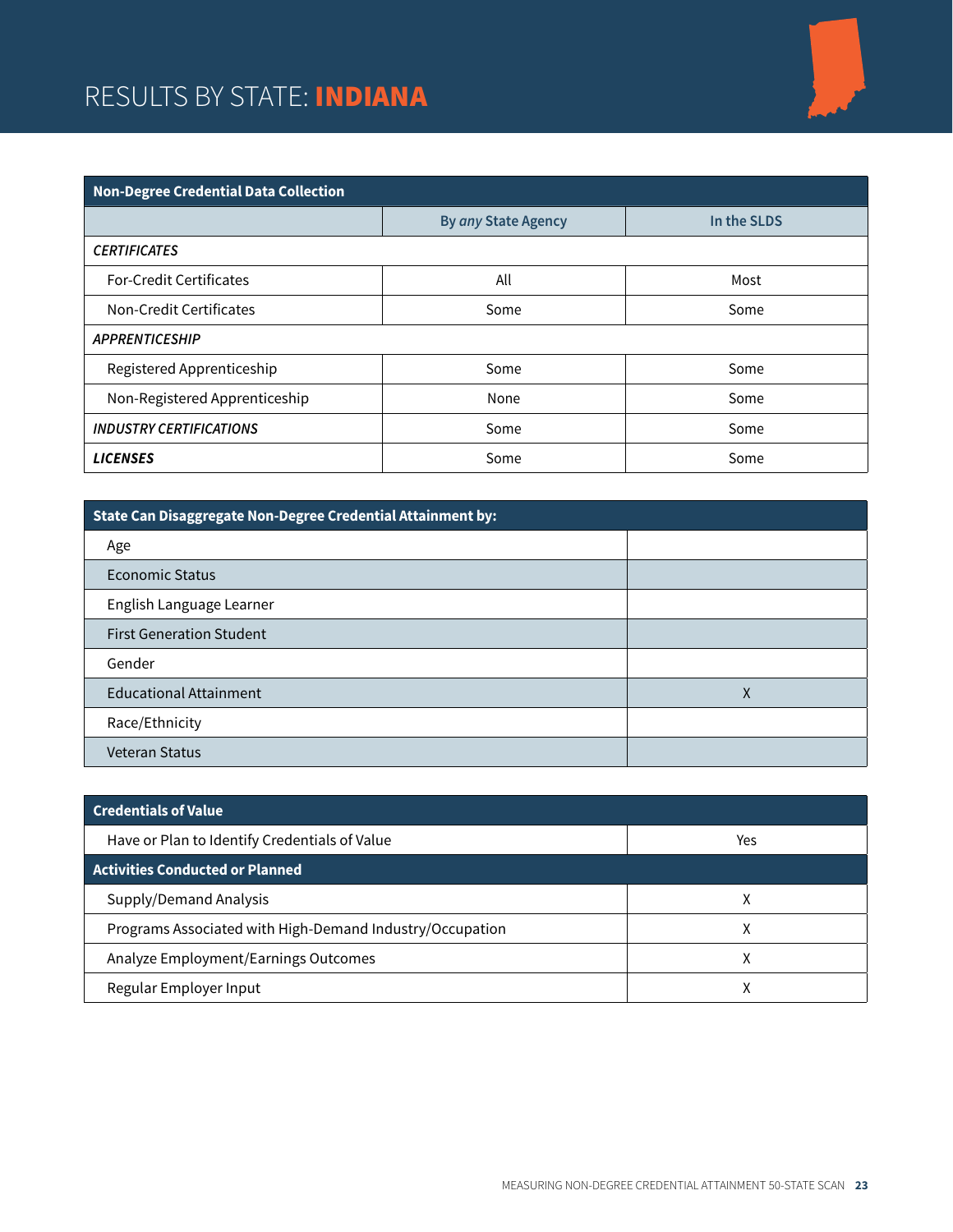### RESULTS BY STATE: **IOWA**



| <b>Non-Degree Credential Data Collection</b> |                     |             |  |
|----------------------------------------------|---------------------|-------------|--|
|                                              | By any State Agency | In the SLDS |  |
| <b>CERTIFICATES</b>                          |                     |             |  |
| <b>For-Credit Certificates</b>               | All                 | All         |  |
| Non-Credit Certificates                      | All                 | All         |  |
| <b>APPRENTICESHIP</b>                        |                     |             |  |
| Registered Apprenticeship                    | All                 | None        |  |
| Non-Registered Apprenticeship                | None                | None        |  |
| <b>INDUSTRY CERTIFICATIONS</b>               | Some                | None        |  |
| <b>LICENSES</b>                              | Some                | None        |  |

| State Can Disaggregate Non-Degree Credential Attainment by: |   |  |
|-------------------------------------------------------------|---|--|
| Age                                                         | Χ |  |
| Economic Status                                             | Χ |  |
| English Language Learner                                    |   |  |
| <b>First Generation Student</b>                             |   |  |
| Gender                                                      | χ |  |
| <b>Educational Attainment</b>                               | χ |  |
| Race/Ethnicity                                              |   |  |
| <b>Veteran Status</b>                                       |   |  |

| <b>Credentials of Value</b>                              |     |
|----------------------------------------------------------|-----|
| Have or Plan to Identify Credentials of Value            | Yes |
| <b>Activities Conducted or Planned</b>                   |     |
| Supply/Demand Analysis                                   |     |
| Programs Associated with High-Demand Industry/Occupation | ⋏   |
| Analyze Employment/Earnings Outcomes                     | χ   |
| Regular Employer Input                                   |     |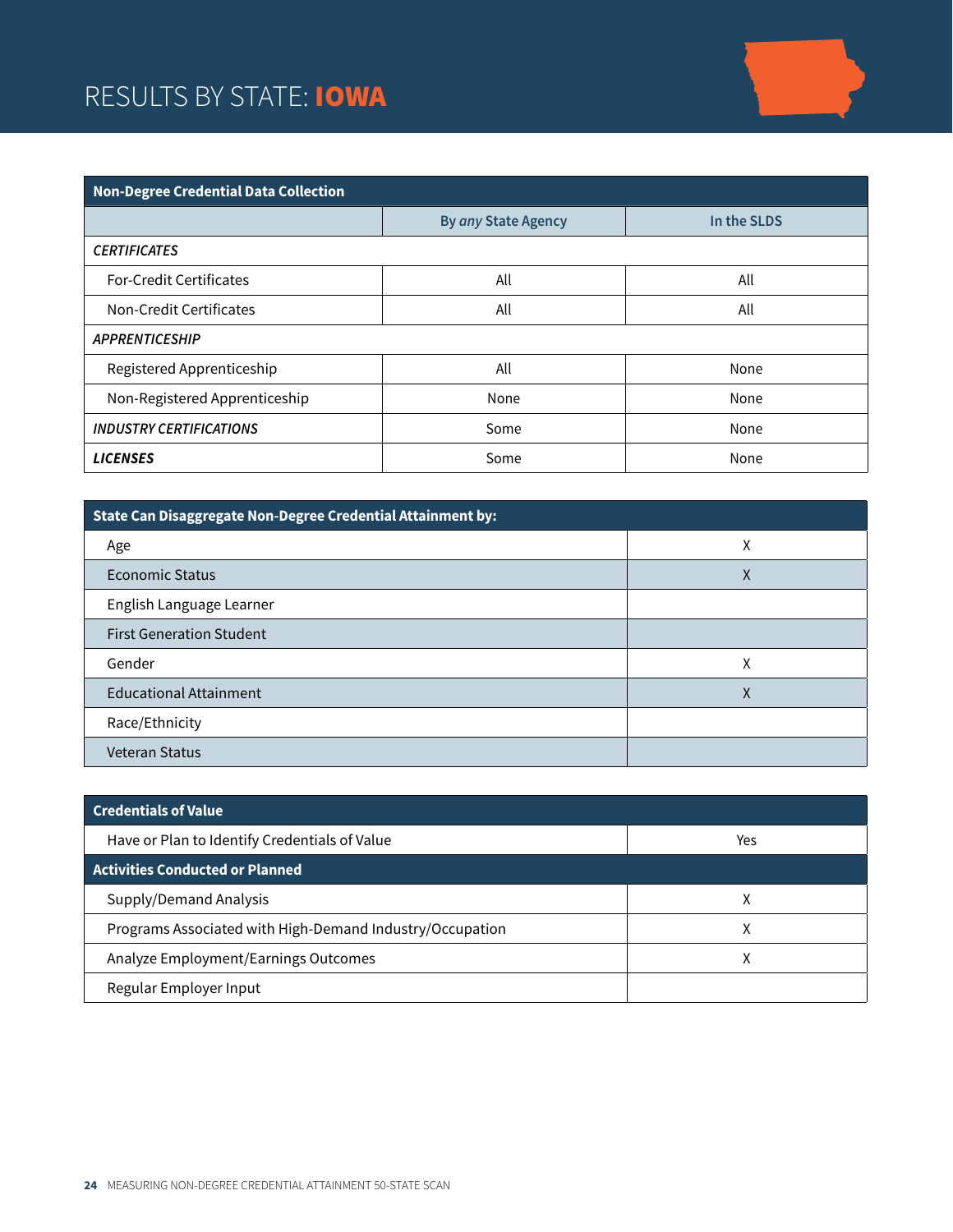### RESULTS BY STATE: **KANSAS**

| <b>Non-Degree Credential Data Collection</b> |                     |             |  |
|----------------------------------------------|---------------------|-------------|--|
|                                              | By any State Agency | In the SLDS |  |
| <b>CERTIFICATES</b>                          |                     |             |  |
| <b>For-Credit Certificates</b>               | Most                | Most        |  |
| Non-Credit Certificates                      | Some                | None        |  |
| <b>APPRENTICESHIP</b>                        |                     |             |  |
| Registered Apprenticeship                    | All                 | Some        |  |
| Non-Registered Apprenticeship                | Some                | Some        |  |
| <b>INDUSTRY CERTIFICATIONS</b>               | Most                | Most        |  |
| <b>LICENSES</b>                              | Some                | Some        |  |

| State Can Disaggregate Non-Degree Credential Attainment by: |   |  |
|-------------------------------------------------------------|---|--|
| Age                                                         | χ |  |
| Economic Status                                             | Χ |  |
| English Language Learner                                    | Χ |  |
| <b>First Generation Student</b>                             |   |  |
| Gender                                                      | χ |  |
| <b>Educational Attainment</b>                               | Χ |  |
| Race/Ethnicity                                              | Χ |  |
| <b>Veteran Status</b>                                       | Λ |  |

| <b>Credentials of Value</b>                              |     |  |
|----------------------------------------------------------|-----|--|
| Have or Plan to Identify Credentials of Value            | Yes |  |
| <b>Activities Conducted or Planned</b>                   |     |  |
| Supply/Demand Analysis                                   | ⋏   |  |
| Programs Associated with High-Demand Industry/Occupation | v   |  |
| Analyze Employment/Earnings Outcomes                     |     |  |
| Regular Employer Input                                   |     |  |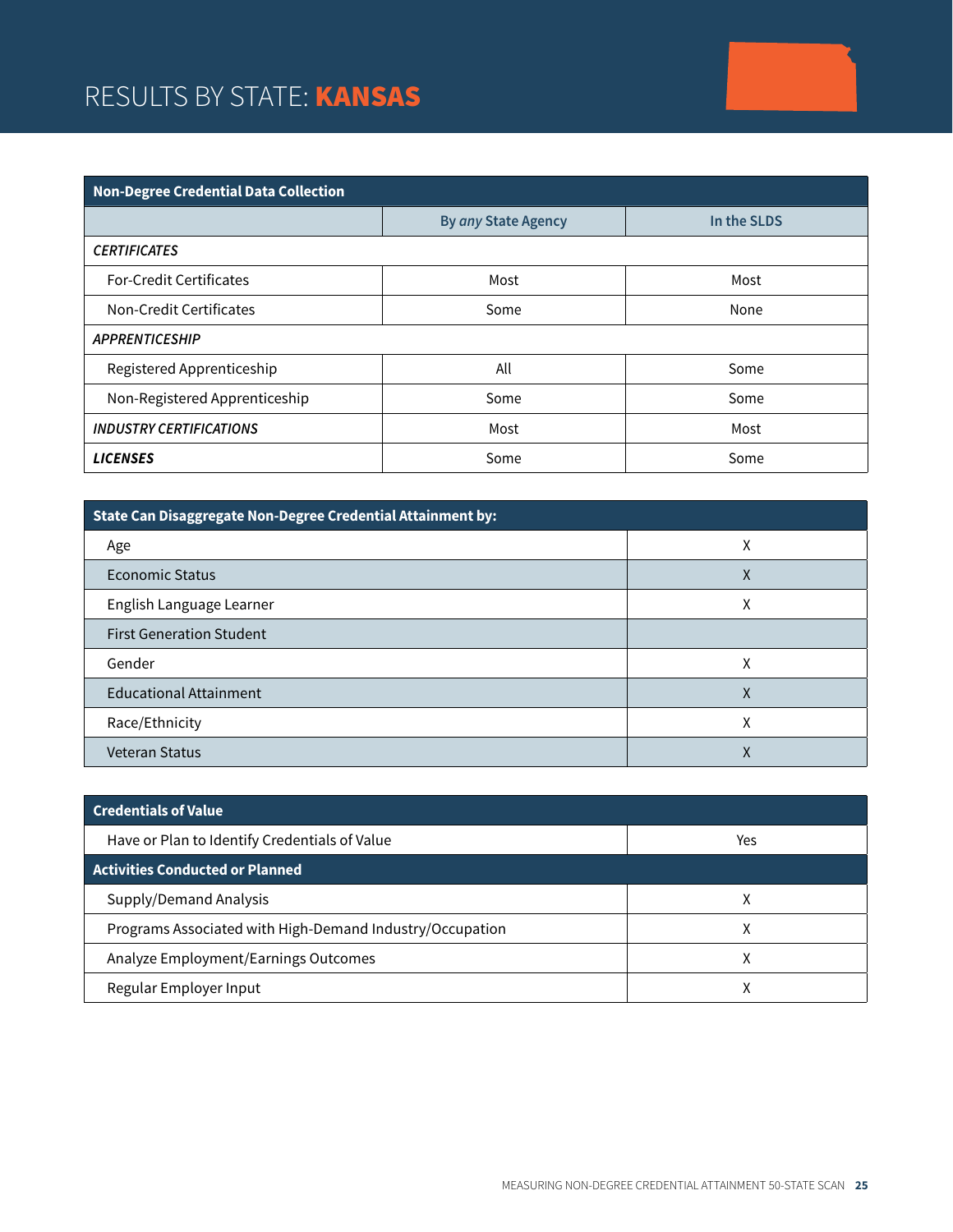### RESULTS BY STATE: **KENTUCKY**



| <b>Non-Degree Credential Data Collection</b> |                     |             |  |
|----------------------------------------------|---------------------|-------------|--|
|                                              | By any State Agency | In the SLDS |  |
| <b>CERTIFICATES</b>                          |                     |             |  |
| <b>For-Credit Certificates</b>               | All                 | All         |  |
| Non-Credit Certificates                      | None                | None        |  |
| <b>APPRENTICESHIP</b>                        |                     |             |  |
| Registered Apprenticeship                    | None                | None        |  |
| Non-Registered Apprenticeship                | None                | None        |  |
| <b>INDUSTRY CERTIFICATIONS</b>               | None                | None        |  |
| <b>LICENSES</b>                              | None                | None        |  |

| State Can Disaggregate Non-Degree Credential Attainment by: |   |  |
|-------------------------------------------------------------|---|--|
| Age                                                         | Χ |  |
| Economic Status                                             | л |  |
| English Language Learner                                    |   |  |
| <b>First Generation Student</b>                             | Χ |  |
| Gender                                                      | Χ |  |
| <b>Educational Attainment</b>                               | χ |  |
| Race/Ethnicity                                              | χ |  |
| <b>Veteran Status</b>                                       |   |  |

| <b>Credentials of Value</b>                              |     |
|----------------------------------------------------------|-----|
| Have or Plan to Identify Credentials of Value            | Yes |
| <b>Activities Conducted or Planned</b>                   |     |
| Supply/Demand Analysis                                   |     |
| Programs Associated with High-Demand Industry/Occupation |     |
| Analyze Employment/Earnings Outcomes                     |     |
| Regular Employer Input                                   |     |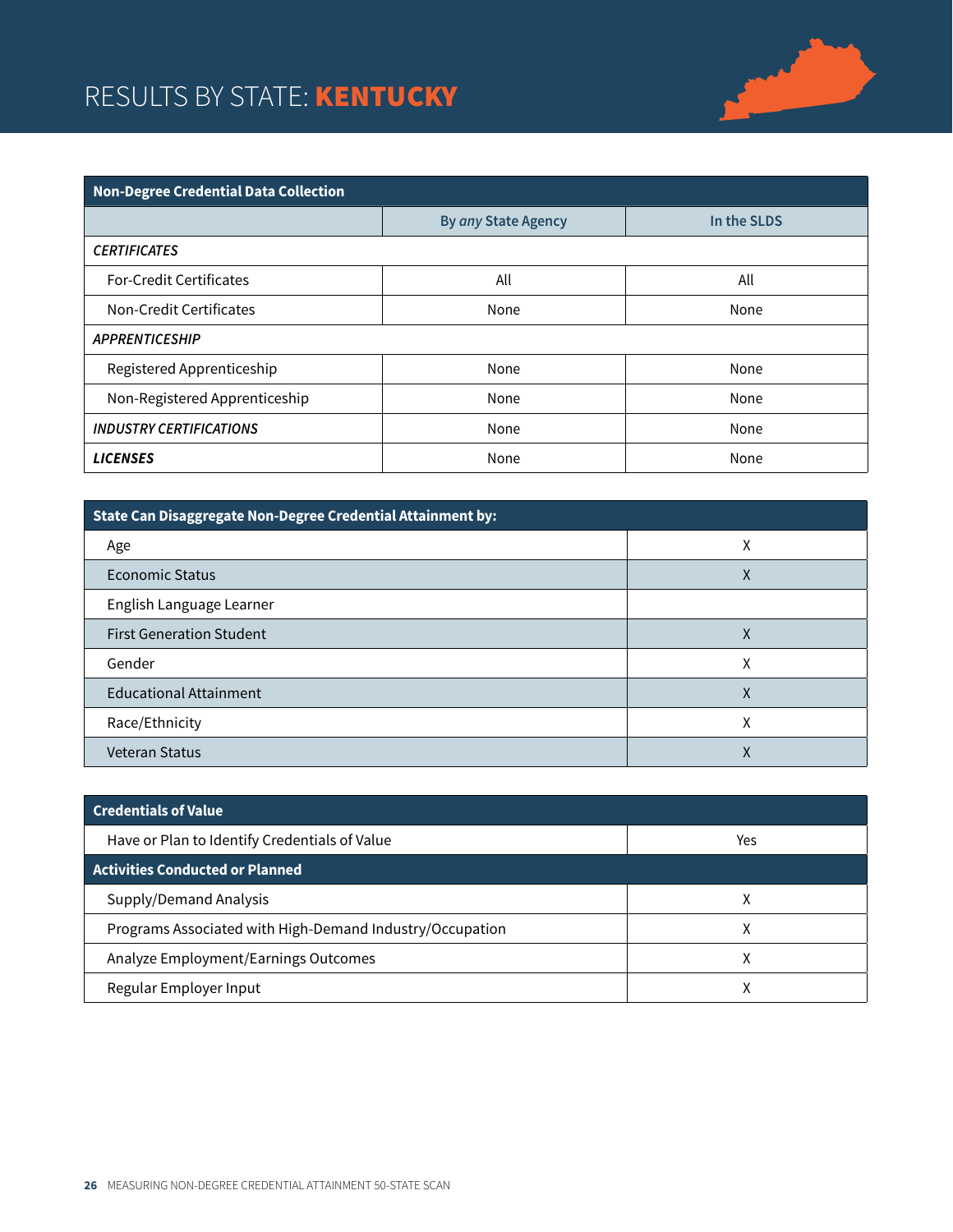### RESULTS BY STATE: LOUISIANA



| <b>Non-Degree Credential Data Collection</b> |                     |             |  |
|----------------------------------------------|---------------------|-------------|--|
|                                              | By any State Agency | In the SLDS |  |
| <b>CERTIFICATES</b>                          |                     |             |  |
| <b>For-Credit Certificates</b>               | All                 | All         |  |
| Non-Credit Certificates                      | None                | None        |  |
| <b>APPRENTICESHIP</b>                        |                     |             |  |
| Registered Apprenticeship                    | None                | Most        |  |
| Non-Registered Apprenticeship                | None                | None        |  |
| <b>INDUSTRY CERTIFICATIONS</b>               | Some                | Some        |  |
| <b>LICENSES</b>                              | Most                | Some        |  |

| State Can Disaggregate Non-Degree Credential Attainment by: |        |  |
|-------------------------------------------------------------|--------|--|
| Age                                                         | ν<br>⋏ |  |
| <b>Economic Status</b>                                      | Χ      |  |
| English Language Learner                                    | χ      |  |
| <b>First Generation Student</b>                             | Χ      |  |
| Gender                                                      | Χ      |  |
| <b>Educational Attainment</b>                               | Χ      |  |
| Race/Ethnicity                                              | χ      |  |
| <b>Veteran Status</b>                                       | Λ      |  |

| <b>Credentials of Value</b>                              |     |
|----------------------------------------------------------|-----|
| Have or Plan to Identify Credentials of Value            | Yes |
| <b>Activities Conducted or Planned</b>                   |     |
| Supply/Demand Analysis                                   |     |
| Programs Associated with High-Demand Industry/Occupation | ⋏   |
| Analyze Employment/Earnings Outcomes                     | χ   |
| Regular Employer Input                                   |     |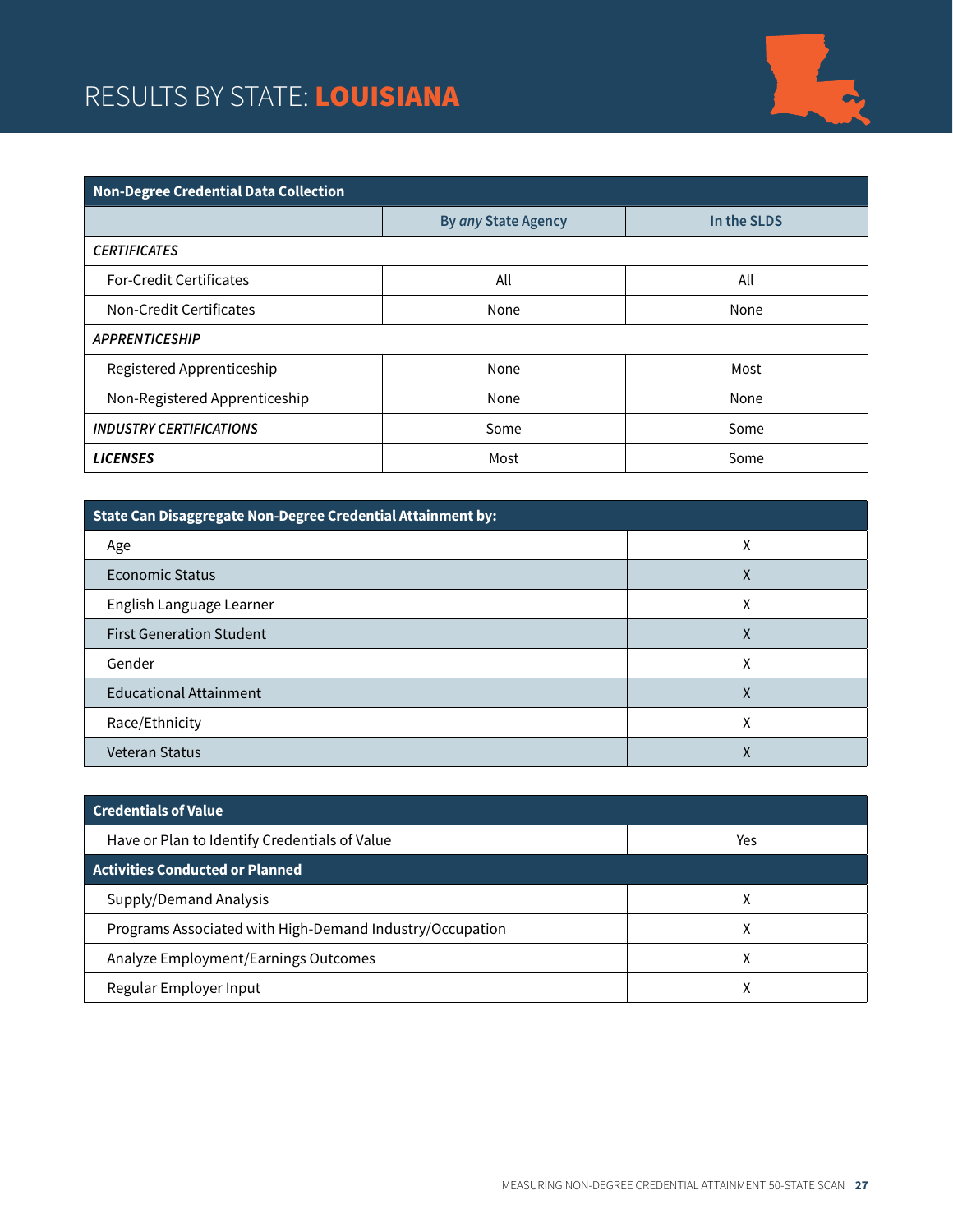### RESULTS BY STATE: MAINE



| <b>Non-Degree Credential Data Collection</b> |                     |             |  |
|----------------------------------------------|---------------------|-------------|--|
|                                              | By any State Agency | In the SLDS |  |
| <b>CERTIFICATES</b>                          |                     |             |  |
| <b>For-Credit Certificates</b>               | Most                | Some        |  |
| Non-Credit Certificates                      | Most                | Some        |  |
| <b>APPRENTICESHIP</b>                        |                     |             |  |
| Registered Apprenticeship                    | All                 | None        |  |
| Non-Registered Apprenticeship                | None                | None        |  |
| <b>INDUSTRY CERTIFICATIONS</b>               | Most                | Some        |  |
| <b>LICENSES</b>                              | All                 | None        |  |

| State Can Disaggregate Non-Degree Credential Attainment by: |   |  |
|-------------------------------------------------------------|---|--|
| Age                                                         | Χ |  |
| Economic Status                                             | л |  |
| English Language Learner                                    | χ |  |
| <b>First Generation Student</b>                             |   |  |
| Gender                                                      | Χ |  |
| <b>Educational Attainment</b>                               | χ |  |
| Race/Ethnicity                                              | χ |  |
| <b>Veteran Status</b>                                       |   |  |

| <b>Credentials of Value</b>                              |     |
|----------------------------------------------------------|-----|
| Have or Plan to Identify Credentials of Value            | Yes |
| <b>Activities Conducted or Planned</b>                   |     |
| Supply/Demand Analysis                                   |     |
| Programs Associated with High-Demand Industry/Occupation |     |
| Analyze Employment/Earnings Outcomes                     |     |
| Regular Employer Input                                   |     |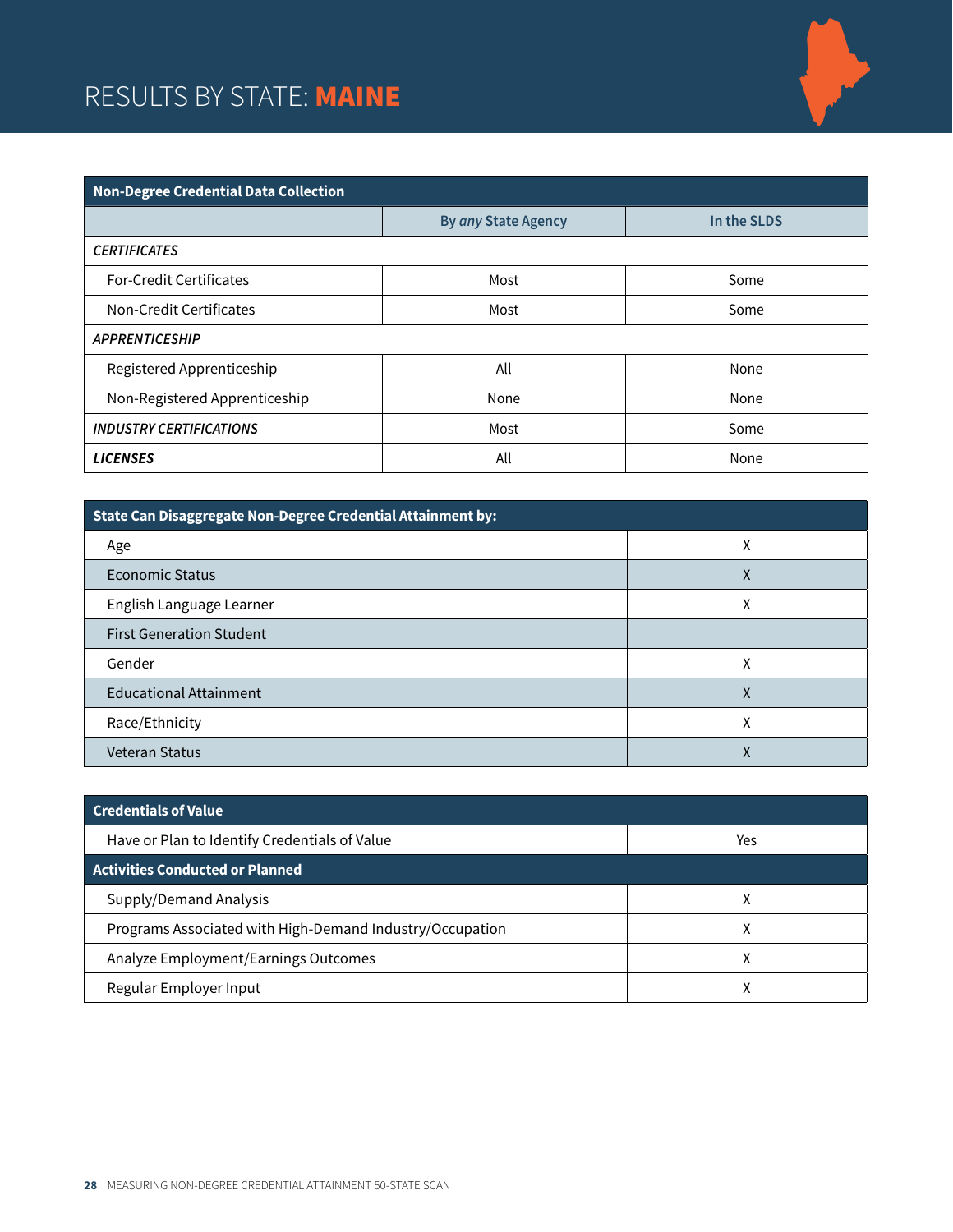### RESULTS BY STATE: MARYLAND



| <b>Non-Degree Credential Data Collection</b> |                     |             |  |
|----------------------------------------------|---------------------|-------------|--|
|                                              | By any State Agency | In the SLDS |  |
| <b>CERTIFICATES</b>                          |                     |             |  |
| <b>For-Credit Certificates</b>               | All                 | All         |  |
| Non-Credit Certificates                      | None                | None        |  |
| <b>APPRENTICESHIP</b>                        |                     |             |  |
| Registered Apprenticeship                    | All                 | None        |  |
| Non-Registered Apprenticeship                | None                | None        |  |
| <b>INDUSTRY CERTIFICATIONS</b>               | Some                | None        |  |
| <b>LICENSES</b>                              | All                 | None        |  |

| State Can Disaggregate Non-Degree Credential Attainment by: |   |  |
|-------------------------------------------------------------|---|--|
| Age                                                         | Χ |  |
| Economic Status                                             | Χ |  |
| English Language Learner                                    |   |  |
| <b>First Generation Student</b>                             |   |  |
| Gender                                                      | χ |  |
| <b>Educational Attainment</b>                               | χ |  |
| Race/Ethnicity                                              | Χ |  |
| <b>Veteran Status</b>                                       | ∧ |  |

| <b>Credentials of Value</b>                              |    |
|----------------------------------------------------------|----|
| Have or Plan to Identify Credentials of Value            | No |
| <b>Activities Conducted or Planned</b>                   |    |
| Supply/Demand Analysis                                   |    |
| Programs Associated with High-Demand Industry/Occupation |    |
| Analyze Employment/Earnings Outcomes                     |    |
| Regular Employer Input                                   |    |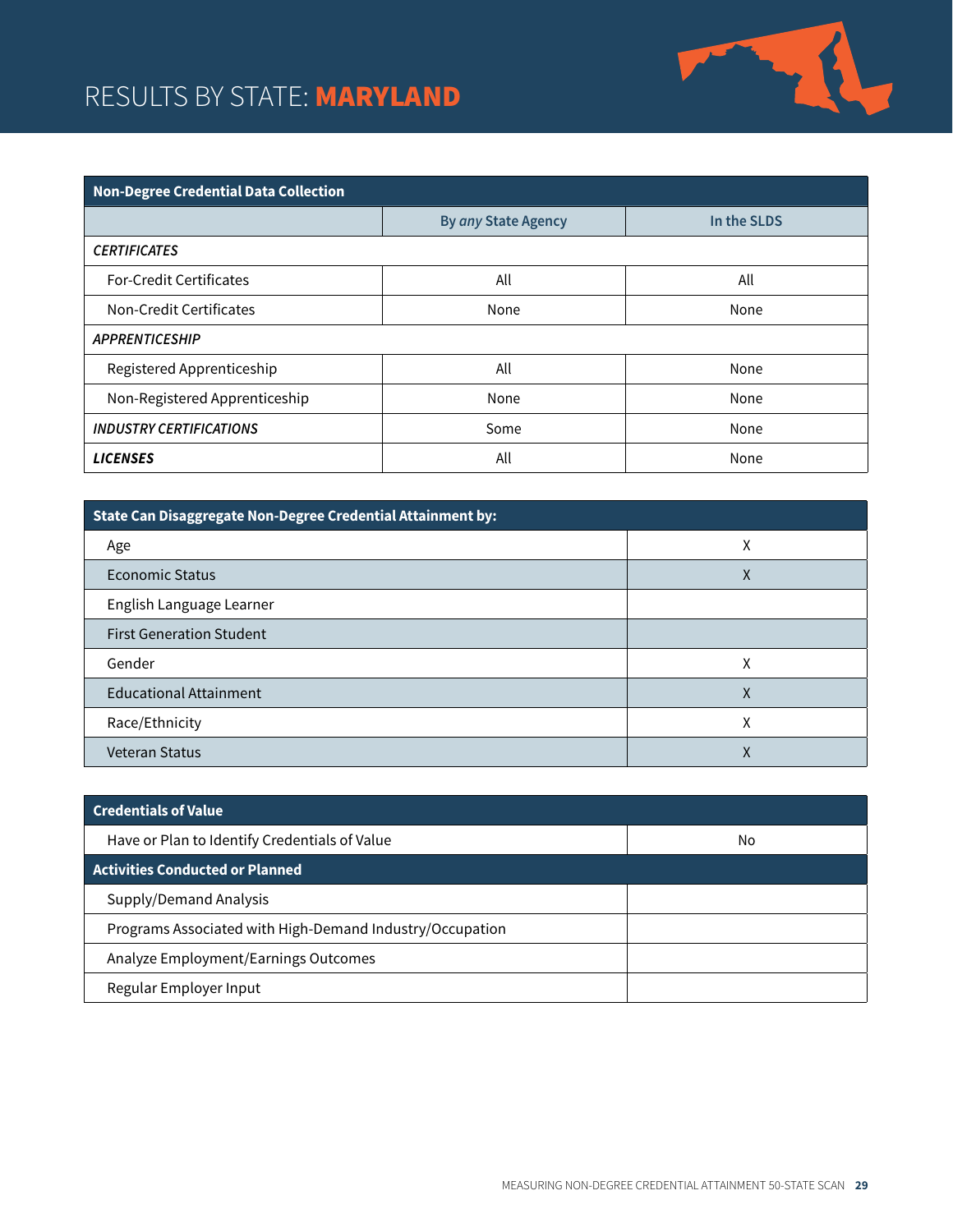### RESULTS BY STATE: MASSACHUSETTS



| <b>Non-Degree Credential Data Collection</b> |                     |             |  |
|----------------------------------------------|---------------------|-------------|--|
|                                              | By any State Agency | In the SLDS |  |
| <b>CERTIFICATES</b>                          |                     |             |  |
| <b>For-Credit Certificates</b>               | All                 | All         |  |
| Non-Credit Certificates                      | Some                | None        |  |
| <b>APPRENTICESHIP</b>                        |                     |             |  |
| Registered Apprenticeship                    | None                | None        |  |
| Non-Registered Apprenticeship                | None                | None        |  |
| <b>INDUSTRY CERTIFICATIONS</b>               | Some                | Some        |  |
| <b>LICENSES</b>                              | Some                | None        |  |

| State Can Disaggregate Non-Degree Credential Attainment by: |   |  |
|-------------------------------------------------------------|---|--|
| Age                                                         | Χ |  |
| <b>Economic Status</b>                                      |   |  |
| English Language Learner                                    |   |  |
| <b>First Generation Student</b>                             |   |  |
| Gender                                                      | χ |  |
| <b>Educational Attainment</b>                               | χ |  |
| Race/Ethnicity                                              | χ |  |
| <b>Veteran Status</b>                                       |   |  |

| <b>Credentials of Value</b>                              |     |
|----------------------------------------------------------|-----|
| Have or Plan to Identify Credentials of Value            | Yes |
| <b>Activities Conducted or Planned</b>                   |     |
| Supply/Demand Analysis                                   |     |
| Programs Associated with High-Demand Industry/Occupation |     |
| Analyze Employment/Earnings Outcomes                     |     |
| Regular Employer Input                                   |     |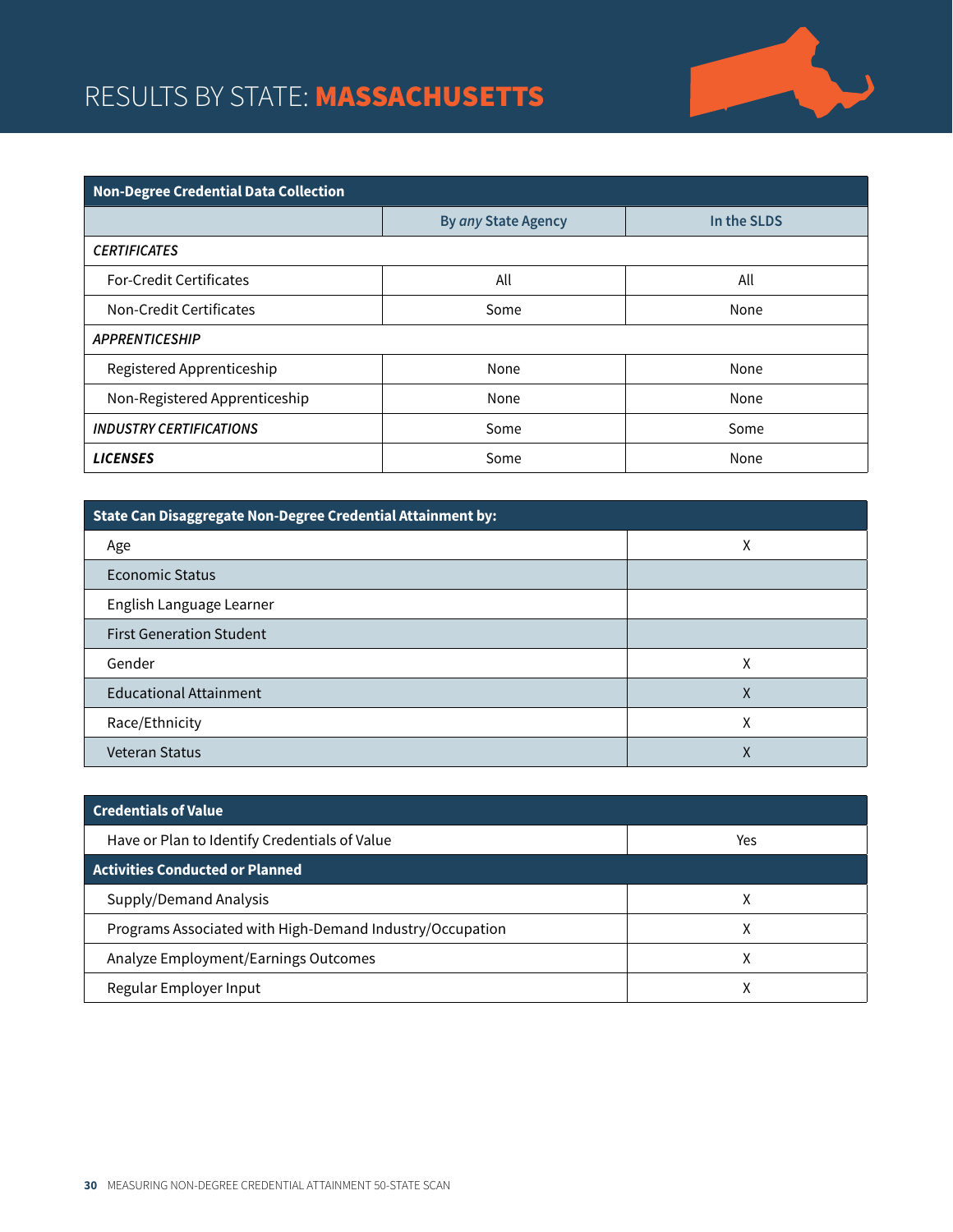### RESULTS BY STATE: **MICHIGAN**



| <b>Non-Degree Credential Data Collection</b> |                     |             |  |
|----------------------------------------------|---------------------|-------------|--|
|                                              | By any State Agency | In the SLDS |  |
| <b>CERTIFICATES</b>                          |                     |             |  |
| <b>For-Credit Certificates</b>               | Some                | Some        |  |
| Non-Credit Certificates                      | Some                | Some        |  |
| <b>APPRENTICESHIP</b>                        |                     |             |  |
| Registered Apprenticeship                    | All                 | None        |  |
| Non-Registered Apprenticeship                | None                | None        |  |
| <b>INDUSTRY CERTIFICATIONS</b>               | Some                | Some        |  |
| <b>LICENSES</b>                              | Some                | None        |  |

| State Can Disaggregate Non-Degree Credential Attainment by: |   |  |
|-------------------------------------------------------------|---|--|
| Age                                                         | Χ |  |
| Economic Status                                             |   |  |
| English Language Learner                                    |   |  |
| <b>First Generation Student</b>                             |   |  |
| Gender                                                      |   |  |
| <b>Educational Attainment</b>                               |   |  |
| Race/Ethnicity                                              | χ |  |
| <b>Veteran Status</b>                                       |   |  |

| <b>Credentials of Value</b>                              |    |
|----------------------------------------------------------|----|
| Have or Plan to Identify Credentials of Value            | No |
| <b>Activities Conducted or Planned</b>                   |    |
| Supply/Demand Analysis                                   |    |
| Programs Associated with High-Demand Industry/Occupation |    |
| Analyze Employment/Earnings Outcomes                     |    |
| Regular Employer Input                                   |    |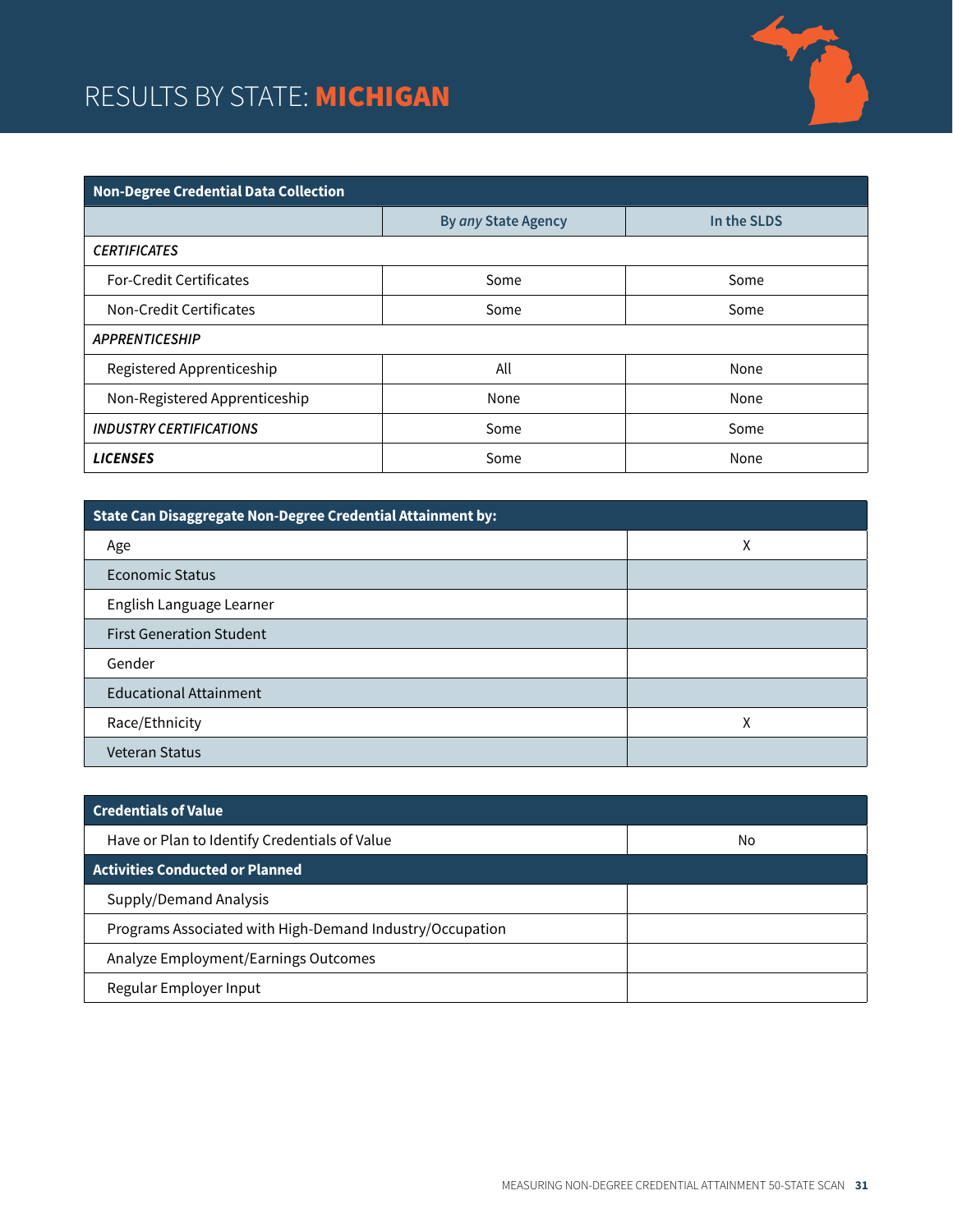### RESULTS BY STATE: MINNESOTA



| <b>Non-Degree Credential Data Collection</b> |                     |             |
|----------------------------------------------|---------------------|-------------|
|                                              | By any State Agency | In the SLDS |
| <b>CERTIFICATES</b>                          |                     |             |
| <b>For-Credit Certificates</b>               | All                 | Most        |
| Non-Credit Certificates                      | None                | None        |
| <b>APPRENTICESHIP</b>                        |                     |             |
| Registered Apprenticeship                    | All                 | None        |
| Non-Registered Apprenticeship                | None                | None        |
| <b>INDUSTRY CERTIFICATIONS</b>               | Some                | None        |
| <b>LICENSES</b>                              | Some                | Some        |

| State Can Disaggregate Non-Degree Credential Attainment by: |   |
|-------------------------------------------------------------|---|
| Age                                                         | Λ |
| <b>Economic Status</b>                                      | Χ |
| English Language Learner                                    | Χ |
| <b>First Generation Student</b>                             | Χ |
| Gender                                                      | Χ |
| <b>Educational Attainment</b>                               | Χ |
| Race/Ethnicity                                              |   |
| <b>Veteran Status</b>                                       |   |

| <b>Credentials of Value</b>                              |    |
|----------------------------------------------------------|----|
| Have or Plan to Identify Credentials of Value            | No |
| <b>Activities Conducted or Planned</b>                   |    |
| Supply/Demand Analysis                                   |    |
| Programs Associated with High-Demand Industry/Occupation |    |
| Analyze Employment/Earnings Outcomes                     |    |
| Regular Employer Input                                   |    |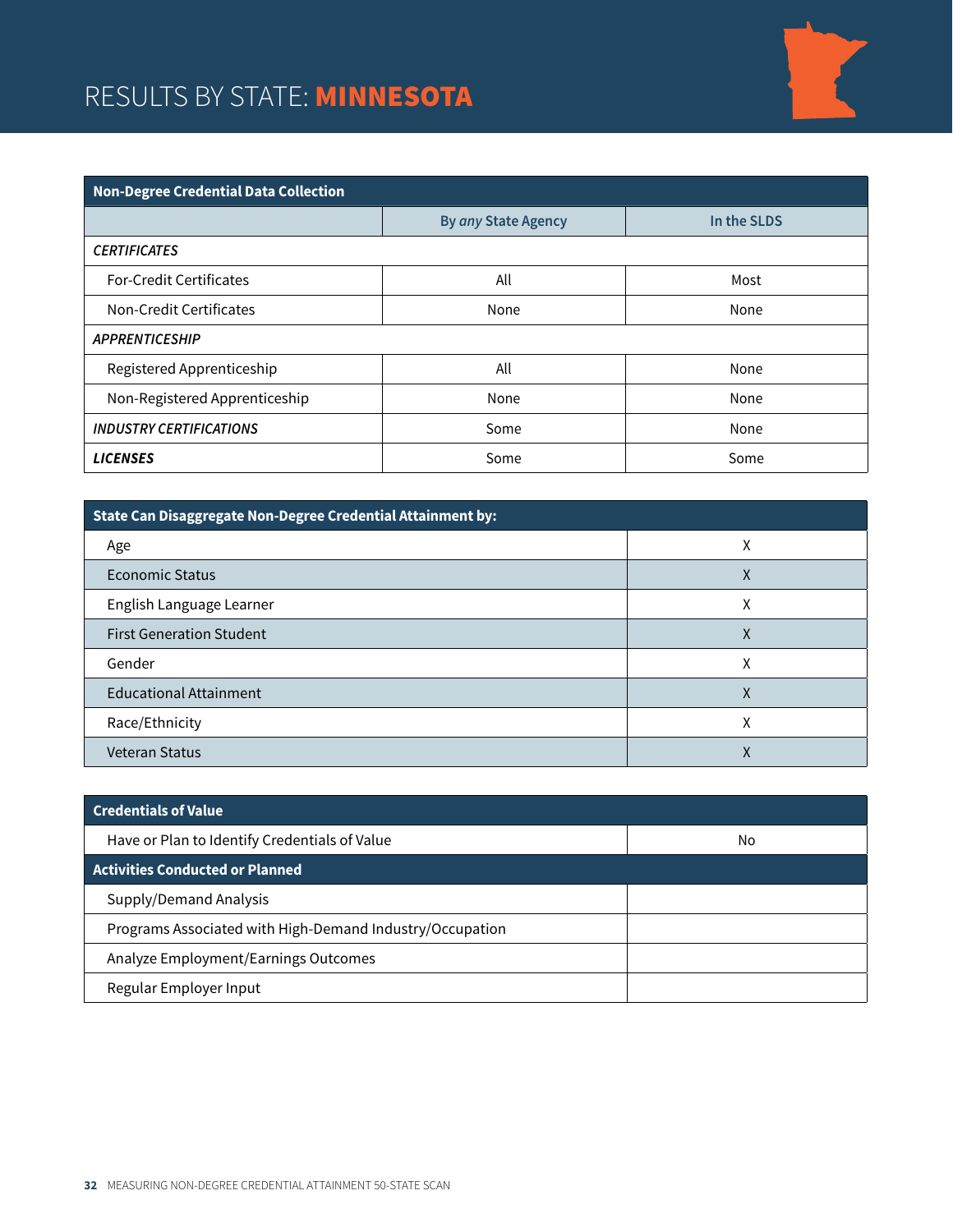#### RESULTS BY STATE: MISSISSIPPI



| State Can Disaggregate Non-Degree Credential Attainment by: |   |
|-------------------------------------------------------------|---|
| Age                                                         | χ |
| Economic Status                                             | Χ |
| English Language Learner                                    | χ |
| <b>First Generation Student</b>                             |   |
| Gender                                                      | χ |
| <b>Educational Attainment</b>                               | Χ |
| Race/Ethnicity                                              | χ |
| <b>Veteran Status</b>                                       | Λ |

| <b>Credentials of Value</b>                              |     |
|----------------------------------------------------------|-----|
| Have or Plan to Identify Credentials of Value            | Yes |
| <b>Activities Conducted or Planned</b>                   |     |
| Supply/Demand Analysis                                   |     |
| Programs Associated with High-Demand Industry/Occupation | Χ   |
| Analyze Employment/Earnings Outcomes                     | χ   |
| Regular Employer Input                                   |     |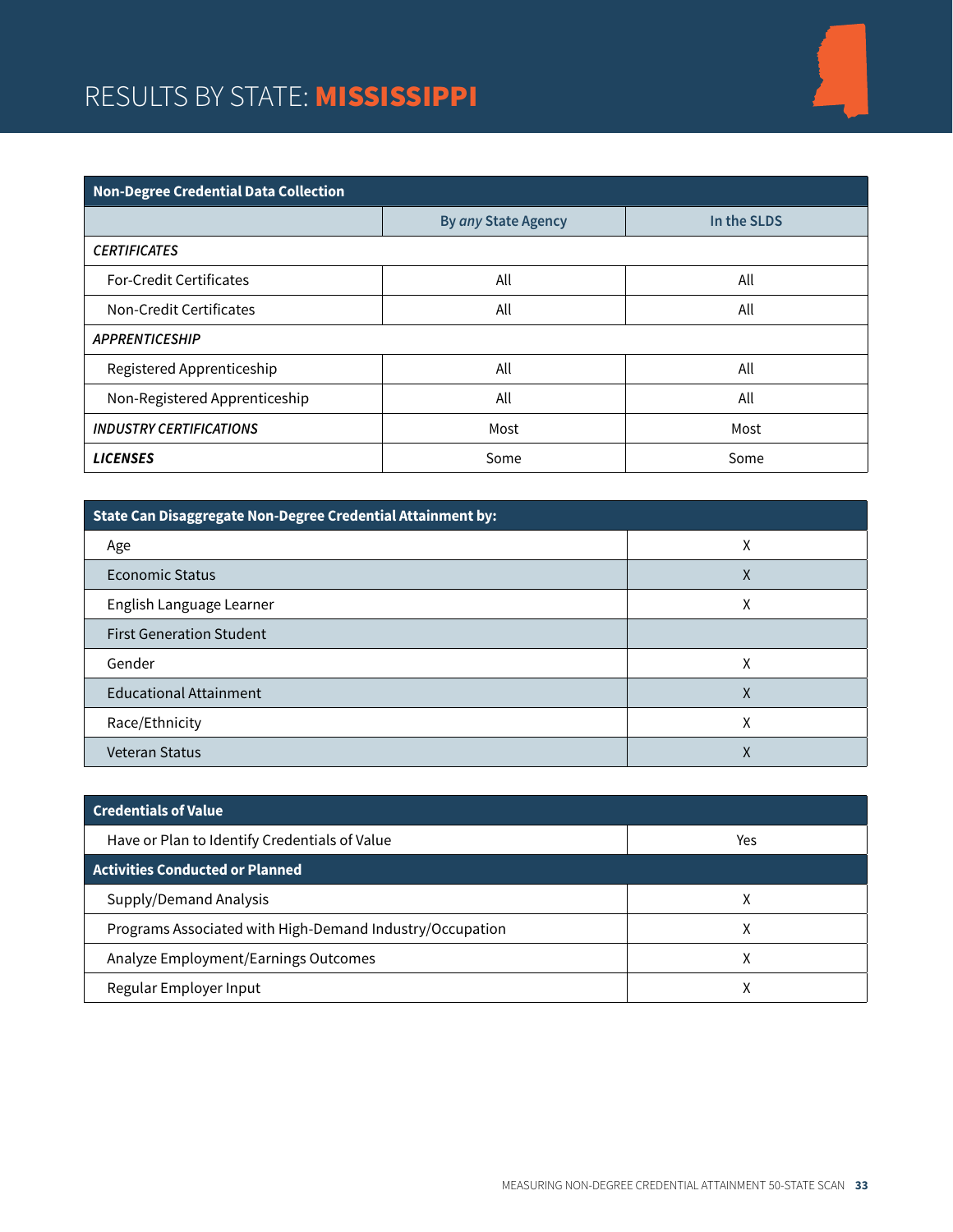#### RESULTS BY STATE: MISSOURI



| State Can Disaggregate Non-Degree Credential Attainment by: |   |
|-------------------------------------------------------------|---|
| Age                                                         | Χ |
| Economic Status                                             |   |
| English Language Learner                                    |   |
| <b>First Generation Student</b>                             |   |
| Gender                                                      | χ |
| <b>Educational Attainment</b>                               |   |
| Race/Ethnicity                                              | Χ |
| <b>Veteran Status</b>                                       | v |

| <b>Credentials of Value</b>                              |    |
|----------------------------------------------------------|----|
| Have or Plan to Identify Credentials of Value            | No |
| <b>Activities Conducted or Planned</b>                   |    |
| Supply/Demand Analysis                                   |    |
| Programs Associated with High-Demand Industry/Occupation |    |
| Analyze Employment/Earnings Outcomes                     |    |
| Regular Employer Input                                   |    |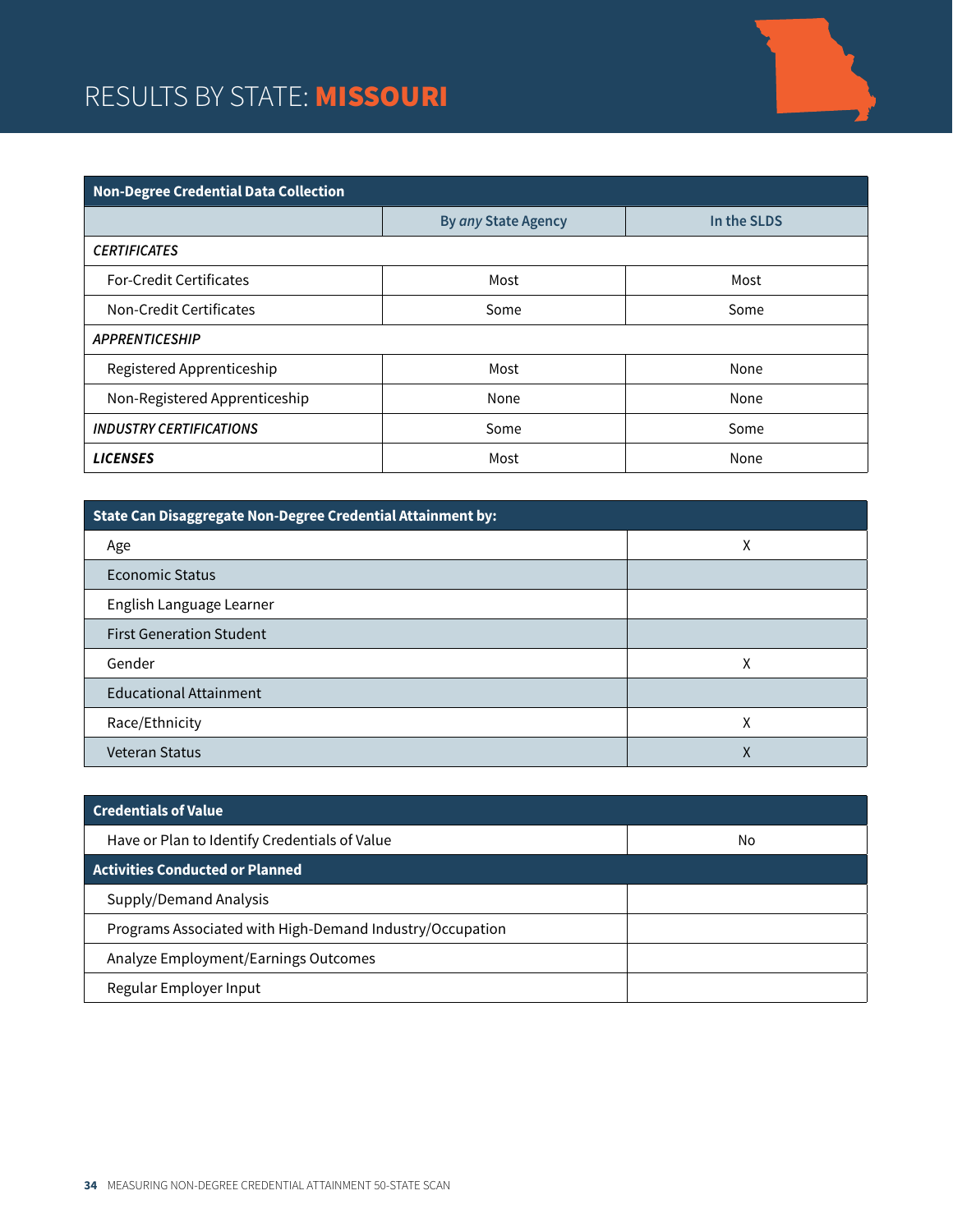# RESULTS BY STATE: MONTANA

| <b>Non-Degree Credential Data Collection</b> |                     |             |  |
|----------------------------------------------|---------------------|-------------|--|
|                                              | By any State Agency | In the SLDS |  |
| <b>CERTIFICATES</b>                          |                     |             |  |
| <b>For-Credit Certificates</b>               | All                 | All         |  |
| Non-Credit Certificates                      | Some                | None        |  |
| <b>APPRENTICESHIP</b>                        |                     |             |  |
| Registered Apprenticeship                    | All                 | None        |  |
| Non-Registered Apprenticeship                | None                | None        |  |
| <b>INDUSTRY CERTIFICATIONS</b>               | None                | None        |  |
| <b>LICENSES</b>                              | All                 | None        |  |

| State Can Disaggregate Non-Degree Credential Attainment by: |   |  |
|-------------------------------------------------------------|---|--|
| Age                                                         | ⋏ |  |
| <b>Economic Status</b>                                      | Χ |  |
| English Language Learner                                    | χ |  |
| <b>First Generation Student</b>                             |   |  |
| Gender                                                      | Χ |  |
| <b>Educational Attainment</b>                               |   |  |
| Race/Ethnicity                                              | χ |  |
| Veteran Status                                              | ∧ |  |

| <b>Credentials of Value</b>                              |    |
|----------------------------------------------------------|----|
| Have or Plan to Identify Credentials of Value            | No |
| <b>Activities Conducted or Planned</b>                   |    |
| Supply/Demand Analysis                                   |    |
| Programs Associated with High-Demand Industry/Occupation |    |
| Analyze Employment/Earnings Outcomes                     |    |
| Regular Employer Input                                   |    |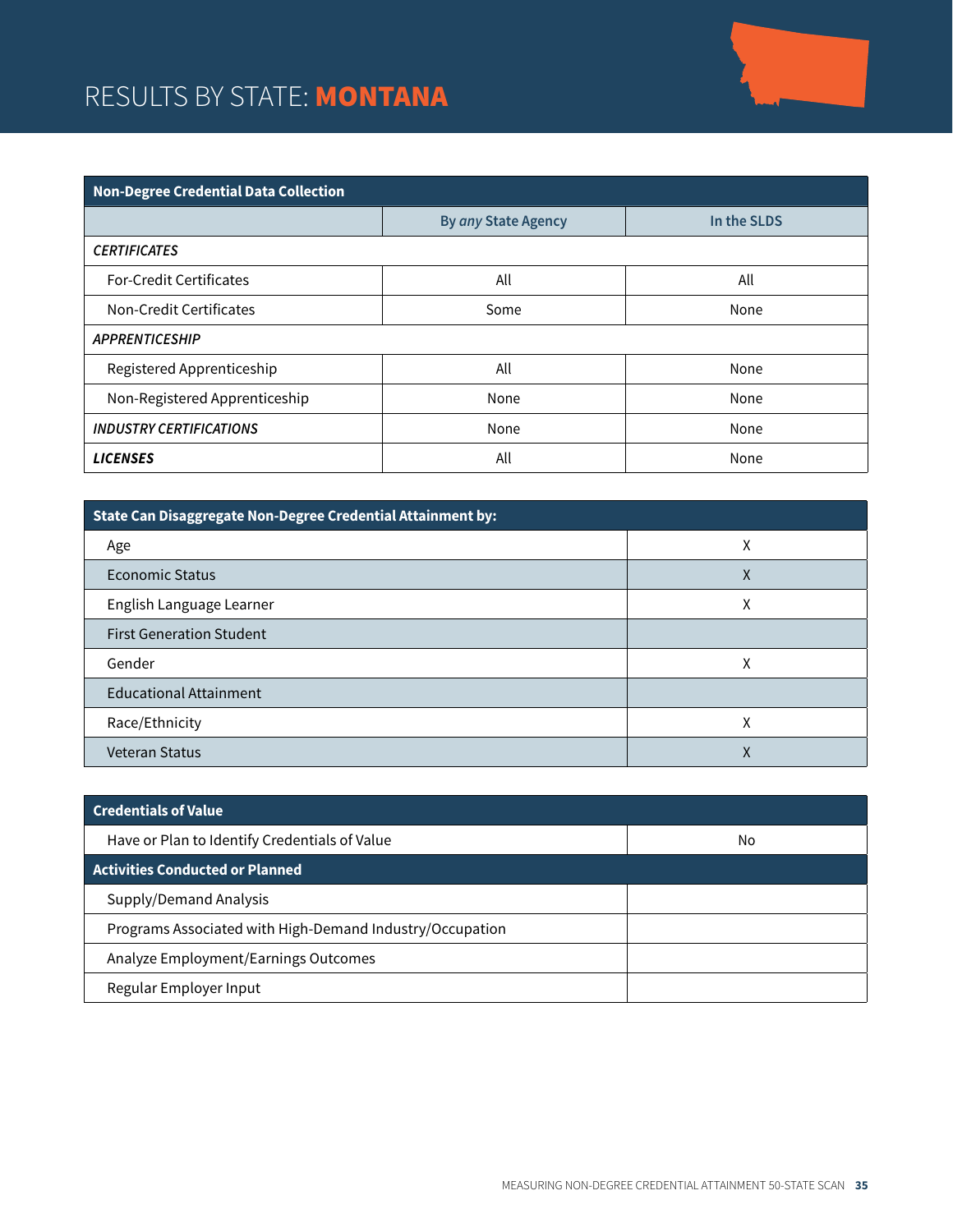## RESULTS BY STATE: NEBRASKA

| <b>Non-Degree Credential Data Collection</b> |                     |             |  |
|----------------------------------------------|---------------------|-------------|--|
|                                              | By any State Agency | In the SLDS |  |
| <b>CERTIFICATES</b>                          |                     |             |  |
| <b>For-Credit Certificates</b>               | Some                | Some        |  |
| Non-Credit Certificates                      | Some                | None        |  |
| <b>APPRENTICESHIP</b>                        |                     |             |  |
| Registered Apprenticeship                    | Some                | None        |  |
| Non-Registered Apprenticeship                | None                | None        |  |
| <b>INDUSTRY CERTIFICATIONS</b>               | Some                | Some        |  |
| <b>LICENSES</b>                              | None                | Some        |  |

| State Can Disaggregate Non-Degree Credential Attainment by: |   |  |
|-------------------------------------------------------------|---|--|
| Age                                                         |   |  |
| Economic Status                                             |   |  |
| English Language Learner                                    |   |  |
| <b>First Generation Student</b>                             |   |  |
| Gender                                                      |   |  |
| <b>Educational Attainment</b>                               |   |  |
| Race/Ethnicity                                              | Χ |  |
| <b>Veteran Status</b>                                       |   |  |

| <b>Credentials of Value</b>                              |    |
|----------------------------------------------------------|----|
| Have or Plan to Identify Credentials of Value            | No |
| <b>Activities Conducted or Planned</b>                   |    |
| Supply/Demand Analysis                                   |    |
| Programs Associated with High-Demand Industry/Occupation |    |
| Analyze Employment/Earnings Outcomes                     |    |
| Regular Employer Input                                   |    |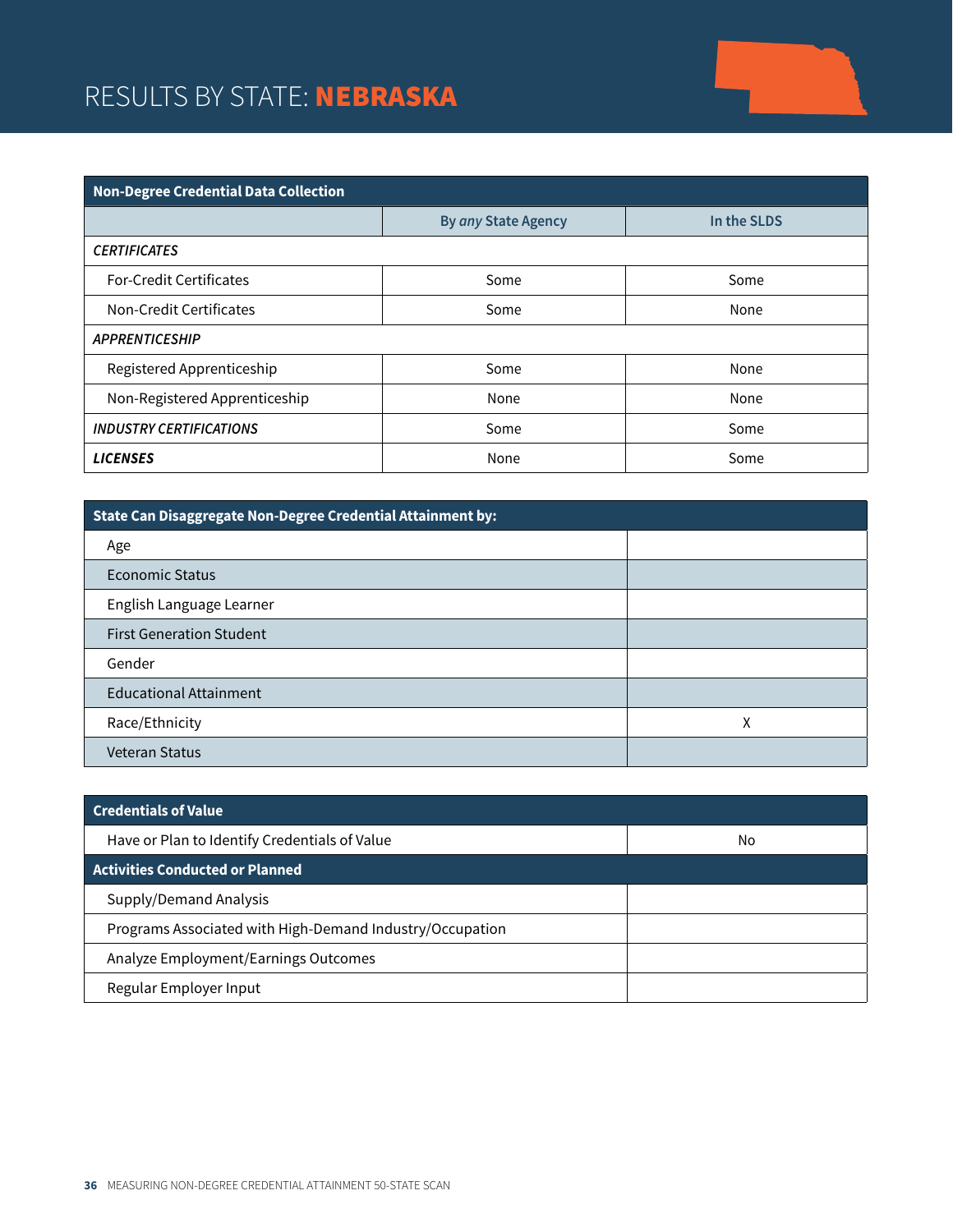### RESULTS BY STATE: NEVADA

| <b>Non-Degree Credential Data Collection</b> |                     |             |  |
|----------------------------------------------|---------------------|-------------|--|
|                                              | By any State Agency | In the SLDS |  |
| <b>CERTIFICATES</b>                          |                     |             |  |
| <b>For-Credit Certificates</b>               | Most                | Most        |  |
| Non-Credit Certificates                      | None                | None        |  |
| <b>APPRENTICESHIP</b>                        |                     |             |  |
| Registered Apprenticeship                    | None                | None        |  |
| Non-Registered Apprenticeship                | None                | None        |  |
| <b>INDUSTRY CERTIFICATIONS</b>               | None                | None        |  |
| <b>LICENSES</b>                              | None                | None        |  |

| State Can Disaggregate Non-Degree Credential Attainment by: |   |  |
|-------------------------------------------------------------|---|--|
| Age                                                         | χ |  |
| Economic Status                                             |   |  |
| English Language Learner                                    |   |  |
| <b>First Generation Student</b>                             |   |  |
| Gender                                                      | χ |  |
| <b>Educational Attainment</b>                               |   |  |
| Race/Ethnicity                                              | χ |  |
| <b>Veteran Status</b>                                       | Λ |  |

| <b>Credentials of Value</b>                              |     |
|----------------------------------------------------------|-----|
| Have or Plan to Identify Credentials of Value            | Yes |
| <b>Activities Conducted or Planned</b>                   |     |
| Supply/Demand Analysis                                   |     |
| Programs Associated with High-Demand Industry/Occupation | Χ   |
| Analyze Employment/Earnings Outcomes                     | χ   |
| Regular Employer Input                                   |     |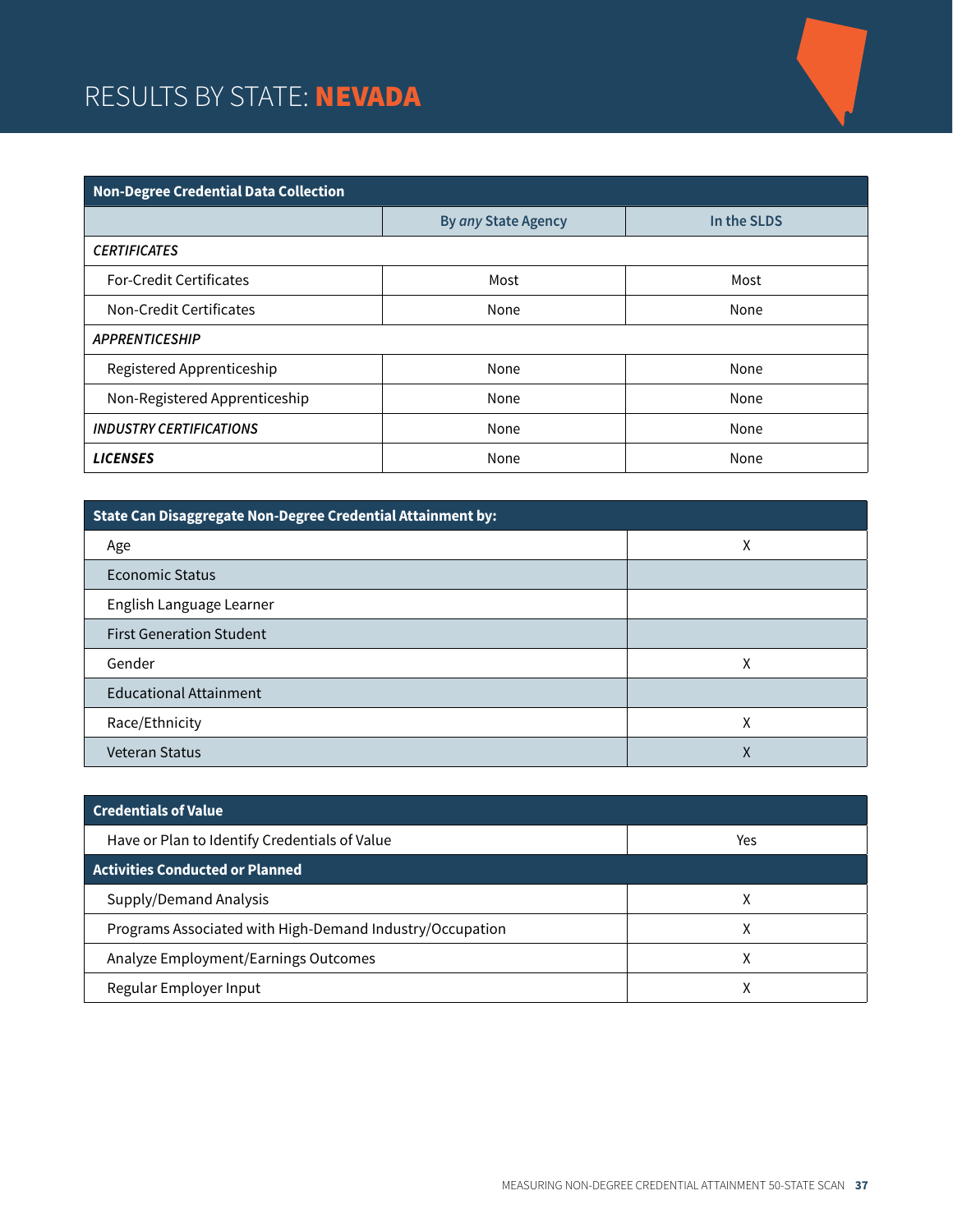#### RESULTS BY STATE: NEW HAMPSHIRE



| State Can Disaggregate Non-Degree Credential Attainment by: |  |  |
|-------------------------------------------------------------|--|--|
| Age                                                         |  |  |
| Economic Status                                             |  |  |
| English Language Learner                                    |  |  |
| <b>First Generation Student</b>                             |  |  |
| Gender                                                      |  |  |
| <b>Educational Attainment</b>                               |  |  |
| Race/Ethnicity                                              |  |  |
| <b>Veteran Status</b>                                       |  |  |

| <b>Credentials of Value</b>                              |     |
|----------------------------------------------------------|-----|
| Have or Plan to Identify Credentials of Value            | Yes |
| <b>Activities Conducted or Planned</b>                   |     |
| Supply/Demand Analysis                                   |     |
| Programs Associated with High-Demand Industry/Occupation |     |
| Analyze Employment/Earnings Outcomes                     |     |
| Regular Employer Input                                   |     |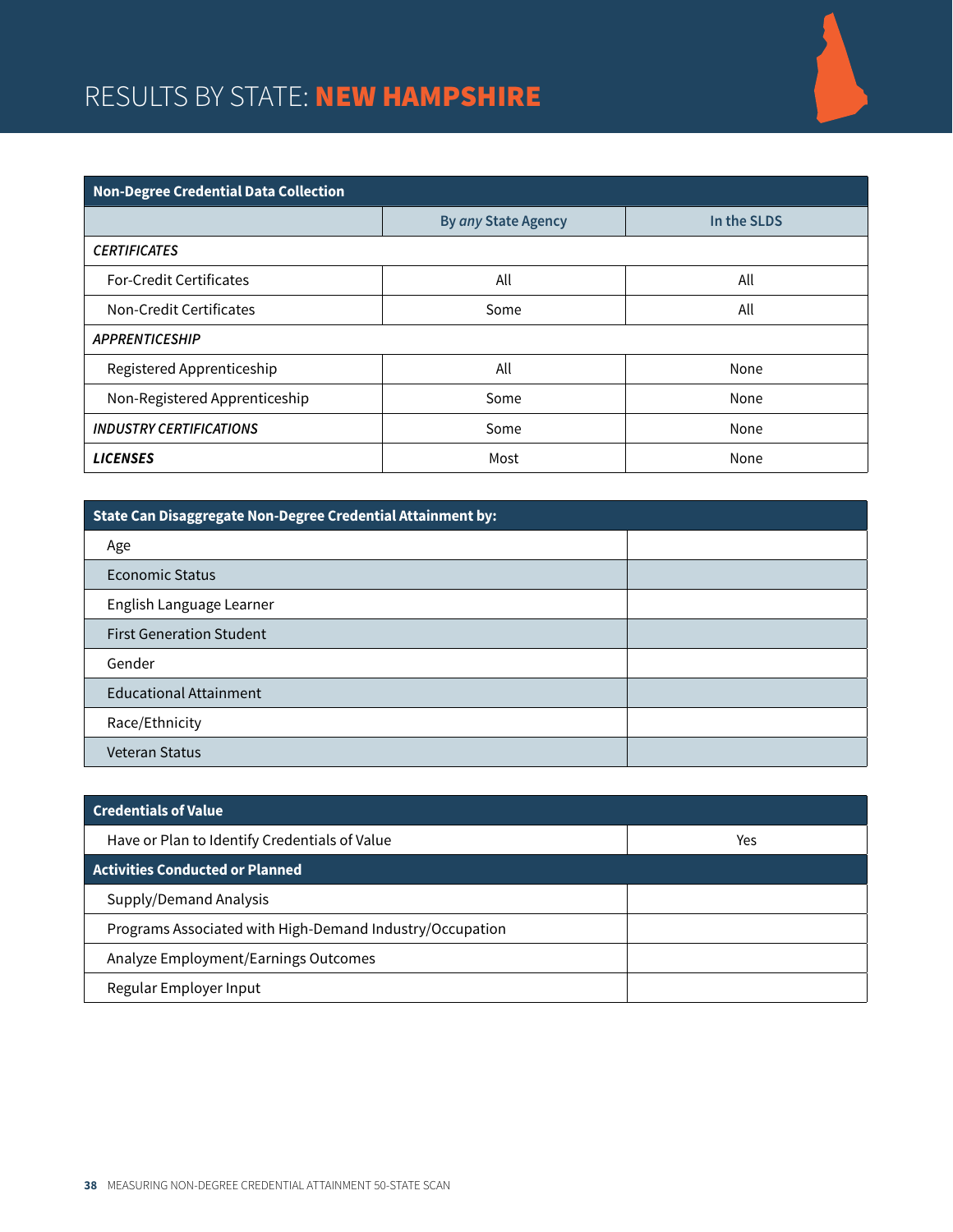## RESULTS BY STATE: NEW JERSEY



| <b>Non-Degree Credential Data Collection</b> |                     |             |
|----------------------------------------------|---------------------|-------------|
|                                              | By any State Agency | In the SLDS |
| <b>CERTIFICATES</b>                          |                     |             |
| <b>For-Credit Certificates</b>               | Some                | Most        |
| Non-Credit Certificates                      | Some                | Some        |
| <b>APPRENTICESHIP</b>                        |                     |             |
| Registered Apprenticeship                    | All                 | Some        |
| Non-Registered Apprenticeship                | Some                | Some        |
| <b>INDUSTRY CERTIFICATIONS</b>               | Some                | Most        |
| <b>LICENSES</b>                              | All                 | Some        |

| State Can Disaggregate Non-Degree Credential Attainment by: |   |  |
|-------------------------------------------------------------|---|--|
| Age                                                         | χ |  |
| Economic Status                                             |   |  |
| English Language Learner                                    | Χ |  |
| <b>First Generation Student</b>                             |   |  |
| Gender                                                      | χ |  |
| <b>Educational Attainment</b>                               | χ |  |
| Race/Ethnicity                                              | Χ |  |
| <b>Veteran Status</b>                                       | ∧ |  |

| <b>Credentials of Value</b>                              |     |
|----------------------------------------------------------|-----|
| Have or Plan to Identify Credentials of Value            | Yes |
| <b>Activities Conducted or Planned</b>                   |     |
| Supply/Demand Analysis                                   |     |
| Programs Associated with High-Demand Industry/Occupation | Χ   |
| Analyze Employment/Earnings Outcomes                     |     |
| Regular Employer Input                                   |     |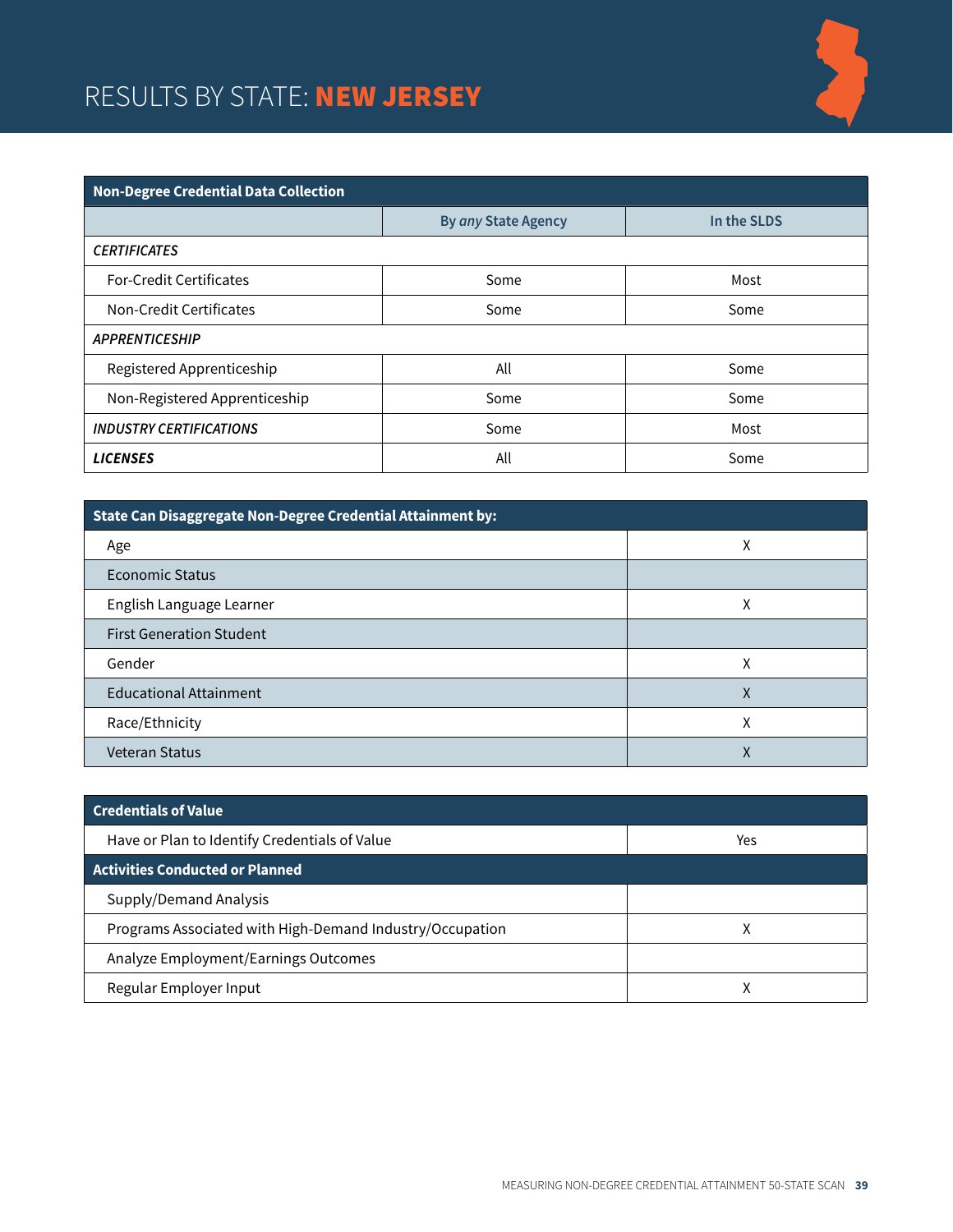# RESULTS BY STATE: NEW MEXICO

| <b>Non-Degree Credential Data Collection</b> |                     |                          |  |
|----------------------------------------------|---------------------|--------------------------|--|
|                                              | By any State Agency | In the SLDS              |  |
| <b>CERTIFICATES</b>                          |                     |                          |  |
| <b>For-Credit Certificates</b>               | Most                | State does not have SLDS |  |
| Non-Credit Certificates                      | Most                | State does not have SLDS |  |
| <b>APPRENTICESHIP</b>                        |                     |                          |  |
| Registered Apprenticeship                    | None                | State does not have SLDS |  |
| Non-Registered Apprenticeship                | None                | State does not have SLDS |  |
| <b>INDUSTRY CERTIFICATIONS</b>               | None                | State does not have SLDS |  |
| <b>LICENSES</b>                              | None                | State does not have SLDS |  |

| State Can Disaggregate Non-Degree Credential Attainment by: |   |  |
|-------------------------------------------------------------|---|--|
| Age                                                         | χ |  |
| Economic Status                                             | v |  |
| English Language Learner                                    | Χ |  |
| <b>First Generation Student</b>                             | ⋏ |  |
| Gender                                                      | χ |  |
| <b>Educational Attainment</b>                               | Χ |  |
| Race/Ethnicity                                              | л |  |
| <b>Veteran Status</b>                                       |   |  |

| <b>Credentials of Value</b>                              |    |
|----------------------------------------------------------|----|
| Have or Plan to Identify Credentials of Value            | No |
| <b>Activities Conducted or Planned</b>                   |    |
| Supply/Demand Analysis                                   |    |
| Programs Associated with High-Demand Industry/Occupation |    |
| Analyze Employment/Earnings Outcomes                     |    |
| Regular Employer Input                                   |    |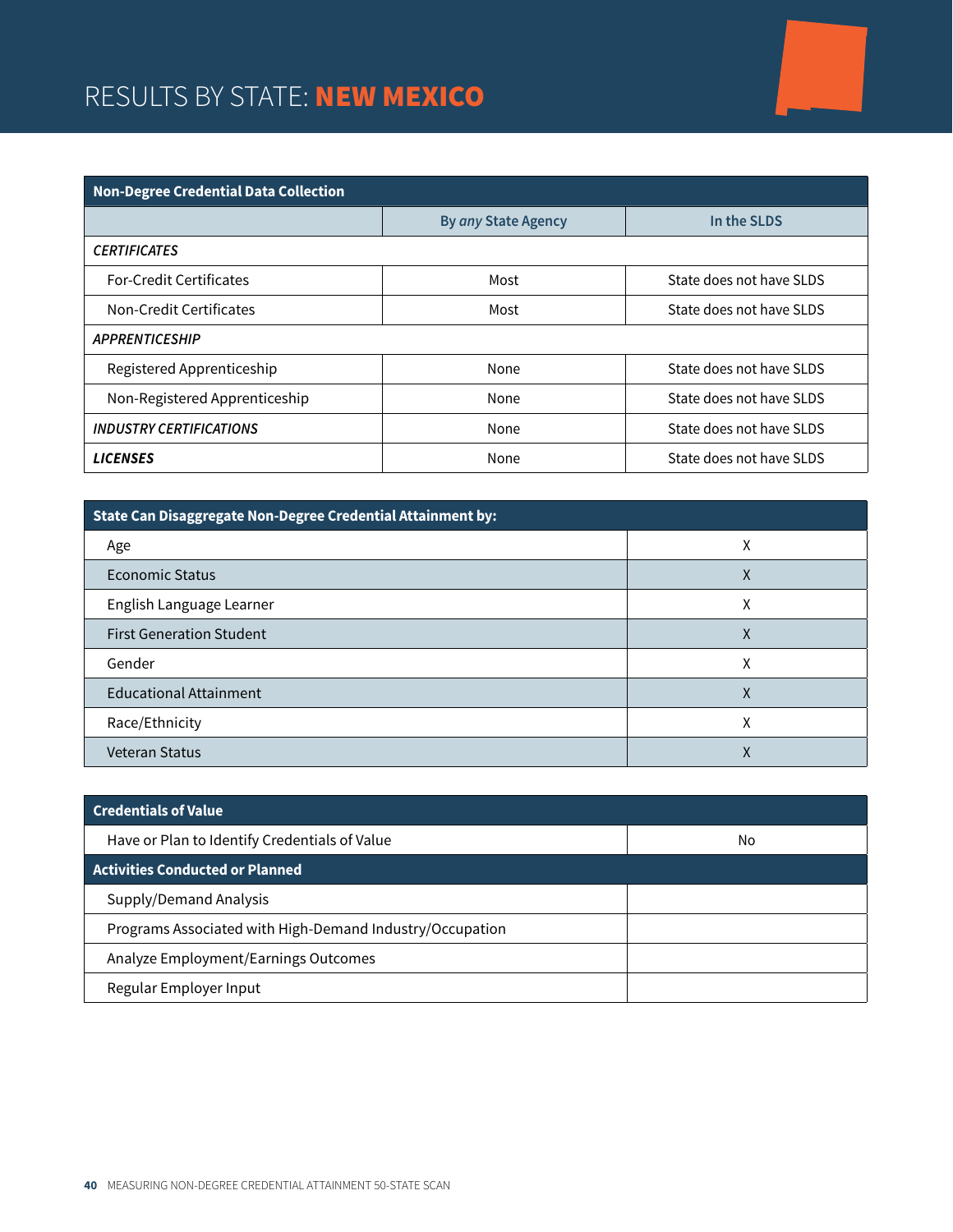## RESULTS BY STATE: NEW YORK



| <b>Non-Degree Credential Data Collection</b> |                     |             |  |
|----------------------------------------------|---------------------|-------------|--|
|                                              | By any State Agency | In the SLDS |  |
| <b>CERTIFICATES</b>                          |                     |             |  |
| <b>For-Credit Certificates</b>               | All                 | All         |  |
| Non-Credit Certificates                      | Some                | None        |  |
| <b>APPRENTICESHIP</b>                        |                     |             |  |
| Registered Apprenticeship                    | Some                | None        |  |
| Non-Registered Apprenticeship                | Some                | None        |  |
| <b>INDUSTRY CERTIFICATIONS</b>               | Some                | None        |  |
| <b>LICENSES</b>                              | All                 | None        |  |

| State Can Disaggregate Non-Degree Credential Attainment by: |  |  |
|-------------------------------------------------------------|--|--|
| Age                                                         |  |  |
| <b>Economic Status</b>                                      |  |  |
| English Language Learner                                    |  |  |
| <b>First Generation Student</b>                             |  |  |
| Gender                                                      |  |  |
| <b>Educational Attainment</b>                               |  |  |
| Race/Ethnicity                                              |  |  |
| <b>Veteran Status</b>                                       |  |  |

| <b>Credentials of Value</b>                              |    |
|----------------------------------------------------------|----|
| Have or Plan to Identify Credentials of Value            | No |
| <b>Activities Conducted or Planned</b>                   |    |
| Supply/Demand Analysis                                   |    |
| Programs Associated with High-Demand Industry/Occupation |    |
| Analyze Employment/Earnings Outcomes                     |    |
| Regular Employer Input                                   |    |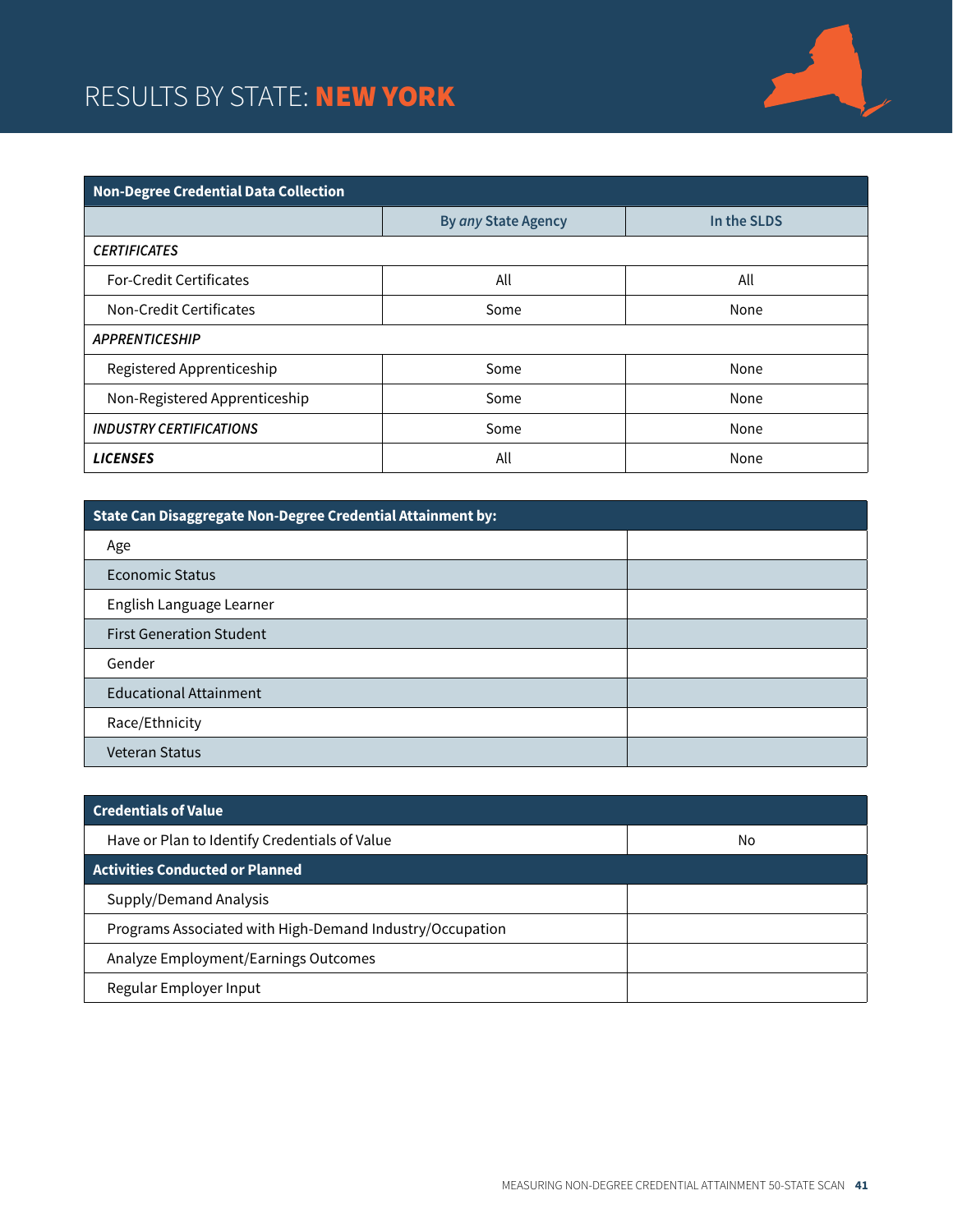# RESULTS BY STATE: NORTH CAROLINA



| <b>Non-Degree Credential Data Collection</b> |                     |             |  |
|----------------------------------------------|---------------------|-------------|--|
|                                              | By any State Agency | In the SLDS |  |
| <b>CERTIFICATES</b>                          |                     |             |  |
| <b>For-Credit Certificates</b>               | All                 | All         |  |
| Non-Credit Certificates                      | Most                | Some        |  |
| <b>APPRENTICESHIP</b>                        |                     |             |  |
| Registered Apprenticeship                    | All                 | All         |  |
| Non-Registered Apprenticeship                | Most                | Some        |  |
| <b>INDUSTRY CERTIFICATIONS</b>               | Some                | Some        |  |
| <b>LICENSES</b>                              | All                 | All         |  |

| State Can Disaggregate Non-Degree Credential Attainment by: |   |  |
|-------------------------------------------------------------|---|--|
| Age                                                         | χ |  |
| <b>Economic Status</b>                                      |   |  |
| English Language Learner                                    |   |  |
| <b>First Generation Student</b>                             |   |  |
| Gender                                                      | χ |  |
| <b>Educational Attainment</b>                               |   |  |
| Race/Ethnicity                                              | Χ |  |
| Veteran Status                                              | ∧ |  |

| <b>Credentials of Value</b>                              |     |
|----------------------------------------------------------|-----|
| Have or Plan to Identify Credentials of Value            | Yes |
| <b>Activities Conducted or Planned</b>                   |     |
| Supply/Demand Analysis                                   |     |
| Programs Associated with High-Demand Industry/Occupation | Χ   |
| Analyze Employment/Earnings Outcomes                     |     |
| Regular Employer Input                                   |     |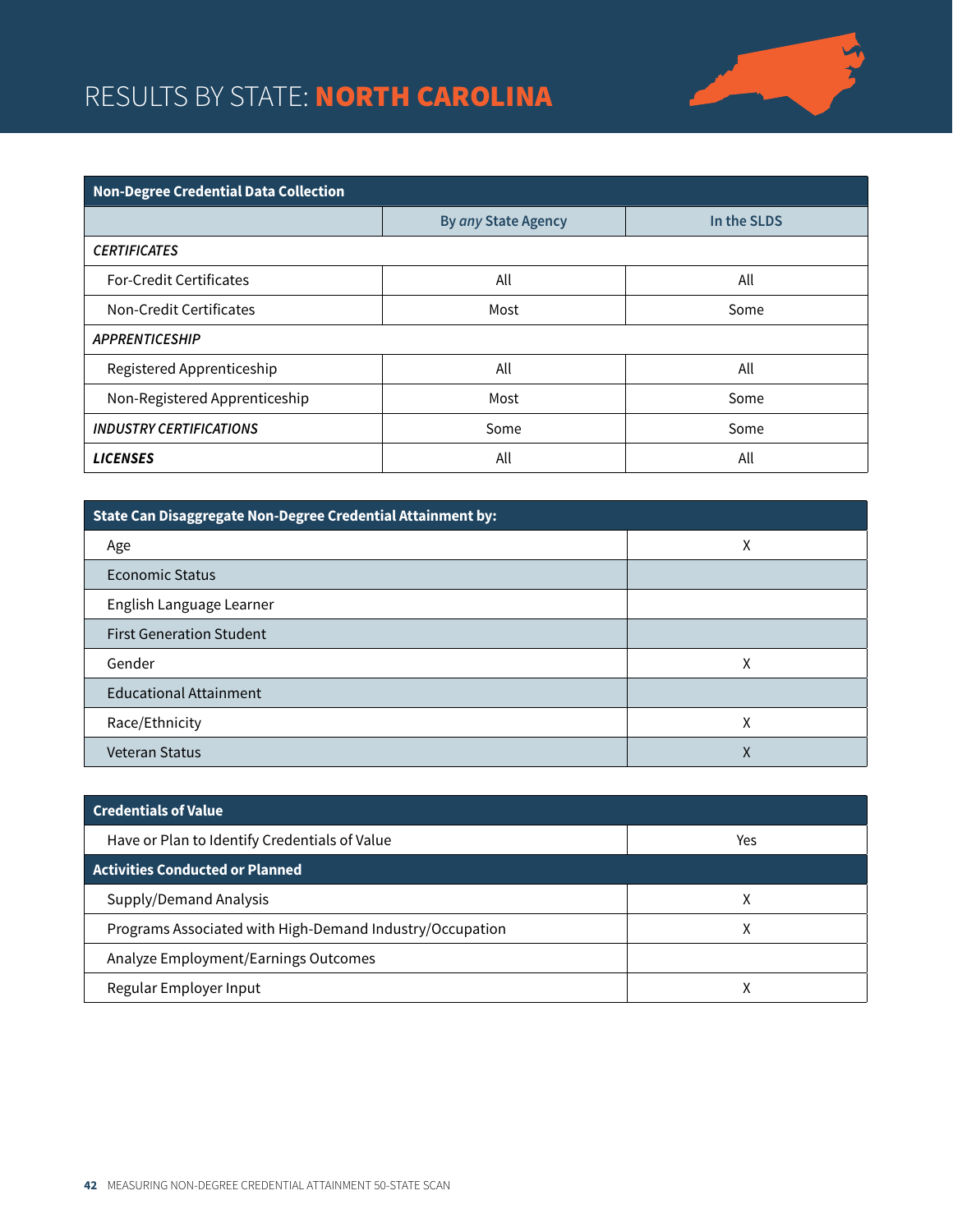# RESULTS BY STATE: NORTH DAKOTA

| <b>Non-Degree Credential Data Collection</b> |                     |             |  |
|----------------------------------------------|---------------------|-------------|--|
|                                              | By any State Agency | In the SLDS |  |
| <b>CERTIFICATES</b>                          |                     |             |  |
| <b>For-Credit Certificates</b>               | None                | Most        |  |
| Non-Credit Certificates                      | None                | None        |  |
| <b>APPRENTICESHIP</b>                        |                     |             |  |
| Registered Apprenticeship                    | None                | None        |  |
| Non-Registered Apprenticeship                | None                | None        |  |
| <b>INDUSTRY CERTIFICATIONS</b>               | None                | None        |  |
| <b>LICENSES</b>                              | None                | Some        |  |

| State Can Disaggregate Non-Degree Credential Attainment by: |  |  |
|-------------------------------------------------------------|--|--|
| Age                                                         |  |  |
| Economic Status                                             |  |  |
| English Language Learner                                    |  |  |
| <b>First Generation Student</b>                             |  |  |
| Gender                                                      |  |  |
| <b>Educational Attainment</b>                               |  |  |
| Race/Ethnicity                                              |  |  |
| <b>Veteran Status</b>                                       |  |  |

| <b>Credentials of Value</b>                              |     |
|----------------------------------------------------------|-----|
| Have or Plan to Identify Credentials of Value            | Yes |
| <b>Activities Conducted or Planned</b>                   |     |
| Supply/Demand Analysis                                   |     |
| Programs Associated with High-Demand Industry/Occupation | v   |
| Analyze Employment/Earnings Outcomes                     | Χ   |
| Regular Employer Input                                   |     |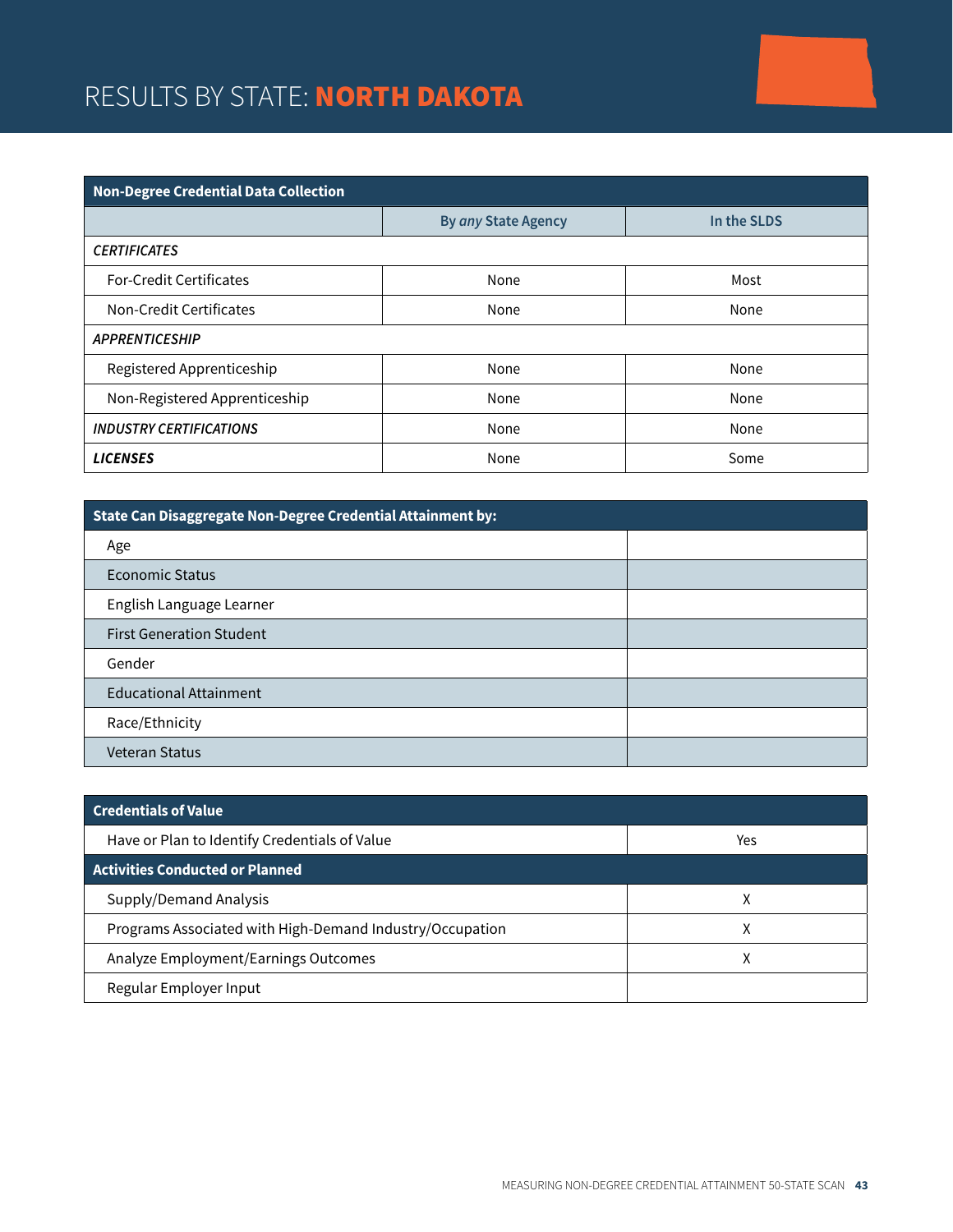## RESULTS BY STATE: OHIO



| Non-Degree Credential Data Collection |                     |             |  |
|---------------------------------------|---------------------|-------------|--|
|                                       | By any State Agency | In the SLDS |  |
| <b>CERTIFICATES</b>                   |                     |             |  |
| <b>For-Credit Certificates</b>        | All                 | All         |  |
| <b>Non-Credit Certificates</b>        | Most                | Most        |  |
| <b>APPRENTICESHIP</b>                 |                     |             |  |
| Registered Apprenticeship             | All                 | All         |  |
| Non-Registered Apprenticeship         | Some                | Some        |  |
| <b>INDUSTRY CERTIFICATIONS</b>        | Most                | Most        |  |
| <b>LICENSES</b>                       | Most                | Some        |  |

| State Can Disaggregate Non-Degree Credential Attainment by: |   |  |
|-------------------------------------------------------------|---|--|
| Age                                                         | χ |  |
| Economic Status                                             |   |  |
| English Language Learner                                    |   |  |
| <b>First Generation Student</b>                             |   |  |
| Gender                                                      | χ |  |
| <b>Educational Attainment</b>                               | χ |  |
| Race/Ethnicity                                              | Χ |  |
| <b>Veteran Status</b>                                       |   |  |

| <b>Credentials of Value</b>                              |     |
|----------------------------------------------------------|-----|
| Have or Plan to Identify Credentials of Value            | Yes |
| <b>Activities Conducted or Planned</b>                   |     |
| Supply/Demand Analysis                                   |     |
| Programs Associated with High-Demand Industry/Occupation |     |
| Analyze Employment/Earnings Outcomes                     |     |
| Regular Employer Input                                   |     |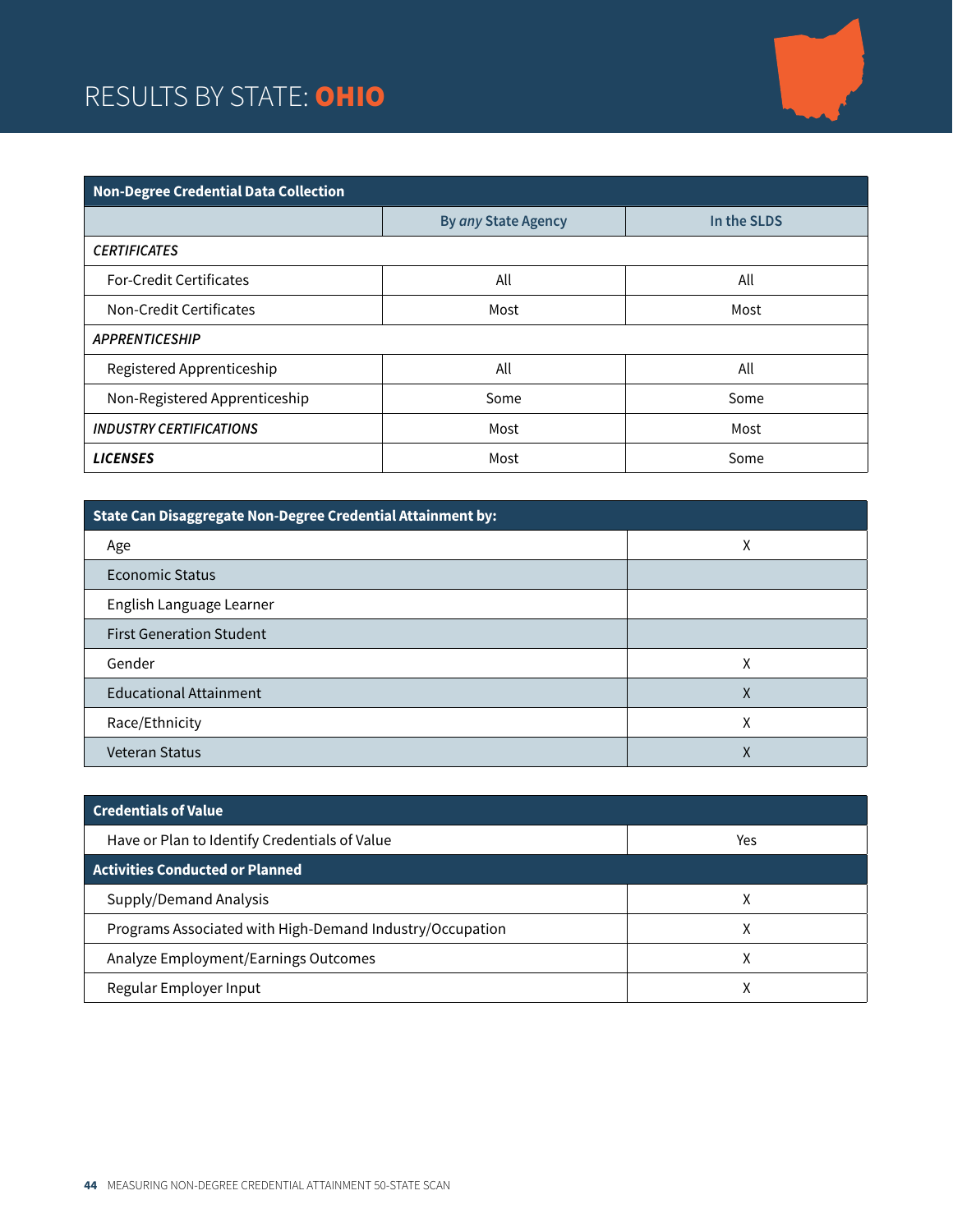# RESULTS BY STATE: OKLAHOMA



| <b>Non-Degree Credential Data Collection</b> |                     |                          |  |
|----------------------------------------------|---------------------|--------------------------|--|
|                                              | By any State Agency | In the SLDS              |  |
| <b>CERTIFICATES</b>                          |                     |                          |  |
| <b>For-Credit Certificates</b>               | Most                | State does not have SLDS |  |
| Non-Credit Certificates                      | None                | State does not have SLDS |  |
| <b>APPRENTICESHIP</b>                        |                     |                          |  |
| Registered Apprenticeship                    | None                | State does not have SLDS |  |
| Non-Registered Apprenticeship                | None                | State does not have SLDS |  |
| <b>INDUSTRY CERTIFICATIONS</b>               | Most                | State does not have SLDS |  |
| <b>LICENSES</b>                              | All                 | State does not have SLDS |  |

| State Can Disaggregate Non-Degree Credential Attainment by: |   |  |
|-------------------------------------------------------------|---|--|
| Age                                                         | χ |  |
| <b>Economic Status</b>                                      |   |  |
| English Language Learner                                    |   |  |
| <b>First Generation Student</b>                             |   |  |
| Gender                                                      | χ |  |
| <b>Educational Attainment</b>                               |   |  |
| Race/Ethnicity                                              | χ |  |
| <b>Veteran Status</b>                                       | Χ |  |

| <b>Credentials of Value</b>                              |     |
|----------------------------------------------------------|-----|
| Have or Plan to Identify Credentials of Value            | Yes |
| <b>Activities Conducted or Planned</b>                   |     |
| Supply/Demand Analysis                                   |     |
| Programs Associated with High-Demand Industry/Occupation | ⋏   |
| Analyze Employment/Earnings Outcomes                     | χ   |
| Regular Employer Input                                   |     |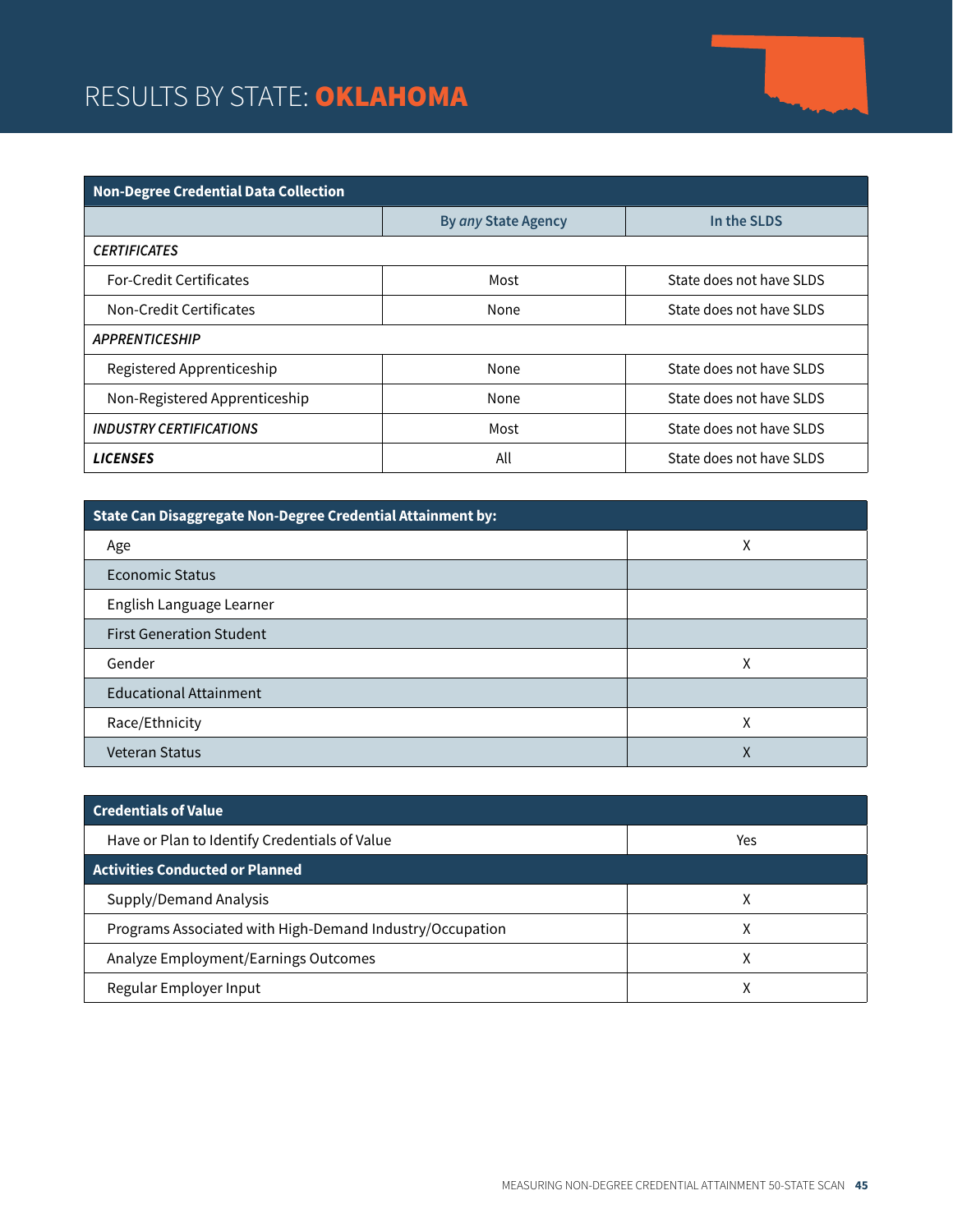#### RESULTS BY STATE: OREGON



| State Can Disaggregate Non-Degree Credential Attainment by: |   |  |
|-------------------------------------------------------------|---|--|
| Age                                                         | χ |  |
| <b>Economic Status</b>                                      |   |  |
| English Language Learner                                    |   |  |
| <b>First Generation Student</b>                             |   |  |
| Gender                                                      | Χ |  |
| <b>Educational Attainment</b>                               | Χ |  |
| Race/Ethnicity                                              | χ |  |
| <b>Veteran Status</b>                                       | Χ |  |

| <b>Credentials of Value</b>                              |    |
|----------------------------------------------------------|----|
| Have or Plan to Identify Credentials of Value            | No |
| <b>Activities Conducted or Planned</b>                   |    |
| Supply/Demand Analysis                                   |    |
| Programs Associated with High-Demand Industry/Occupation |    |
| Analyze Employment/Earnings Outcomes                     |    |
| Regular Employer Input                                   |    |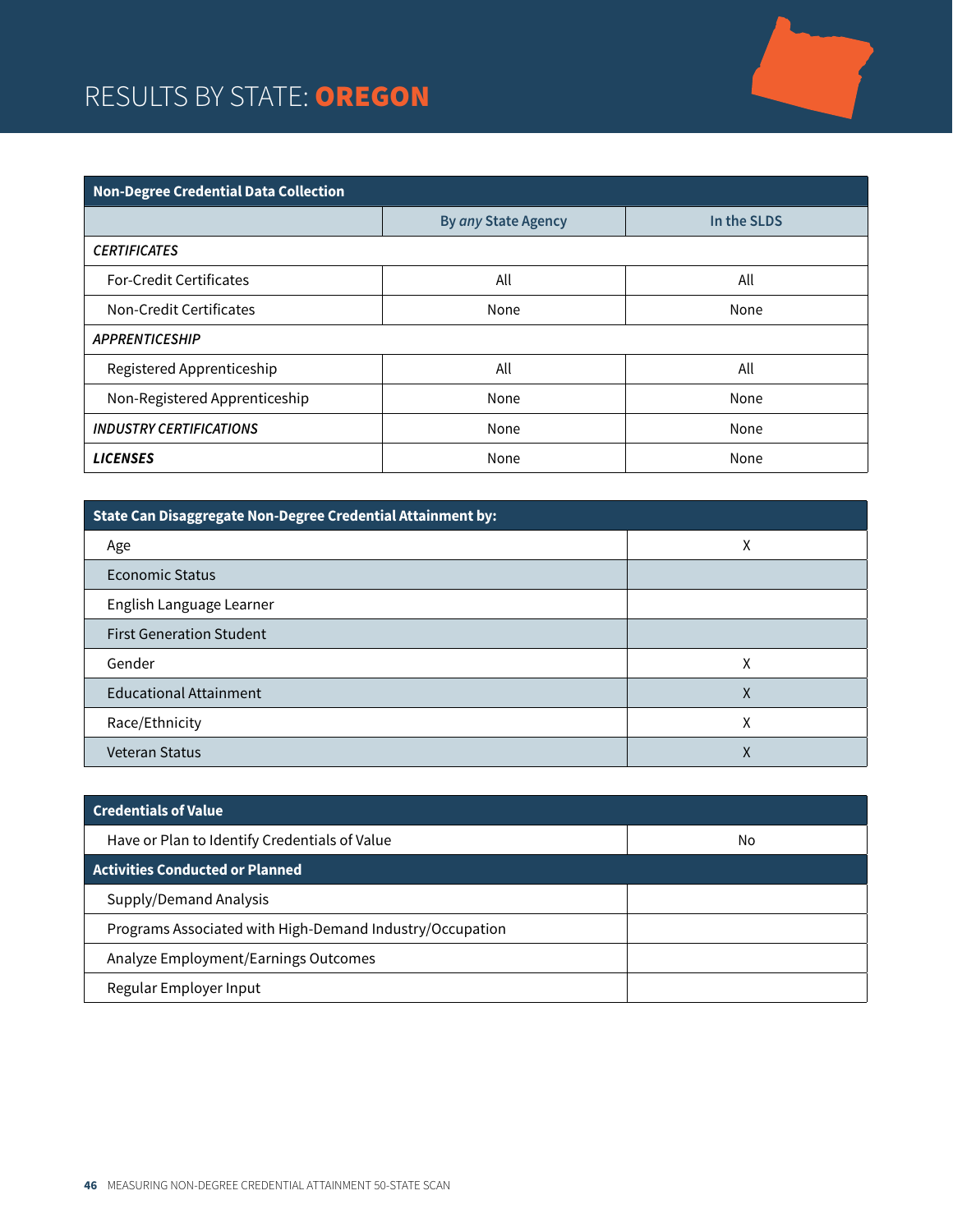### RESULTS BY STATE: PENNSYLVANIA

| Non-Degree Credential Data Collection |                     |             |  |
|---------------------------------------|---------------------|-------------|--|
|                                       | By any State Agency | In the SLDS |  |
| <b>CERTIFICATES</b>                   |                     |             |  |
| <b>For-Credit Certificates</b>        | Some                | Some        |  |
| Non-Credit Certificates               | Some                | Some        |  |
| <b>APPRENTICESHIP</b>                 |                     |             |  |
| Registered Apprenticeship             | None                | None        |  |
| Non-Registered Apprenticeship         | None                | None        |  |
| <b>INDUSTRY CERTIFICATIONS</b>        | Some                | Some        |  |
| <b>LICENSES</b>                       | All                 | Some        |  |

| State Can Disaggregate Non-Degree Credential Attainment by: |   |  |
|-------------------------------------------------------------|---|--|
| Age                                                         | Χ |  |
| <b>Economic Status</b>                                      | Χ |  |
| English Language Learner                                    |   |  |
| <b>First Generation Student</b>                             |   |  |
| Gender                                                      | Χ |  |
| <b>Educational Attainment</b>                               | ∧ |  |
| Race/Ethnicity                                              | χ |  |
| <b>Veteran Status</b>                                       | х |  |

| <b>Credentials of Value</b>                              |     |
|----------------------------------------------------------|-----|
| Have or Plan to Identify Credentials of Value            | Yes |
| <b>Activities Conducted or Planned</b>                   |     |
| Supply/Demand Analysis                                   |     |
| Programs Associated with High-Demand Industry/Occupation | x   |
| Analyze Employment/Earnings Outcomes                     |     |
| Regular Employer Input                                   |     |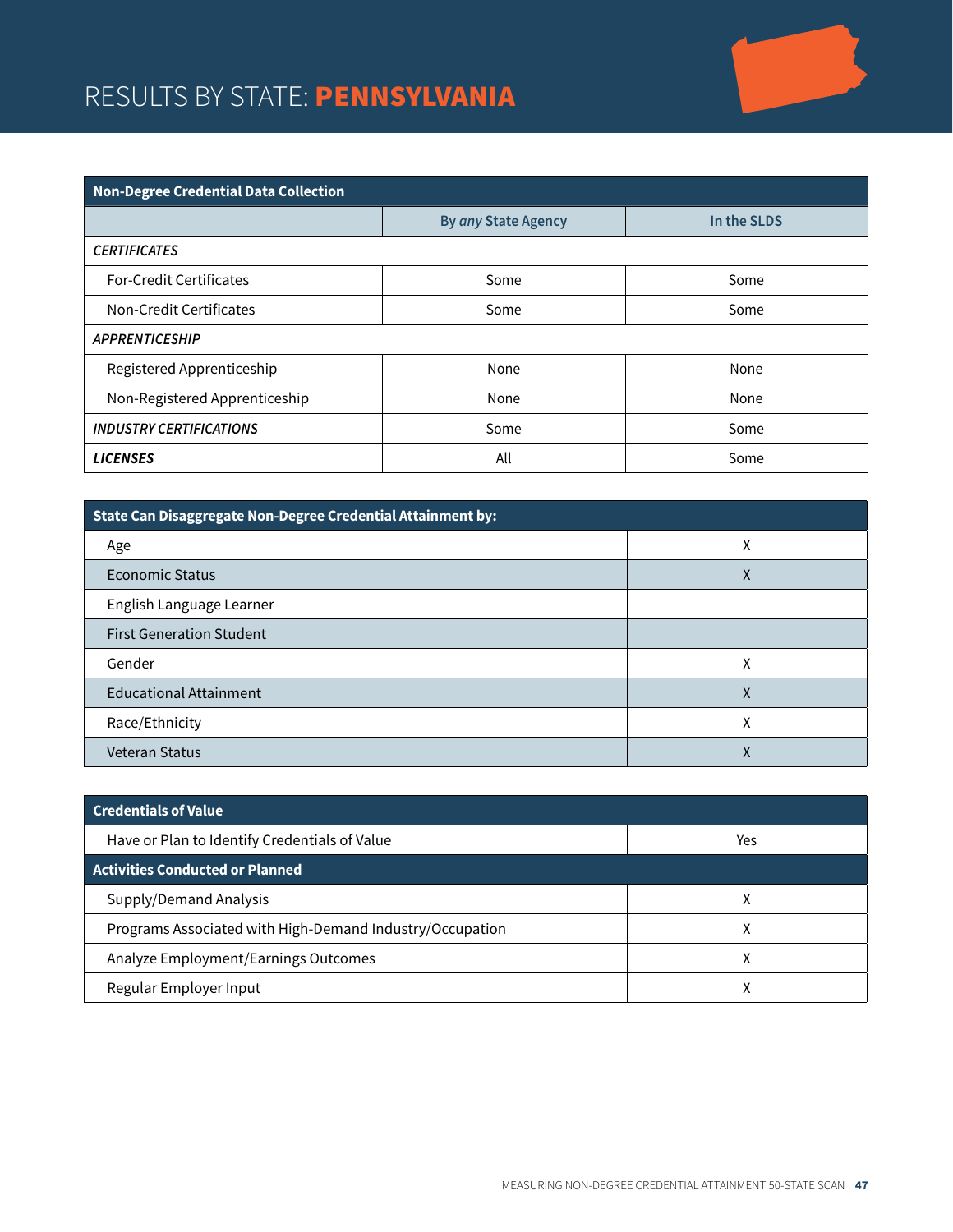# RESULTS BY STATE: RHODE ISLAND

| <b>Non-Degree Credential Data Collection</b> |                     |             |  |
|----------------------------------------------|---------------------|-------------|--|
|                                              | By any State Agency | In the SLDS |  |
| <b>CERTIFICATES</b>                          |                     |             |  |
| <b>For-Credit Certificates</b>               | All                 | Most        |  |
| Non-Credit Certificates                      | None                | None        |  |
| <b>APPRENTICESHIP</b>                        |                     |             |  |
| Registered Apprenticeship                    | All                 | None        |  |
| Non-Registered Apprenticeship                | None                | None        |  |
| <b>INDUSTRY CERTIFICATIONS</b>               | None                | None        |  |
| <b>LICENSES</b>                              | All                 | None        |  |

| State Can Disaggregate Non-Degree Credential Attainment by: |   |  |
|-------------------------------------------------------------|---|--|
| Age                                                         | Χ |  |
| Economic Status                                             |   |  |
| English Language Learner                                    | Χ |  |
| <b>First Generation Student</b>                             |   |  |
| Gender                                                      | χ |  |
| <b>Educational Attainment</b>                               |   |  |
| Race/Ethnicity                                              | Χ |  |
| <b>Veteran Status</b>                                       |   |  |

| <b>Credentials of Value</b>                              |     |
|----------------------------------------------------------|-----|
| Have or Plan to Identify Credentials of Value            | Yes |
| <b>Activities Conducted or Planned</b>                   |     |
| Supply/Demand Analysis                                   |     |
| Programs Associated with High-Demand Industry/Occupation |     |
| Analyze Employment/Earnings Outcomes                     |     |
| Regular Employer Input                                   |     |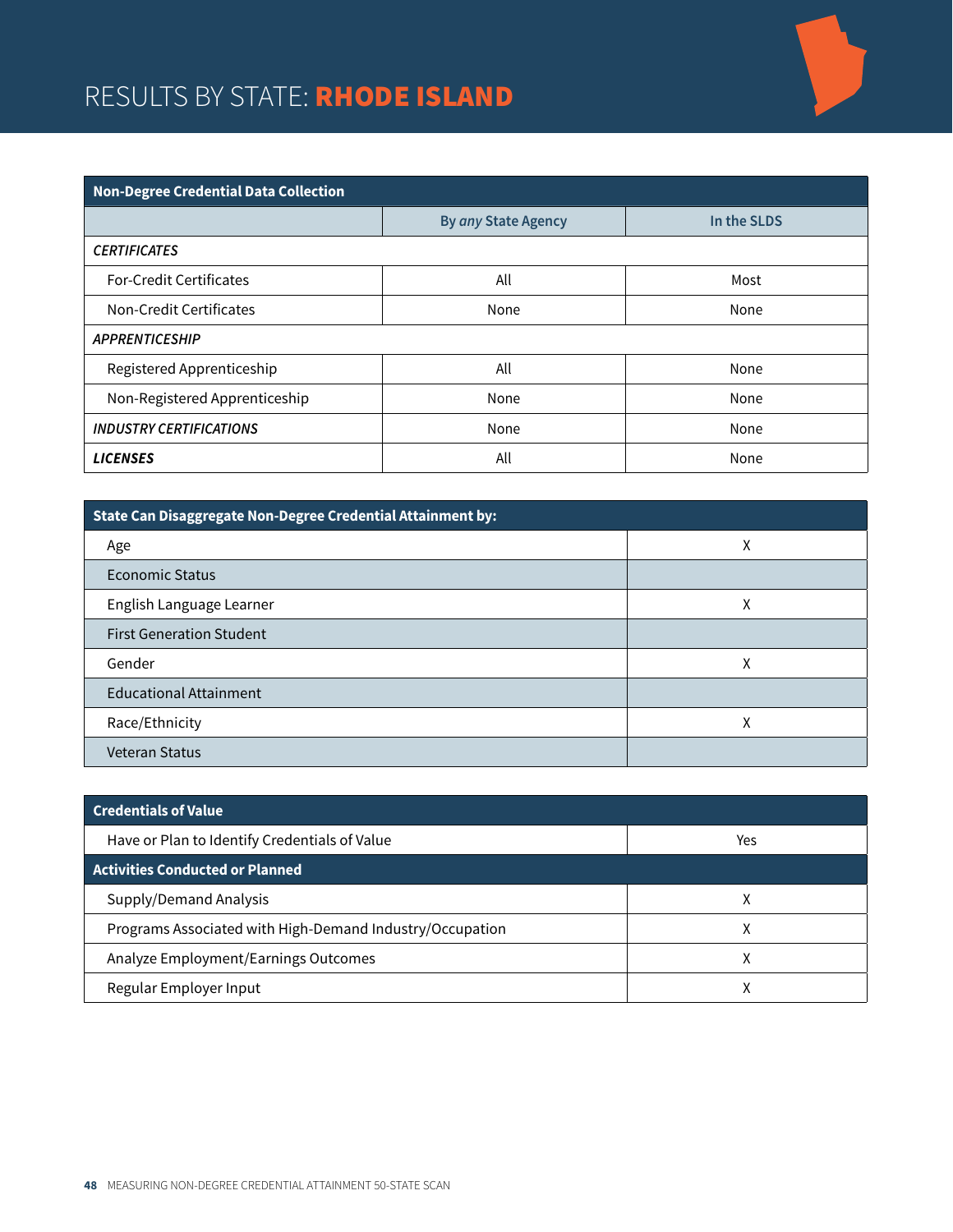# RESULTS BY STATE: **SOUTH CAROLINA**



| <b>Non-Degree Credential Data Collection</b> |                     |                          |  |
|----------------------------------------------|---------------------|--------------------------|--|
|                                              | By any State Agency | In the SLDS              |  |
| <b>CERTIFICATES</b>                          |                     |                          |  |
| <b>For-Credit Certificates</b>               | Some                | State does not have SLDS |  |
| Non-Credit Certificates                      | Some                | State does not have SLDS |  |
| <b>APPRENTICESHIP</b>                        |                     |                          |  |
| Registered Apprenticeship                    | All                 | State does not have SLDS |  |
| Non-Registered Apprenticeship                | Some                | State does not have SLDS |  |
| <b>INDUSTRY CERTIFICATIONS</b>               | Some                | State does not have SLDS |  |
| <b>LICENSES</b>                              | Most                | State does not have SLDS |  |

| State Can Disaggregate Non-Degree Credential Attainment by: |   |  |
|-------------------------------------------------------------|---|--|
| Age                                                         | χ |  |
| Economic Status                                             | Χ |  |
| English Language Learner                                    | Χ |  |
| <b>First Generation Student</b>                             |   |  |
| Gender                                                      |   |  |
| <b>Educational Attainment</b>                               | χ |  |
| Race/Ethnicity                                              | Χ |  |
| <b>Veteran Status</b>                                       | ∧ |  |

| <b>Credentials of Value</b>                              |     |
|----------------------------------------------------------|-----|
| Have or Plan to Identify Credentials of Value            | Yes |
| <b>Activities Conducted or Planned</b>                   |     |
| Supply/Demand Analysis                                   | x   |
| Programs Associated with High-Demand Industry/Occupation | Χ   |
| Analyze Employment/Earnings Outcomes                     |     |
| Regular Employer Input                                   |     |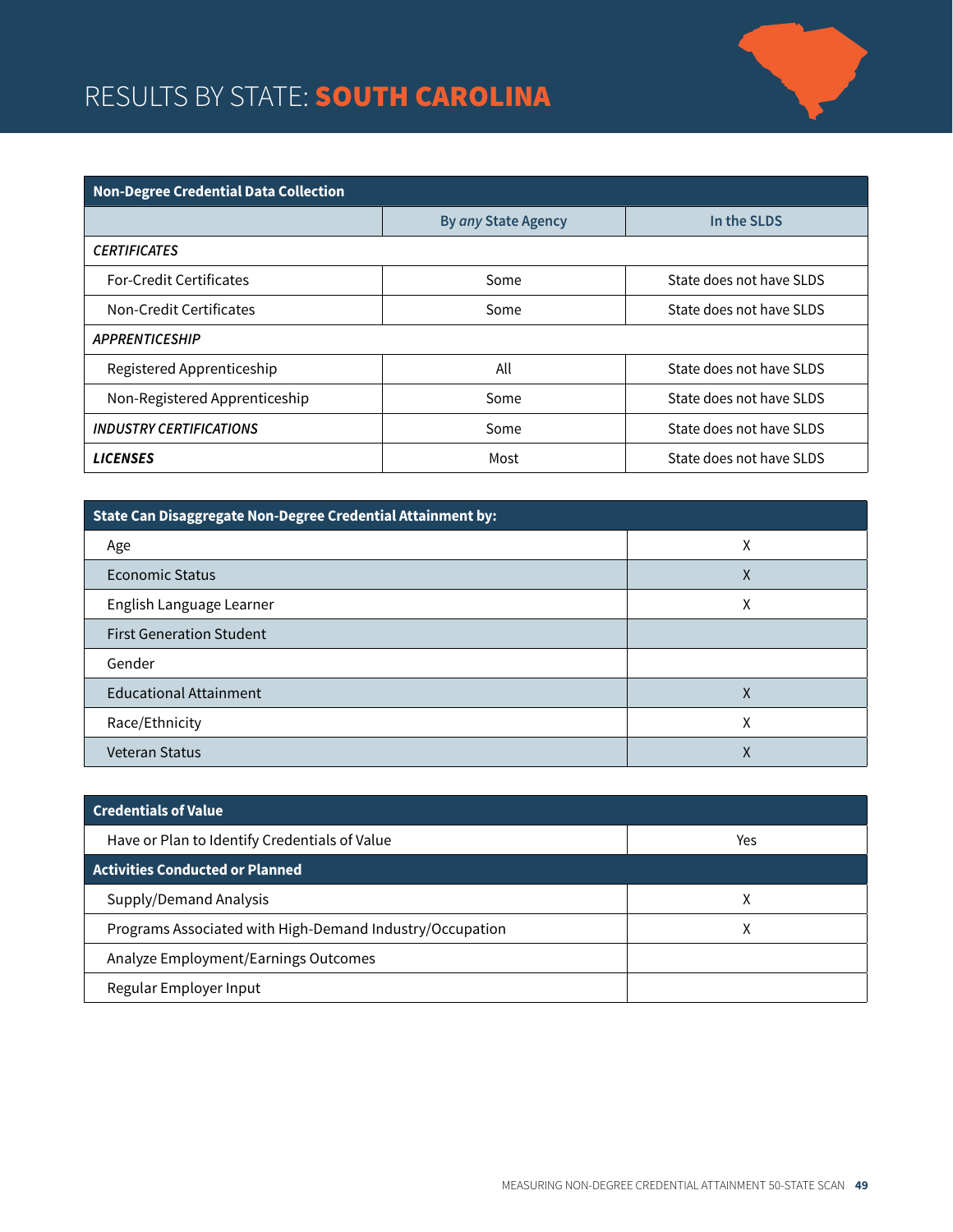# RESULTS BY STATE: **SOUTH DAKOTA**

| <b>Non-Degree Credential Data Collection</b> |                     |             |  |
|----------------------------------------------|---------------------|-------------|--|
|                                              | By any State Agency | In the SLDS |  |
| <b>CERTIFICATES</b>                          |                     |             |  |
| <b>For-Credit Certificates</b>               | None                | None        |  |
| Non-Credit Certificates                      | None                | None        |  |
| <b>APPRENTICESHIP</b>                        |                     |             |  |
| Registered Apprenticeship                    | None                | None        |  |
| Non-Registered Apprenticeship                | None                | None        |  |
| <b>INDUSTRY CERTIFICATIONS</b>               | None                | None        |  |
| <b>LICENSES</b>                              | None                | Some        |  |

| State Can Disaggregate Non-Degree Credential Attainment by: |  |  |
|-------------------------------------------------------------|--|--|
| Age                                                         |  |  |
| Economic Status                                             |  |  |
| English Language Learner                                    |  |  |
| <b>First Generation Student</b>                             |  |  |
| Gender                                                      |  |  |
| <b>Educational Attainment</b>                               |  |  |
| Race/Ethnicity                                              |  |  |
| <b>Veteran Status</b>                                       |  |  |

| <b>Credentials of Value</b>                              |    |
|----------------------------------------------------------|----|
| Have or Plan to Identify Credentials of Value            | No |
| <b>Activities Conducted or Planned</b>                   |    |
| Supply/Demand Analysis                                   |    |
| Programs Associated with High-Demand Industry/Occupation |    |
| Analyze Employment/Earnings Outcomes                     |    |
| Regular Employer Input                                   |    |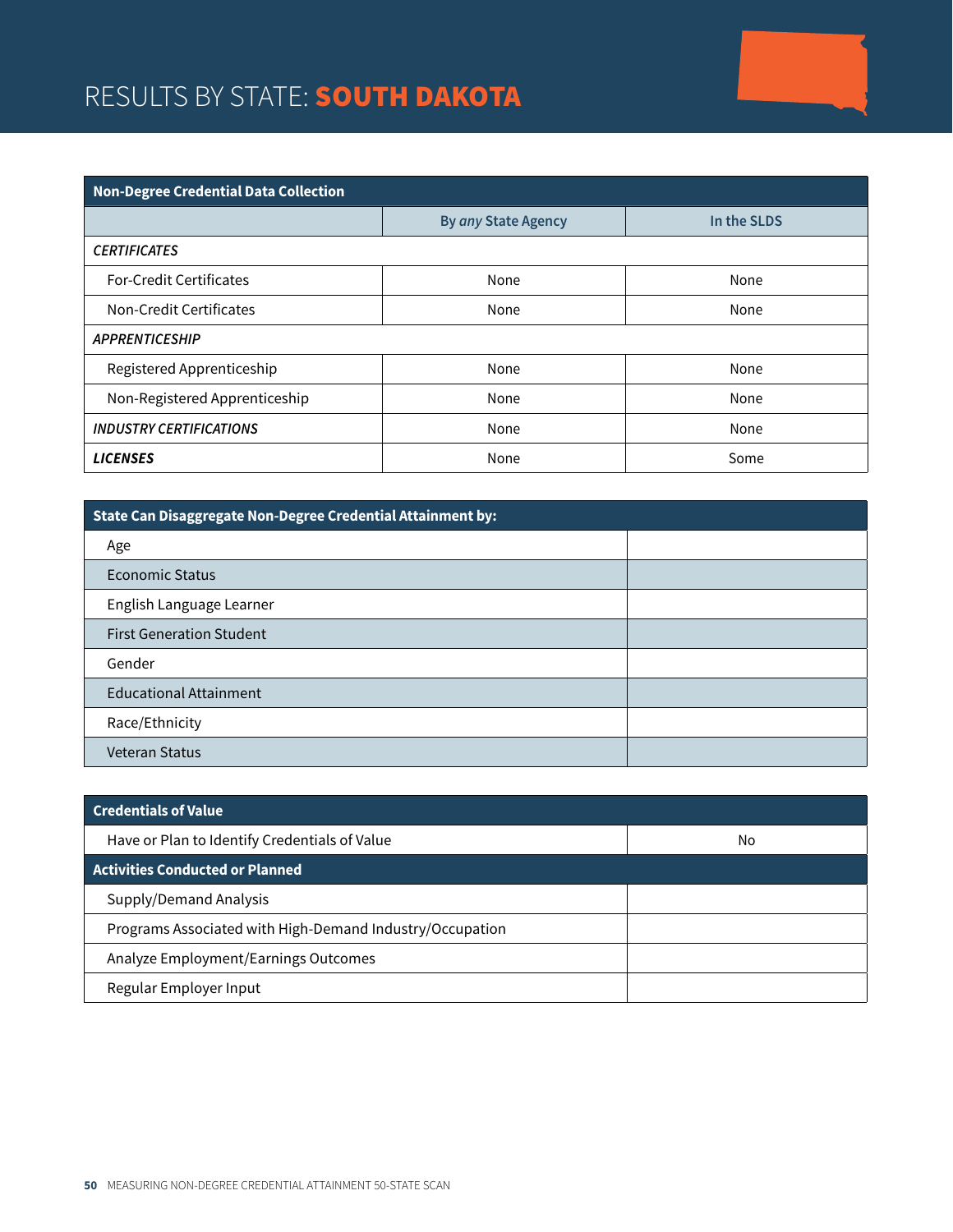# RESULTS BY STATE: TENNESSEE



| <b>Non-Degree Credential Data Collection</b> |                     |             |  |
|----------------------------------------------|---------------------|-------------|--|
|                                              | By any State Agency | In the SLDS |  |
| <b>CERTIFICATES</b>                          |                     |             |  |
| <b>For-Credit Certificates</b>               | All                 | All         |  |
| Non-Credit Certificates                      | None                | None        |  |
| <b>APPRENTICESHIP</b>                        |                     |             |  |
| Registered Apprenticeship                    | None                | None        |  |
| Non-Registered Apprenticeship                | None                | None        |  |
| <b>INDUSTRY CERTIFICATIONS</b>               | None                | None        |  |
| <b>LICENSES</b>                              | None                | None        |  |

| State Can Disaggregate Non-Degree Credential Attainment by: |   |  |
|-------------------------------------------------------------|---|--|
| Age                                                         | χ |  |
| Economic Status                                             | Χ |  |
| English Language Learner                                    | Χ |  |
| <b>First Generation Student</b>                             | Χ |  |
| Gender                                                      | χ |  |
| <b>Educational Attainment</b>                               | Χ |  |
| Race/Ethnicity                                              | л |  |
| <b>Veteran Status</b>                                       | Λ |  |

| <b>Credentials of Value</b>                              |    |
|----------------------------------------------------------|----|
| Have or Plan to Identify Credentials of Value            | No |
| <b>Activities Conducted or Planned</b>                   |    |
| Supply/Demand Analysis                                   |    |
| Programs Associated with High-Demand Industry/Occupation |    |
| Analyze Employment/Earnings Outcomes                     |    |
| Regular Employer Input                                   |    |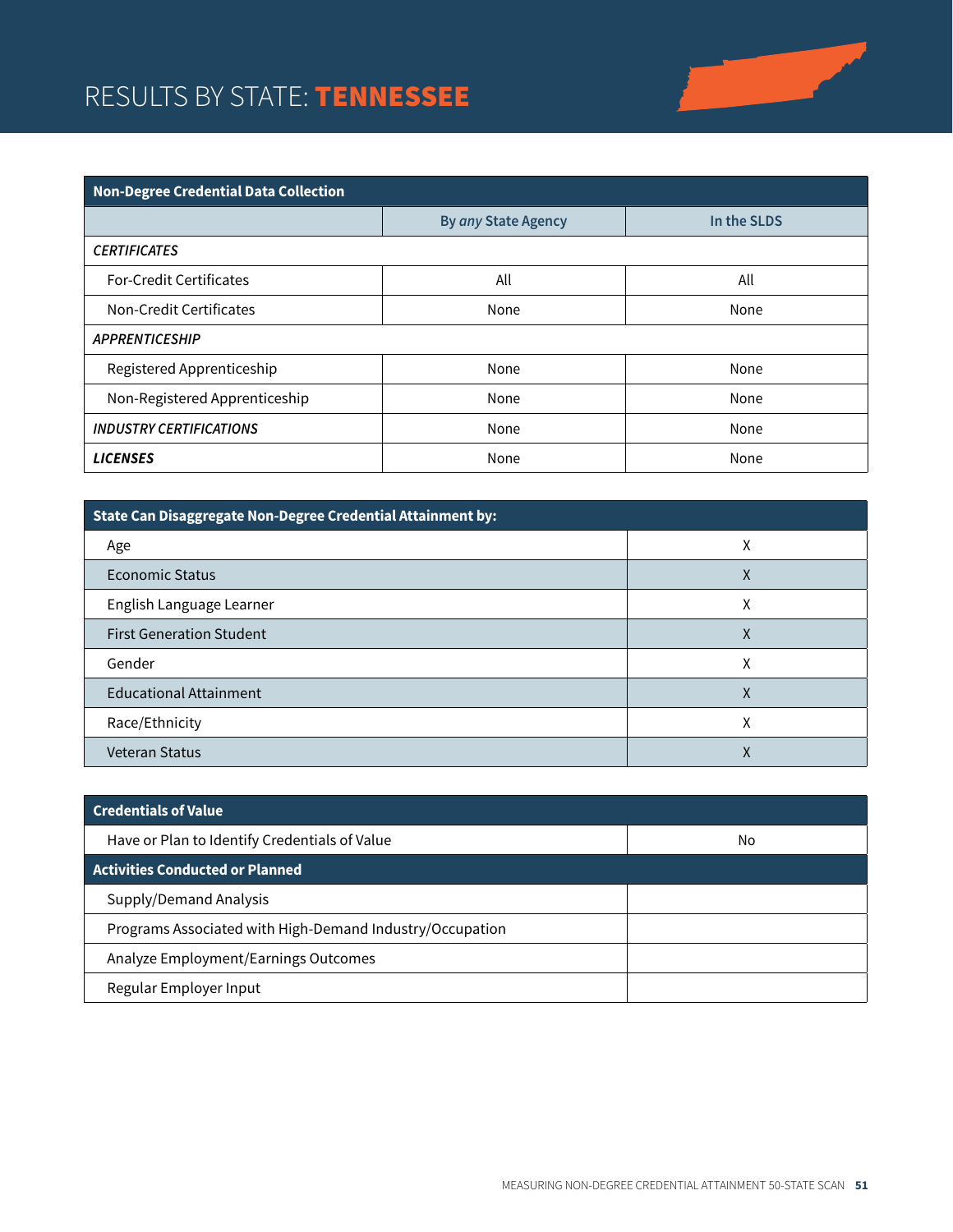## RESULTS BY STATE: TEXAS



| <b>Non-Degree Credential Data Collection</b> |                     |             |
|----------------------------------------------|---------------------|-------------|
|                                              | By any State Agency | In the SLDS |
| <b>CERTIFICATES</b>                          |                     |             |
| <b>For-Credit Certificates</b>               | All                 | All         |
| Non-Credit Certificates                      | All                 | All         |
| <b>APPRENTICESHIP</b>                        |                     |             |
| Registered Apprenticeship                    | None                | None        |
| Non-Registered Apprenticeship                | None                | None        |
| <b>INDUSTRY CERTIFICATIONS</b>               | Most                | None        |
| <b>LICENSES</b>                              | Most                | None        |

| State Can Disaggregate Non-Degree Credential Attainment by: |   |  |
|-------------------------------------------------------------|---|--|
| Age                                                         | χ |  |
| Economic Status                                             | Χ |  |
| English Language Learner                                    | Χ |  |
| <b>First Generation Student</b>                             |   |  |
| Gender                                                      | χ |  |
| <b>Educational Attainment</b>                               | χ |  |
| Race/Ethnicity                                              | Χ |  |
| <b>Veteran Status</b>                                       |   |  |

| <b>Credentials of Value</b>                              |     |
|----------------------------------------------------------|-----|
| Have or Plan to Identify Credentials of Value            | Yes |
| <b>Activities Conducted or Planned</b>                   |     |
| Supply/Demand Analysis                                   | л   |
| Programs Associated with High-Demand Industry/Occupation |     |
| Analyze Employment/Earnings Outcomes                     |     |
| Regular Employer Input                                   |     |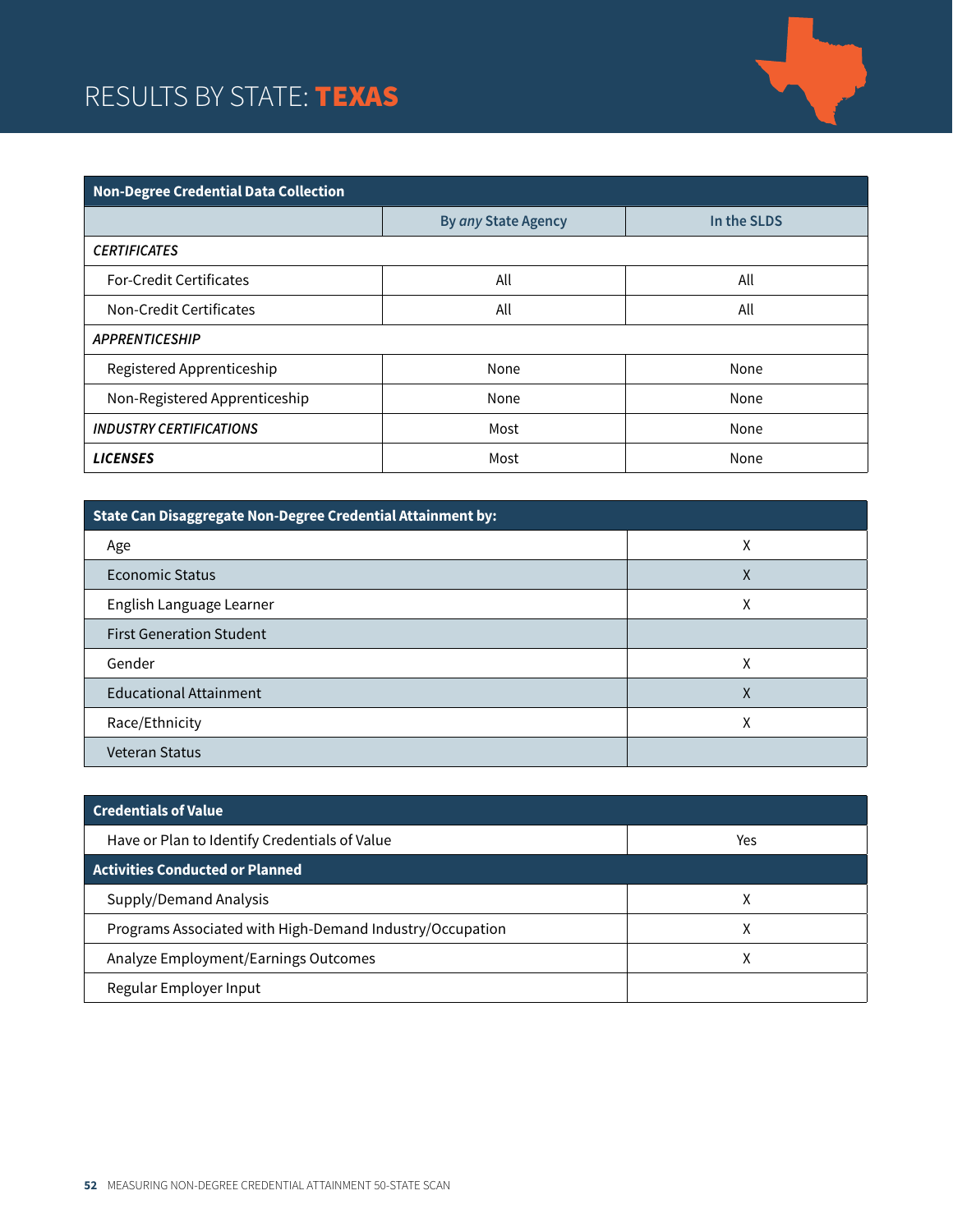## RESULTS BY STATE: UTAH



| <b>Non-Degree Credential Data Collection</b> |                     |             |
|----------------------------------------------|---------------------|-------------|
|                                              | By any State Agency | In the SLDS |
| <b>CERTIFICATES</b>                          |                     |             |
| <b>For-Credit Certificates</b>               | Most                | Most        |
| Non-Credit Certificates                      | Most                | Most        |
| <b>APPRENTICESHIP</b>                        |                     |             |
| Registered Apprenticeship                    | Most                | Most        |
| Non-Registered Apprenticeship                | None                | None        |
| <b>INDUSTRY CERTIFICATIONS</b>               | Some                | Some        |
| <b>LICENSES</b>                              | Most                | Most        |

| State Can Disaggregate Non-Degree Credential Attainment by: |   |  |
|-------------------------------------------------------------|---|--|
| Age                                                         | Χ |  |
| Economic Status                                             | л |  |
| English Language Learner                                    | χ |  |
| <b>First Generation Student</b>                             |   |  |
| Gender                                                      | χ |  |
| <b>Educational Attainment</b>                               | χ |  |
| Race/Ethnicity                                              | Χ |  |
| <b>Veteran Status</b>                                       |   |  |

| <b>Credentials of Value</b>                              |    |
|----------------------------------------------------------|----|
| Have or Plan to Identify Credentials of Value            | No |
| <b>Activities Conducted or Planned</b>                   |    |
| Supply/Demand Analysis                                   |    |
| Programs Associated with High-Demand Industry/Occupation |    |
| Analyze Employment/Earnings Outcomes                     |    |
| Regular Employer Input                                   |    |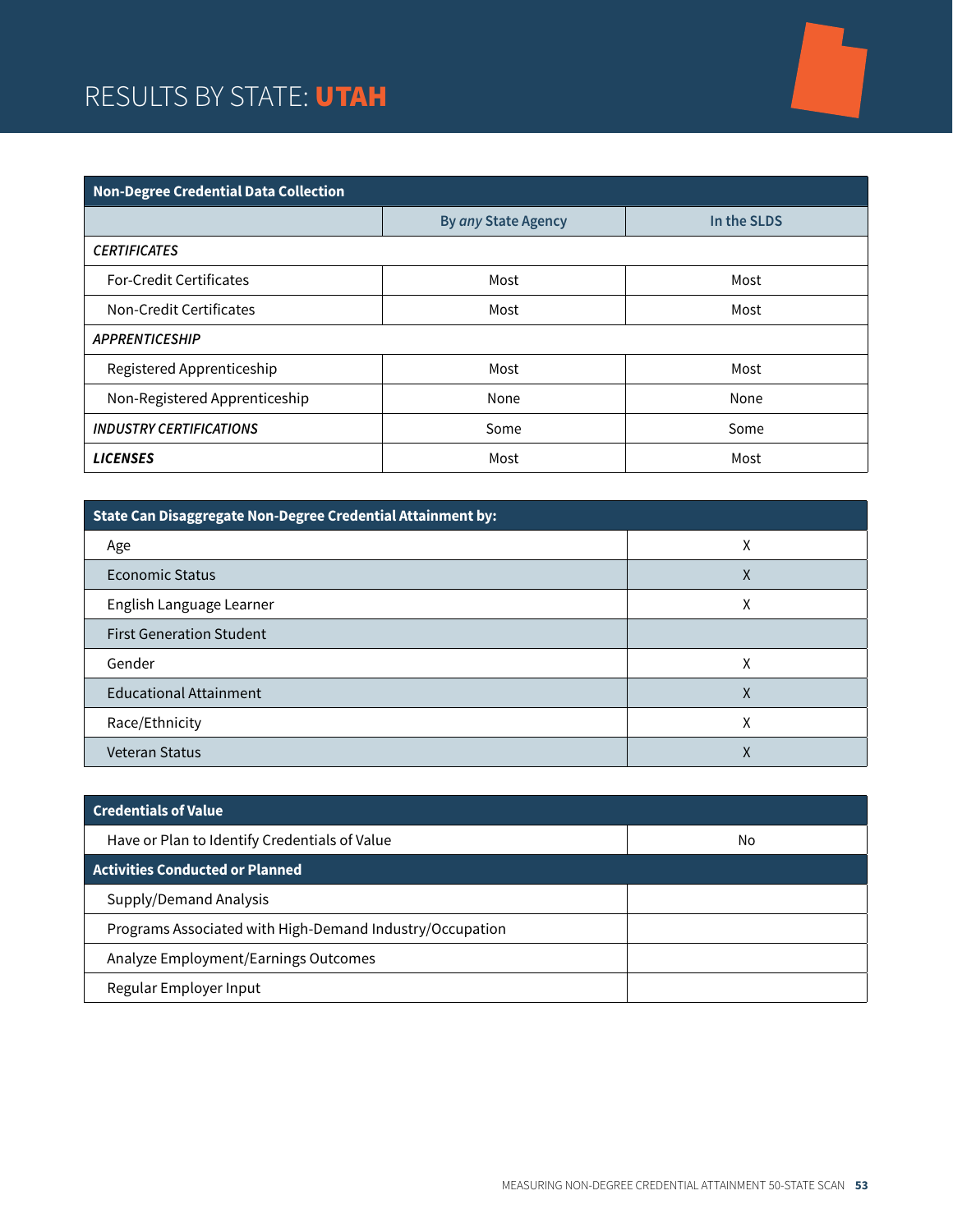#### RESULTS BY STATE: **VERMONT**



| State Can Disaggregate Non-Degree Credential Attainment by: |  |  |
|-------------------------------------------------------------|--|--|
| Age                                                         |  |  |
| <b>Economic Status</b>                                      |  |  |
| English Language Learner                                    |  |  |
| <b>First Generation Student</b>                             |  |  |
| Gender                                                      |  |  |
| <b>Educational Attainment</b>                               |  |  |
| Race/Ethnicity                                              |  |  |
| <b>Veteran Status</b>                                       |  |  |

| <b>Credentials of Value</b>                              |     |
|----------------------------------------------------------|-----|
| Have or Plan to Identify Credentials of Value            | Yes |
| <b>Activities Conducted or Planned</b>                   |     |
| Supply/Demand Analysis                                   |     |
| Programs Associated with High-Demand Industry/Occupation | ⋏   |
| Analyze Employment/Earnings Outcomes                     |     |
| Regular Employer Input                                   |     |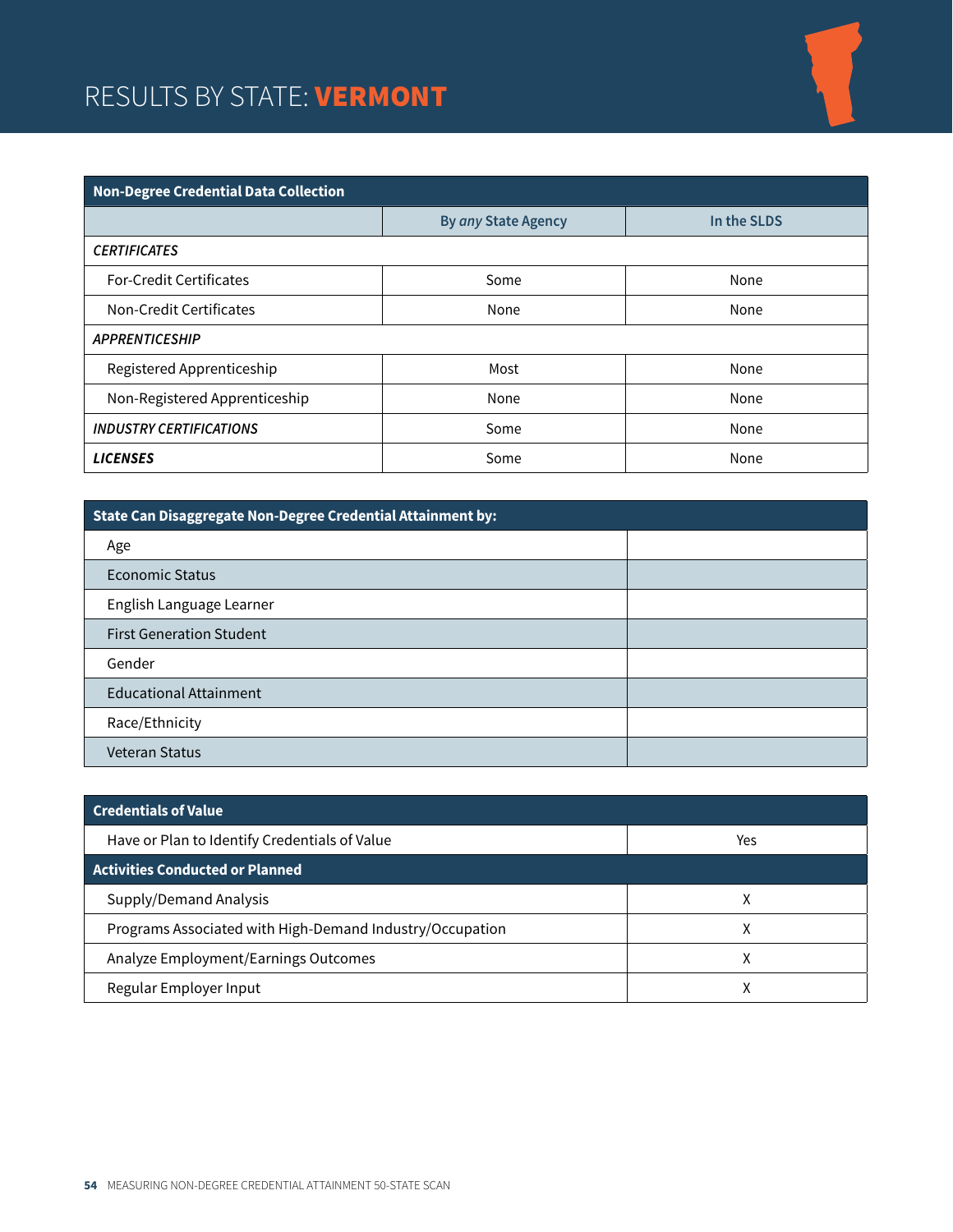#### RESULTS BY STATE: **VIRGINIA**



| State Can Disaggregate Non-Degree Credential Attainment by: |   |  |
|-------------------------------------------------------------|---|--|
| Age                                                         | Χ |  |
| <b>Economic Status</b>                                      | χ |  |
| English Language Learner                                    | χ |  |
| <b>First Generation Student</b>                             |   |  |
| Gender                                                      | χ |  |
| <b>Educational Attainment</b>                               | Χ |  |
| Race/Ethnicity                                              | Χ |  |
| <b>Veteran Status</b>                                       |   |  |

| <b>Credentials of Value</b>                              |     |
|----------------------------------------------------------|-----|
| Have or Plan to Identify Credentials of Value            | Yes |
| <b>Activities Conducted or Planned</b>                   |     |
| Supply/Demand Analysis                                   | ⋏   |
| Programs Associated with High-Demand Industry/Occupation | Χ   |
| Analyze Employment/Earnings Outcomes                     |     |
| Regular Employer Input                                   |     |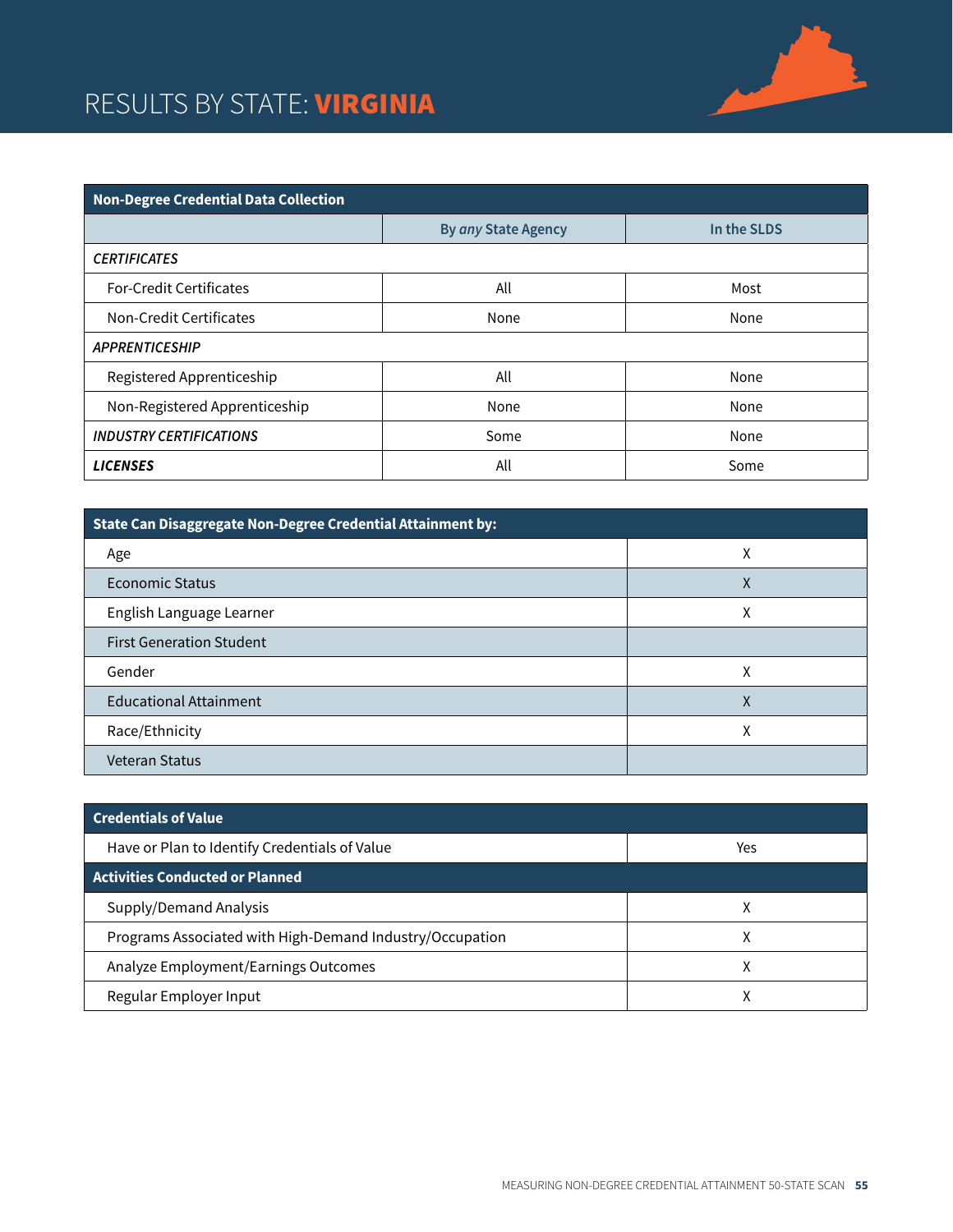## RESULTS BY STATE: **WASHINGTON**



| <b>Non-Degree Credential Data Collection</b> |                     |             |  |
|----------------------------------------------|---------------------|-------------|--|
|                                              | By any State Agency | In the SLDS |  |
| <b>CERTIFICATES</b>                          |                     |             |  |
| <b>For-Credit Certificates</b>               | Most                | Most        |  |
| Non-Credit Certificates                      | Some                | Some        |  |
| <b>APPRENTICESHIP</b>                        |                     |             |  |
| Registered Apprenticeship                    | All                 | All         |  |
| Non-Registered Apprenticeship                | None                | None        |  |
| <b>INDUSTRY CERTIFICATIONS</b>               | Some                | Some        |  |
| <b>LICENSES</b>                              | Some                | None        |  |

| State Can Disaggregate Non-Degree Credential Attainment by: |   |
|-------------------------------------------------------------|---|
| Age                                                         | χ |
| Economic Status                                             |   |
| English Language Learner                                    | Χ |
| <b>First Generation Student</b>                             |   |
| Gender                                                      | χ |
| <b>Educational Attainment</b>                               | χ |
| Race/Ethnicity                                              | Χ |
| <b>Veteran Status</b>                                       | ∧ |

| <b>Credentials of Value</b>                              |     |
|----------------------------------------------------------|-----|
| Have or Plan to Identify Credentials of Value            | Yes |
| <b>Activities Conducted or Planned</b>                   |     |
| Supply/Demand Analysis                                   |     |
| Programs Associated with High-Demand Industry/Occupation | л   |
| Analyze Employment/Earnings Outcomes                     |     |
| Regular Employer Input                                   |     |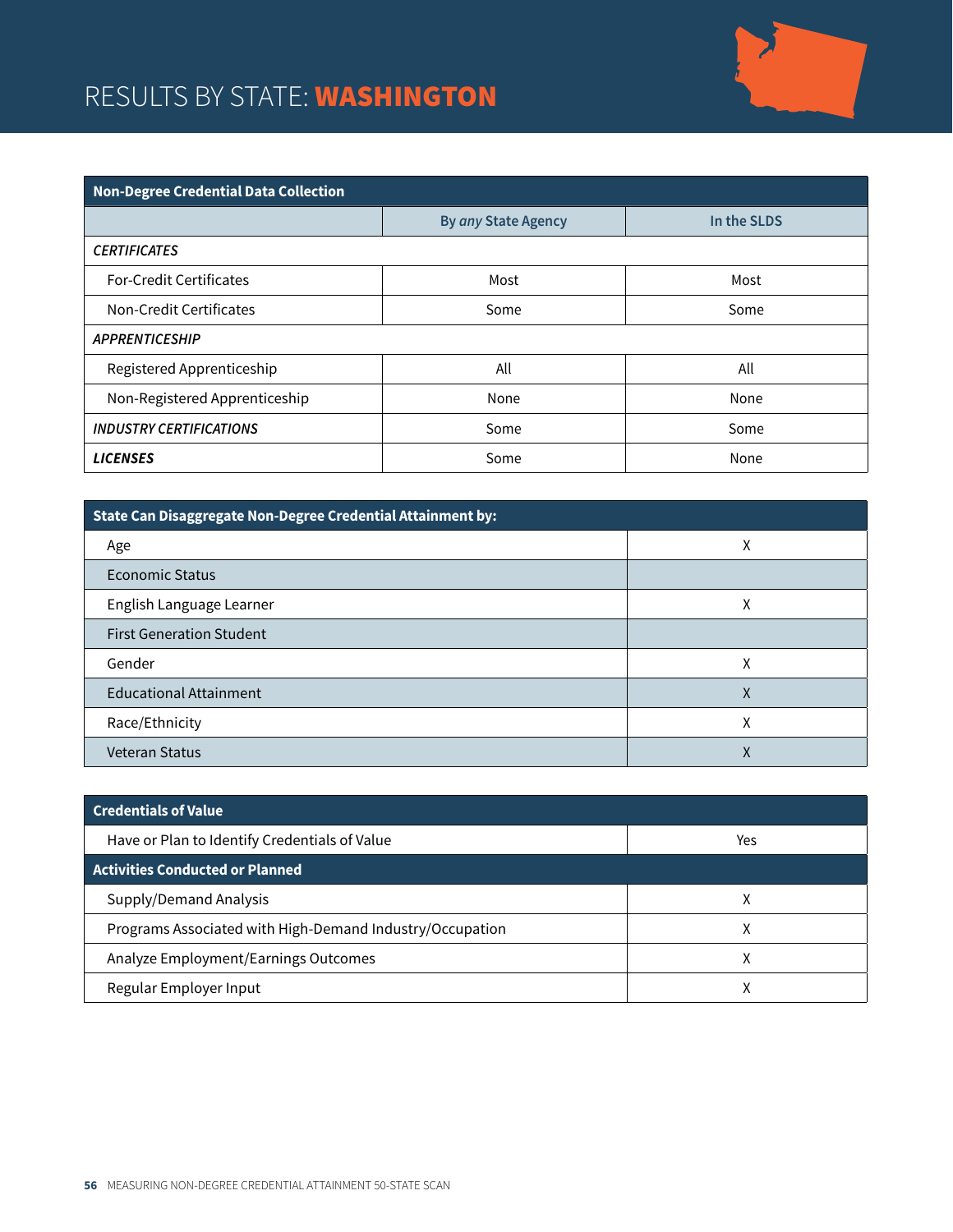# RESULTS BY STATE: WEST VIRGINIA



| <b>Non-Degree Credential Data Collection</b> |                     |             |  |
|----------------------------------------------|---------------------|-------------|--|
|                                              | By any State Agency | In the SLDS |  |
| <b>CERTIFICATES</b>                          |                     |             |  |
| <b>For-Credit Certificates</b>               | All                 | All         |  |
| Non-Credit Certificates                      | Some                | None        |  |
| <b>APPRENTICESHIP</b>                        |                     |             |  |
| Registered Apprenticeship                    | None                | None        |  |
| Non-Registered Apprenticeship                | None                | None        |  |
| <b>INDUSTRY CERTIFICATIONS</b>               | None                | None        |  |
| <b>LICENSES</b>                              | None                | None        |  |

| State Can Disaggregate Non-Degree Credential Attainment by: |   |
|-------------------------------------------------------------|---|
| Age                                                         | χ |
| Economic Status                                             | Χ |
| English Language Learner                                    |   |
| <b>First Generation Student</b>                             | Χ |
| Gender                                                      | χ |
| <b>Educational Attainment</b>                               | χ |
| Race/Ethnicity                                              | χ |
| <b>Veteran Status</b>                                       | Λ |

| <b>Credentials of Value</b>                              |    |
|----------------------------------------------------------|----|
| Have or Plan to Identify Credentials of Value            | No |
| <b>Activities Conducted or Planned</b>                   |    |
| Supply/Demand Analysis                                   |    |
| Programs Associated with High-Demand Industry/Occupation |    |
| Analyze Employment/Earnings Outcomes                     |    |
| Regular Employer Input                                   |    |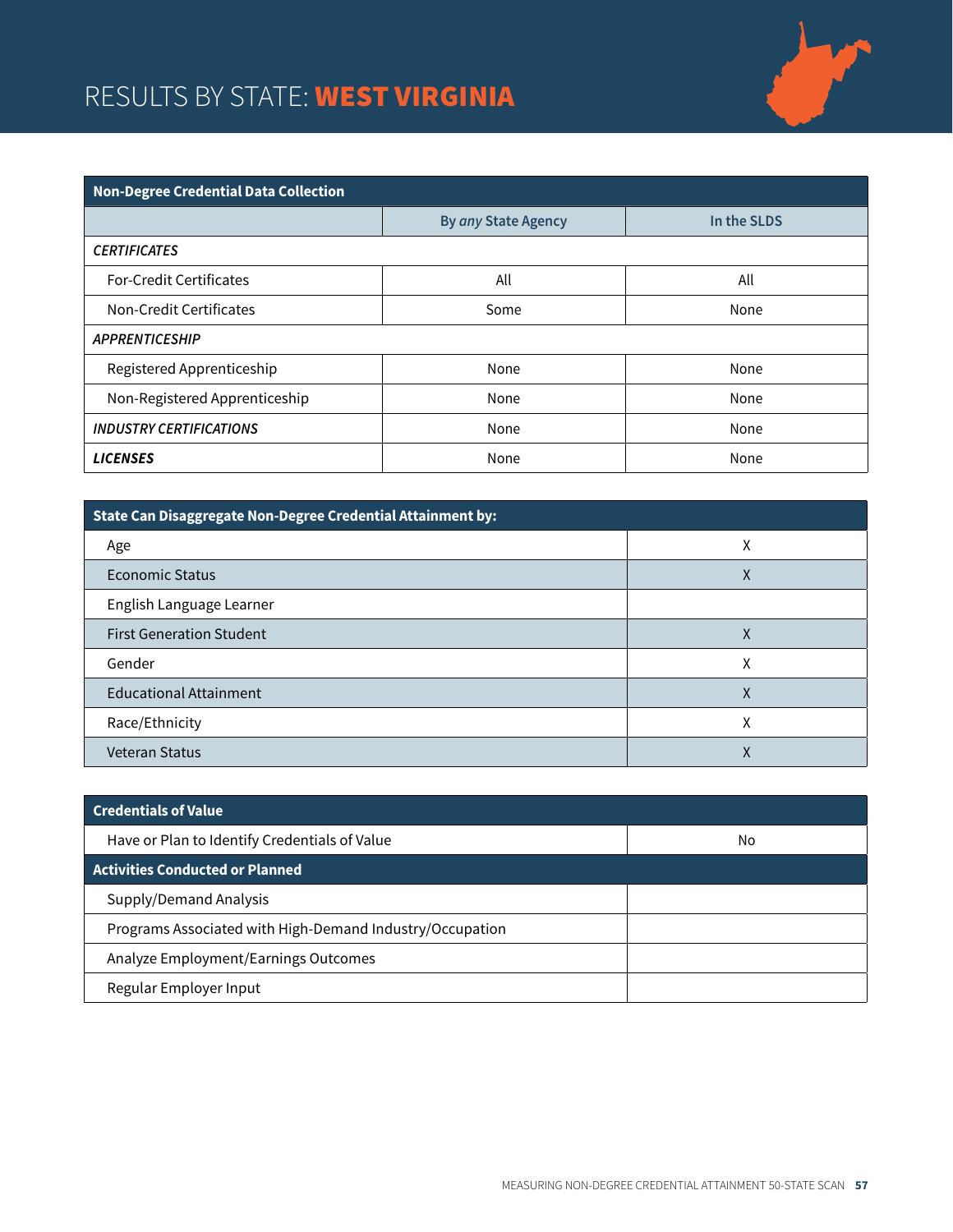## RESULTS BY STATE: **WISCONSIN**



| <b>Non-Degree Credential Data Collection</b> |                     |                          |
|----------------------------------------------|---------------------|--------------------------|
|                                              | By any State Agency | In the SLDS              |
| <b>CERTIFICATES</b>                          |                     |                          |
| <b>For-Credit Certificates</b>               | Some                | State does not have SLDS |
| Non-Credit Certificates                      | None                | State does not have SLDS |
| <b>APPRENTICESHIP</b>                        |                     |                          |
| Registered Apprenticeship                    | Most                | State does not have SLDS |
| Non-Registered Apprenticeship                | None                | State does not have SLDS |
| <b>INDUSTRY CERTIFICATIONS</b>               | None                | State does not have SLDS |
| <b>LICENSES</b>                              | None                | State does not have SLDS |

| State Can Disaggregate Non-Degree Credential Attainment by: |   |
|-------------------------------------------------------------|---|
| Age                                                         | χ |
| Economic Status                                             | Χ |
| English Language Learner                                    | Χ |
| <b>First Generation Student</b>                             |   |
| Gender                                                      | χ |
| <b>Educational Attainment</b>                               | χ |
| Race/Ethnicity                                              | χ |
| <b>Veteran Status</b>                                       |   |

| <b>Credentials of Value</b>                              |    |
|----------------------------------------------------------|----|
| Have or Plan to Identify Credentials of Value            | No |
| <b>Activities Conducted or Planned</b>                   |    |
| Supply/Demand Analysis                                   |    |
| Programs Associated with High-Demand Industry/Occupation |    |
| Analyze Employment/Earnings Outcomes                     |    |
| Regular Employer Input                                   |    |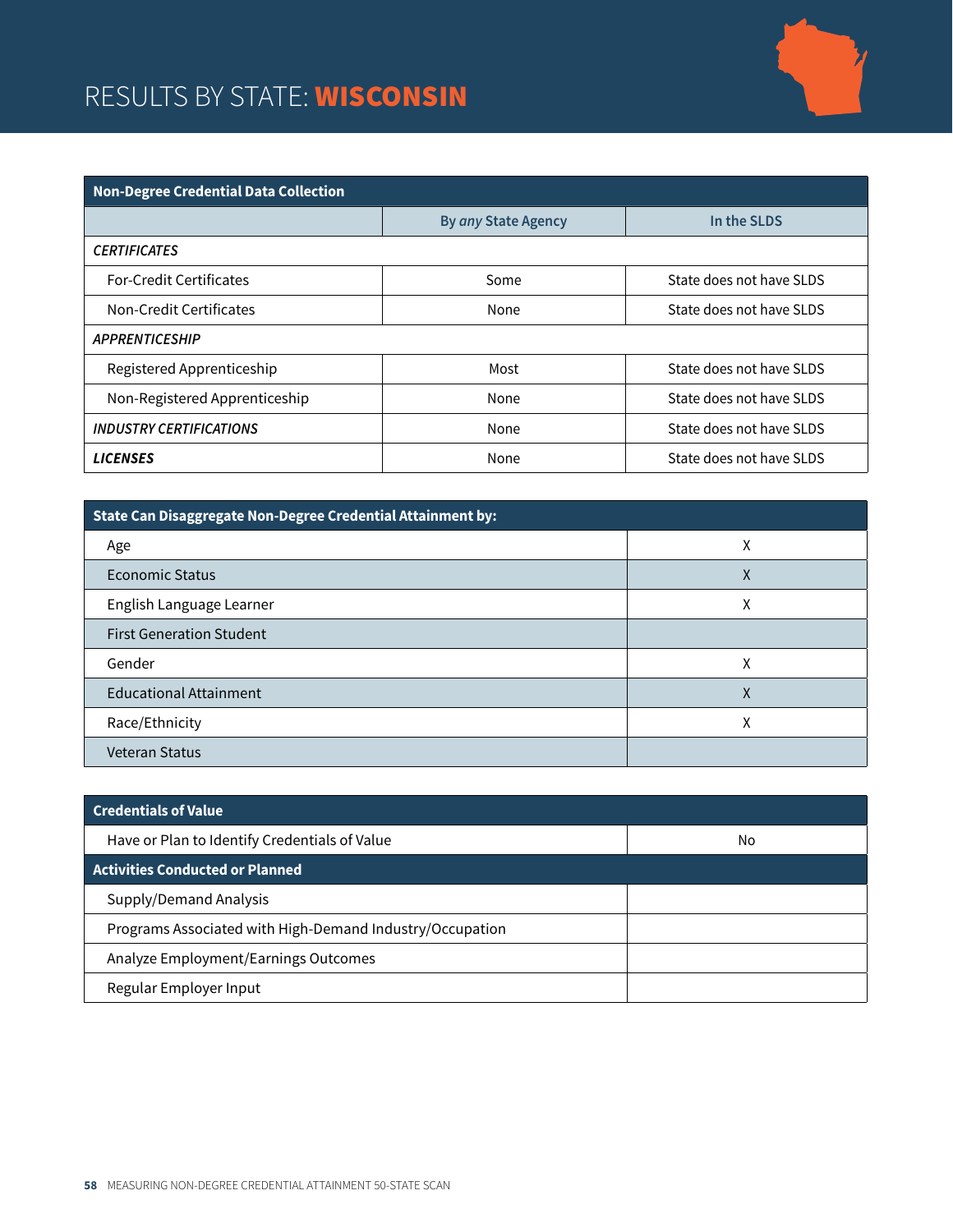### RESULTS BY STATE: WYOMING

| <b>Non-Degree Credential Data Collection</b> |                     |             |  |
|----------------------------------------------|---------------------|-------------|--|
|                                              | By any State Agency | In the SLDS |  |
| <b>CERTIFICATES</b>                          |                     |             |  |
| <b>For-Credit Certificates</b>               | Some                | Most        |  |
| Non-Credit Certificates                      | Some                | Some        |  |
| <b>APPRENTICESHIP</b>                        |                     |             |  |
| Registered Apprenticeship                    | Some                | Some        |  |
| Non-Registered Apprenticeship                | Some                | Some        |  |
| <b>INDUSTRY CERTIFICATIONS</b>               | None                | None        |  |
| <b>LICENSES</b>                              | Some                | Some        |  |

| State Can Disaggregate Non-Degree Credential Attainment by: |   |
|-------------------------------------------------------------|---|
| Age                                                         | χ |
| <b>Economic Status</b>                                      | Χ |
| English Language Learner                                    |   |
| <b>First Generation Student</b>                             |   |
| Gender                                                      | χ |
| <b>Educational Attainment</b>                               |   |
| Race/Ethnicity                                              | χ |
| <b>Veteran Status</b>                                       |   |

| <b>Credentials of Value</b>                              |    |
|----------------------------------------------------------|----|
| Have or Plan to Identify Credentials of Value            | No |
| <b>Activities Conducted or Planned</b>                   |    |
| Supply/Demand Analysis                                   |    |
| Programs Associated with High-Demand Industry/Occupation |    |
| Analyze Employment/Earnings Outcomes                     |    |
| Regular Employer Input                                   |    |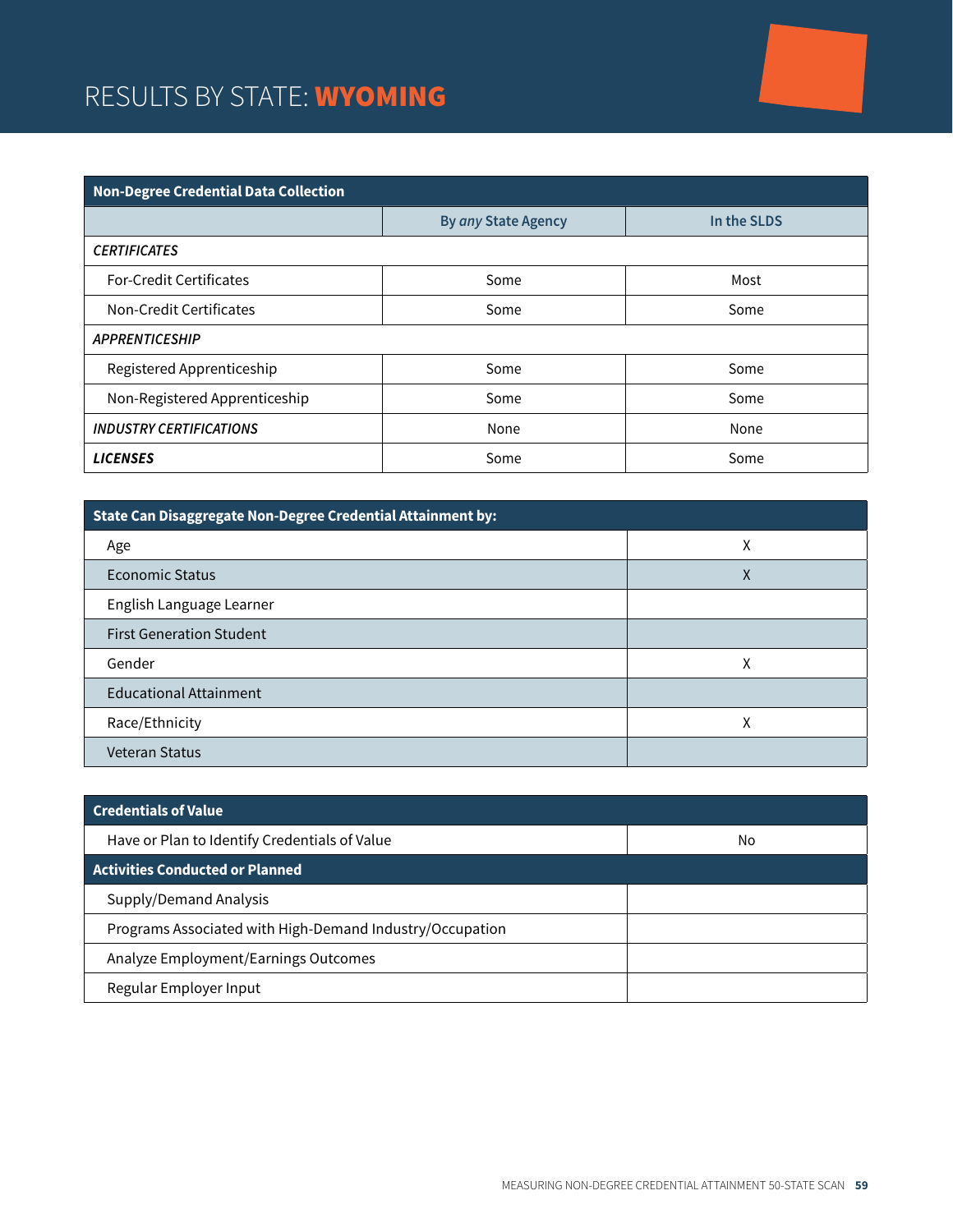#### APPENDIX: 2017 POSTSECONDARY NON-DEGREE CREDENTIAL MEASUREMENT PROJECT OVERVIEW AND DIRECTIONS

**Project Overview:** An increasing number of states have postsecondary credential attainment goals. However, states are still figuring out how to measure progress towards those goals, particularly for non-degree credentials like certificates, industry certifications, and licenses. WDQC hopes to help the field better understand how states are using data to answer key questions about credentials.

**Directions:** This survey is intended to provide information about the scope of non-degree credential data in your state. Accordingly, please collaborate with colleagues when possible. This information will serve as the basis for WDQC's nationwide assessment of state capacity to report on non-degree credential attainment. In your survey response, you may include postsecondary credentials earned in secondary schools.

Please answer questions based upon the definitions below.

#### **Definitions**

- **· Badge:** A recognition designed to be displayed as a marker of accomplishment, activity, achievement, skill, interest, association, or identity.
- **· Certification:** A credential awarded by a certification body (not a school or government agency) based on an individual demonstrating, through an *examination process*, that he or she has acquired the designated knowledge, skills, and abilities to perform a specific occupation or skill. The examination can be written, oral or performance-based. A certification is a time-limited credential that may be renewed through a re-certification process.
- **· Postsecondary Diploma:** A credential awarded by an educational institution for successful completion of a course of study or its equivalent. Typically, a postsecondary diploma is awarded for the completion of a short-term course of study.
- **· For-Credit Certificate:** A credential awarded by an *educational institution* based on completion of all requirements for a program of study, including coursework and tests or other performance evaluations. Certificates, as an academic award, are not time limited and do not need to be renewed. Coursework is taken for academic credit.
- **· License:** A credential that permits the holder to practice in a specified field. A license is awarded by a government licensing agency based on pre-determined criteria. The criteria may include some combination of degree attainment, certifications, certificates, assessment, apprenticeship programs or work experience. Licenses are time-limited and must be renewed periodically.
- **· Non-Credit Certificate:** A credential awarded by a *training provider* or *educational institution* based on completion of all requirements for a program of study, including coursework and tests or other performance evaluations. Certificates, as an academic award, are not time limited and do not need to be renewed. Coursework is not taken for academic credit.
- **· Non-Registered Apprenticeship Certificate:** A credential awarded to completers of non-registered apprenticeship programs.
- **· Registered Apprenticeship Certificate:** A credential awarded to completers of a registered apprenticeship program.
- **· State Data System:** A state data system can include *any* data collected by a state, and need not be linked to other data or collected over time. (ex. data collected by your states' higher education agency in order to administer a program).
- **· State Longitudinal Data System:** This refers to your states longitudinal data system, which captures student data from preschool to high school, college, and into the workforce, or links data across parts of the P-20W system. Your state's longitudinal data system may be funded by a Statewide Longitudinal Data System or Workforce Data Quality Initiative grant.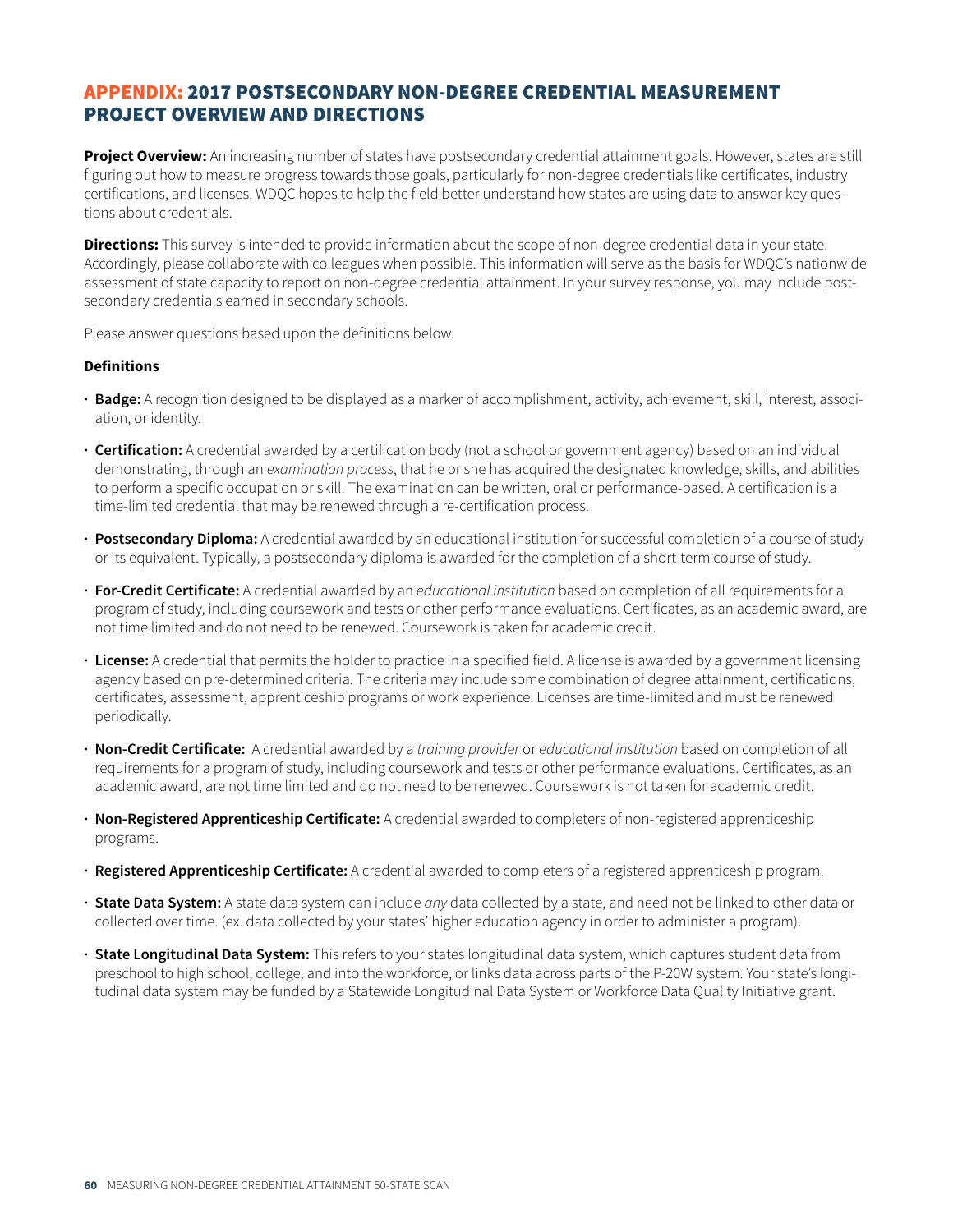#### **Introductory Information**

1. Who is the primary person completing this survey? *Please list name, title, agency affiliation, and e-mail.*

 $\_$  , and the set of the set of the set of the set of the set of the set of the set of the set of the set of the set of the set of the set of the set of the set of the set of the set of the set of the set of the set of th  $\_$  , and the set of the set of the set of the set of the set of the set of the set of the set of the set of the set of the set of the set of the set of the set of the set of the set of the set of the set of the set of th

| 2. Who else collaborated to answer this survey? Please list name, title, agency affiliation, and e-mail of each collaborator. Type<br>N/A if not applicable.           |
|------------------------------------------------------------------------------------------------------------------------------------------------------------------------|
|                                                                                                                                                                        |
| 3. Does your state have a postsecondary credential attainment goal? [ ] Yes [ ] No                                                                                     |
| 4. If your state has a postsecondary credential attainment goal, which non-degree credentials are counted towards achieve-<br>ment of that goal? Check all that apply. |
| [ ] Badge or Digital Badge                                                                                                                                             |
| [ ] Certifications                                                                                                                                                     |
| [ ] For-Credit Certificate                                                                                                                                             |
| [ ] Non-Credit Certificate                                                                                                                                             |
| [ ] Licenses                                                                                                                                                           |
| [ ] Postsecondary Diploma                                                                                                                                              |
| [ ] Registered Apprenticeship Certificate                                                                                                                              |
| [ ] Non-Registered Apprenticeship Certificate                                                                                                                          |
|                                                                                                                                                                        |
|                                                                                                                                                                        |
| [ ] None of the above                                                                                                                                                  |
| [ ] Still Under Discussion                                                                                                                                             |
| [ ] Unsure                                                                                                                                                             |

5. If your state has a postsecondary credential attainment goal, how do you define that goal? (Eg. 50% of adults age 18-100 have a postsecondary credential.) *If possible, provide a link to your states credential attainment goal definition.*

\_\_\_\_\_\_\_\_\_\_\_\_\_\_\_\_\_\_\_\_\_\_\_\_\_\_\_\_\_\_\_\_\_\_\_\_\_\_\_\_\_\_\_\_\_\_\_\_\_\_\_\_\_\_\_\_\_\_\_\_\_\_\_\_\_\_\_\_\_\_\_\_\_\_\_\_\_\_\_\_\_\_\_\_\_\_\_\_\_\_\_\_\_\_\_\_\_\_\_\_\_\_\_\_\_ \_\_\_\_\_\_\_\_\_\_\_\_\_\_\_\_\_\_\_\_\_\_\_\_\_\_\_\_\_\_\_\_\_\_\_\_\_\_\_\_\_\_\_\_\_\_\_\_\_\_\_\_\_\_\_\_\_\_\_\_\_\_\_\_\_\_\_\_\_\_\_\_\_\_\_\_\_\_\_\_\_\_\_\_\_\_\_\_\_\_\_\_\_\_\_\_\_\_\_\_\_\_\_\_\_ \_\_\_\_\_\_\_\_\_\_\_\_\_\_\_\_\_\_\_\_\_\_\_\_\_\_\_\_\_\_\_\_\_\_\_\_\_\_\_\_\_\_\_\_\_\_\_\_\_\_\_\_\_\_\_\_\_\_\_\_\_\_\_\_\_\_\_\_\_\_\_\_\_\_\_\_\_\_\_\_\_\_\_\_\_\_\_\_\_\_\_\_\_\_\_\_\_\_\_\_\_\_\_\_\_ \_\_\_\_\_\_\_\_\_\_\_\_\_\_\_\_\_\_\_\_\_\_\_\_\_\_\_\_\_\_\_\_\_\_\_\_\_\_\_\_\_\_\_\_\_\_\_\_\_\_\_\_\_\_\_\_\_\_\_\_\_\_\_\_\_\_\_\_\_\_\_\_\_\_\_\_\_\_\_\_\_\_\_\_\_\_\_\_\_\_\_\_\_\_\_\_\_\_\_\_\_\_\_\_\_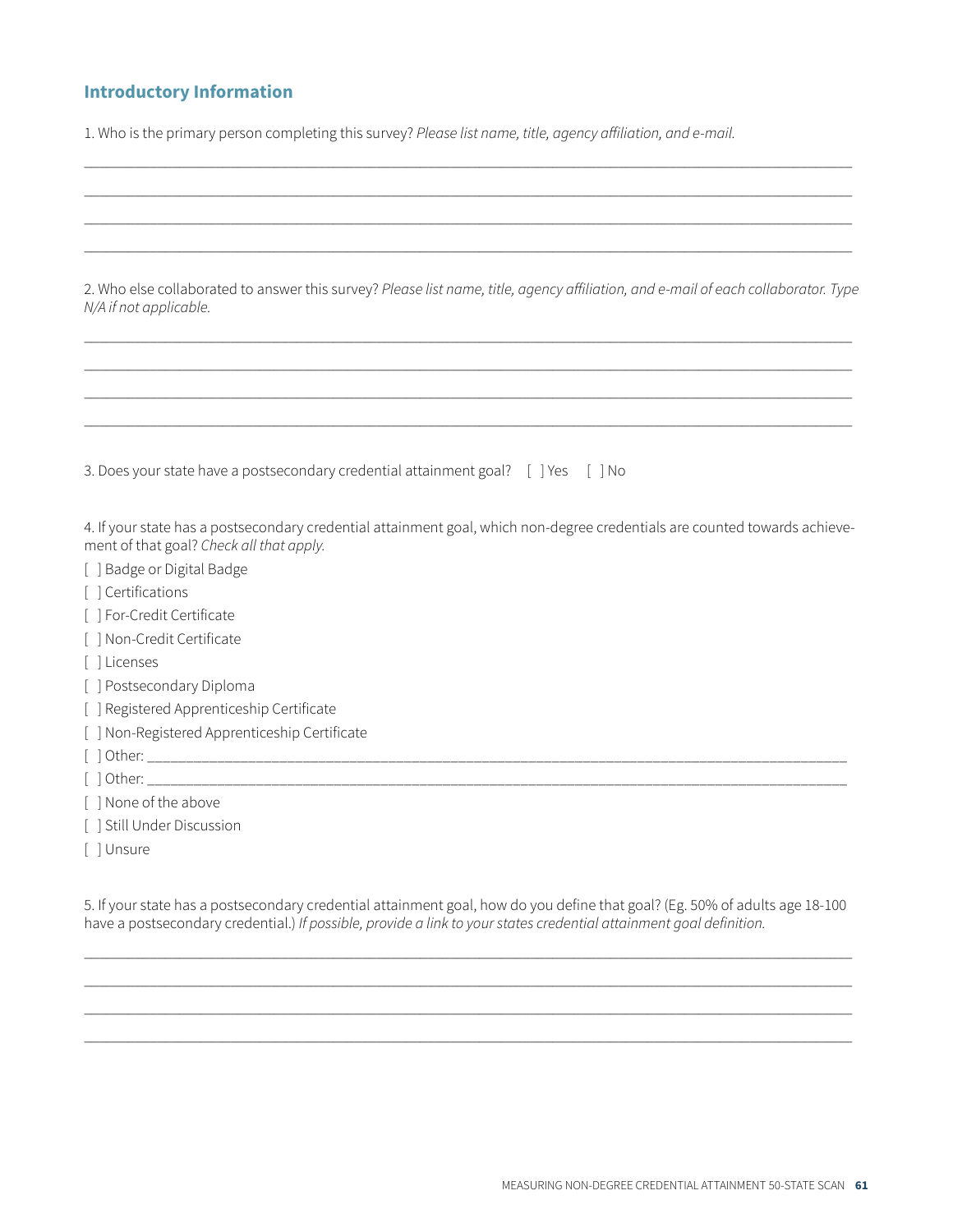6. Which agency is responsible for calculating progress towards the attainment goal? *If more than one, select Other and use the text box to clarify.* 

- [ ] State Longitudinal Data System
- [ ] K-12 Education Agency
- [ ] K-20 Education Agency
- [ ] Postsecondary Education Agency
- [] Workforce Agency

[ ] Other: \_\_\_\_\_\_\_\_\_\_\_\_\_\_\_\_\_\_\_\_\_\_\_\_\_\_\_\_\_\_\_\_\_\_\_\_\_\_\_\_\_\_\_\_\_\_\_\_\_\_\_\_\_\_\_\_\_\_\_\_\_\_\_\_\_\_\_\_\_\_\_\_\_\_\_\_\_\_\_\_\_\_\_\_\_\_\_\_\_\_\_

[ ] None

- [ ] Still Under Discussion
- [ ] Unsure

#### **Non-degree Credential Collection**

7. For which non-degree credentials is your state collecting individual level data? *Please use the relevant check boxes to indicate an estimate of how much of each type of individual-level non-degree credentials data your state data systems are collecting.*

|                                           | None | Some | Most | All |
|-------------------------------------------|------|------|------|-----|
| Badge or Digital Badge                    |      |      |      |     |
| Certifications                            |      |      |      |     |
| For-Credit Certificate                    |      |      |      |     |
| Non-Credit Certificate                    |      |      |      |     |
| Licenses                                  |      |      |      |     |
| Postsecondary Diploma                     |      |      |      |     |
| Registered Apprenticeship Certificate     |      |      |      |     |
| Non-Registered Apprenticeship Certificate |      |      |      |     |

8. Are your state data systems collecting *individual-level* data on any other non-degree credentials not captured in question number seven? *Please use the relevant check boxes to indicate an estimate of how much of each type of individual-level non-degree credentials data your state data systems are collecting.*

|  | [   None       Some       Most         All |  |
|--|--------------------------------------------|--|
|  | <u> Filane Filsome Filmost Filall</u>      |  |
|  | 「 I None   「 I Some   「 I Most    「 I All  |  |

9. For each type of data for which your state data systems are not collecting individual-level data on non-degree credentials, please explain what challenges you are facing (ex. political will, resources, only receiving aggregate data due to privacy concerns, etc).

\_\_\_\_\_\_\_\_\_\_\_\_\_\_\_\_\_\_\_\_\_\_\_\_\_\_\_\_\_\_\_\_\_\_\_\_\_\_\_\_\_\_\_\_\_\_\_\_\_\_\_\_\_\_\_\_\_\_\_\_\_\_\_\_\_\_\_\_\_\_\_\_\_\_\_\_\_\_\_\_\_\_\_\_\_\_\_\_\_\_\_\_\_\_\_\_\_\_\_\_\_\_\_\_\_ \_\_\_\_\_\_\_\_\_\_\_\_\_\_\_\_\_\_\_\_\_\_\_\_\_\_\_\_\_\_\_\_\_\_\_\_\_\_\_\_\_\_\_\_\_\_\_\_\_\_\_\_\_\_\_\_\_\_\_\_\_\_\_\_\_\_\_\_\_\_\_\_\_\_\_\_\_\_\_\_\_\_\_\_\_\_\_\_\_\_\_\_\_\_\_\_\_\_\_\_\_\_\_\_\_ \_\_\_\_\_\_\_\_\_\_\_\_\_\_\_\_\_\_\_\_\_\_\_\_\_\_\_\_\_\_\_\_\_\_\_\_\_\_\_\_\_\_\_\_\_\_\_\_\_\_\_\_\_\_\_\_\_\_\_\_\_\_\_\_\_\_\_\_\_\_\_\_\_\_\_\_\_\_\_\_\_\_\_\_\_\_\_\_\_\_\_\_\_\_\_\_\_\_\_\_\_\_\_\_\_ \_\_\_\_\_\_\_\_\_\_\_\_\_\_\_\_\_\_\_\_\_\_\_\_\_\_\_\_\_\_\_\_\_\_\_\_\_\_\_\_\_\_\_\_\_\_\_\_\_\_\_\_\_\_\_\_\_\_\_\_\_\_\_\_\_\_\_\_\_\_\_\_\_\_\_\_\_\_\_\_\_\_\_\_\_\_\_\_\_\_\_\_\_\_\_\_\_\_\_\_\_\_\_\_\_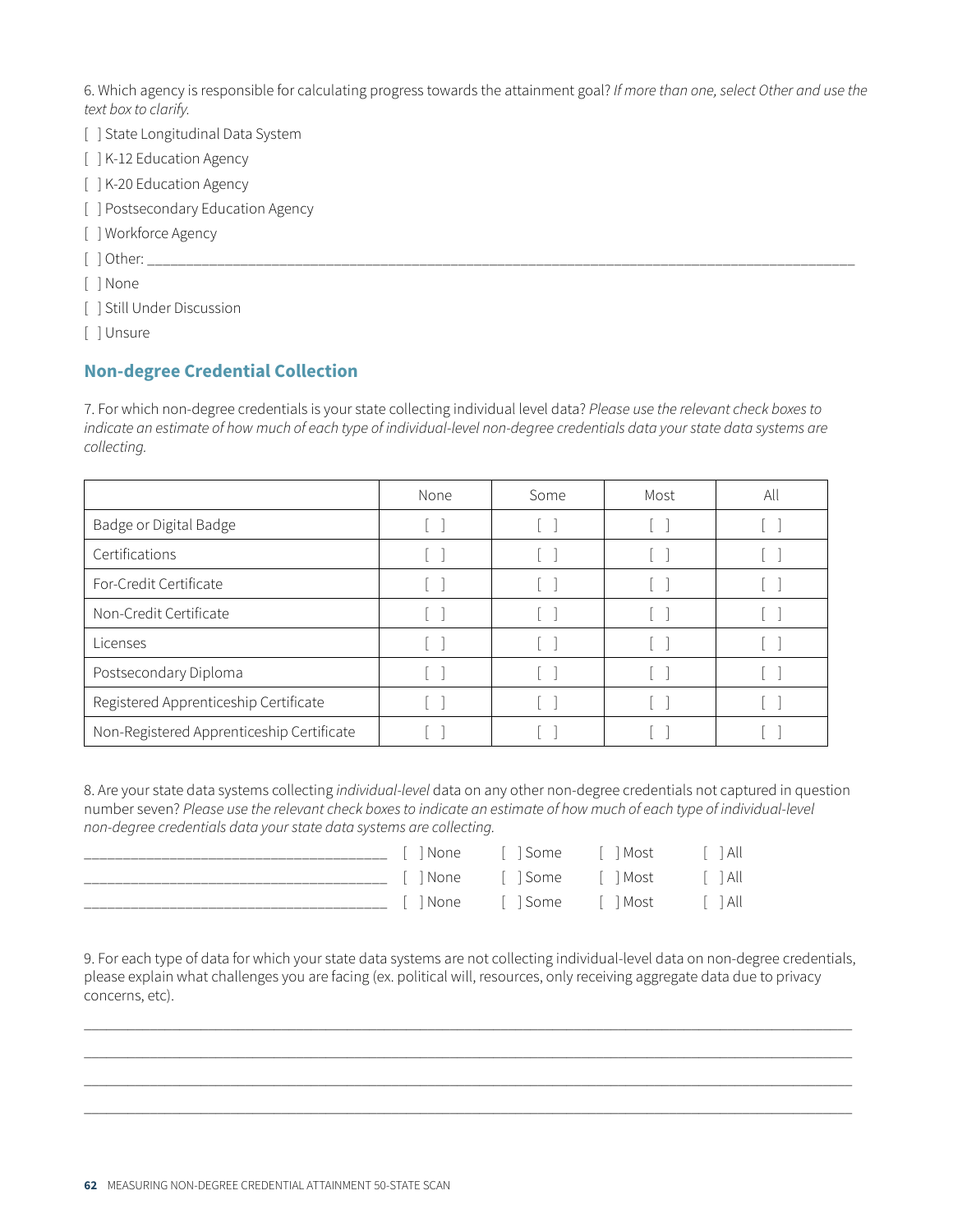10. If you would like to share additional information about your states' non-degree credential attainment data collection, please do so here.

 $\_$  , and the set of the set of the set of the set of the set of the set of the set of the set of the set of the set of the set of the set of the set of the set of the set of the set of the set of the set of the set of th  $\_$  , and the set of the set of the set of the set of the set of the set of the set of the set of the set of the set of the set of the set of the set of the set of the set of the set of the set of the set of the set of th  $\_$  , and the set of the set of the set of the set of the set of the set of the set of the set of the set of the set of the set of the set of the set of the set of the set of the set of the set of the set of the set of th  $\_$  , and the set of the set of the set of the set of the set of the set of the set of the set of the set of the set of the set of the set of the set of the set of the set of the set of the set of the set of the set of th

11. From which entities are you collecting individual-level data on non-degree credentials? Check all that apply.

- [ ] Apprenticeship Office
- [ ] Employers/Employer Associations
- [ ] Community Based Organizations
- [ ] Licensing bodies
- [ ] Proprietary Institutions
- [ ] Private Certification Vendors (ex. CompTIA)
- [ ] Public 2-Year Institutions
- [ ] Non-Profit 2-Year Institutions
- [] Workforce Agency
- [ ] Other \_\_\_\_\_\_\_\_\_\_\_\_\_\_\_\_\_\_\_\_\_\_\_\_\_\_\_\_\_\_\_\_\_\_\_\_\_\_\_\_\_\_\_\_\_\_\_\_\_\_\_\_\_\_\_\_\_\_\_\_\_\_\_\_\_\_\_\_\_\_\_\_\_\_\_\_\_\_\_\_\_\_\_\_\_\_\_\_\_\_\_
- [ ] Other \_\_\_\_\_\_\_\_\_\_\_\_\_\_\_\_\_\_\_\_\_\_\_\_\_\_\_\_\_\_\_\_\_\_\_\_\_\_\_\_\_\_\_\_\_\_\_\_\_\_\_\_\_\_\_\_\_\_\_\_\_\_\_\_\_\_\_\_\_\_\_\_\_\_\_\_\_\_\_\_\_\_\_\_\_\_\_\_\_\_\_
- [ ] None of the Above
- 12. Explain previous answer if desired.

13. Can you disaggregate your state's measure(s) of non-degree credential attainment by the following categories? *Check all that apply.* 

 $\_$  , and the set of the set of the set of the set of the set of the set of the set of the set of the set of the set of the set of the set of the set of the set of the set of the set of the set of the set of the set of th  $\_$  , and the set of the set of the set of the set of the set of the set of the set of the set of the set of the set of the set of the set of the set of the set of the set of the set of the set of the set of the set of th  $\_$  , and the set of the set of the set of the set of the set of the set of the set of the set of the set of the set of the set of the set of the set of the set of the set of the set of the set of the set of the set of th  $\_$  , and the set of the set of the set of the set of the set of the set of the set of the set of the set of the set of the set of the set of the set of the set of the set of the set of the set of the set of the set of th

- [ ] Age
- [ ] Economic Status
- [ ] English Language Learner
- [ ] 1st Generation students
- [ ] Gender
- [ ] Highest level of Educational Attainment
- [ ] Race/Ethnicity
- [ ] Veteran Status
- [ ] Other \_\_\_\_\_\_\_\_\_\_\_\_\_\_\_\_\_\_\_\_\_\_\_\_\_\_\_\_\_\_\_\_\_\_\_\_\_\_\_\_\_\_\_\_\_\_\_\_\_\_\_\_\_\_\_\_\_\_\_\_\_\_\_\_\_\_\_\_\_\_\_\_\_\_\_\_\_\_\_\_\_\_\_\_\_\_\_\_\_\_\_\_\_\_\_\_\_
- [ ] Other \_\_\_\_\_\_\_\_\_\_\_\_\_\_\_\_\_\_\_\_\_\_\_\_\_\_\_\_\_\_\_\_\_\_\_\_\_\_\_\_\_\_\_\_\_\_\_\_\_\_\_\_\_\_\_\_\_\_\_\_\_\_\_\_\_\_\_\_\_\_\_\_\_\_\_\_\_\_\_\_\_\_\_\_\_\_\_\_\_\_\_\_\_\_\_\_\_
- [] None of the Above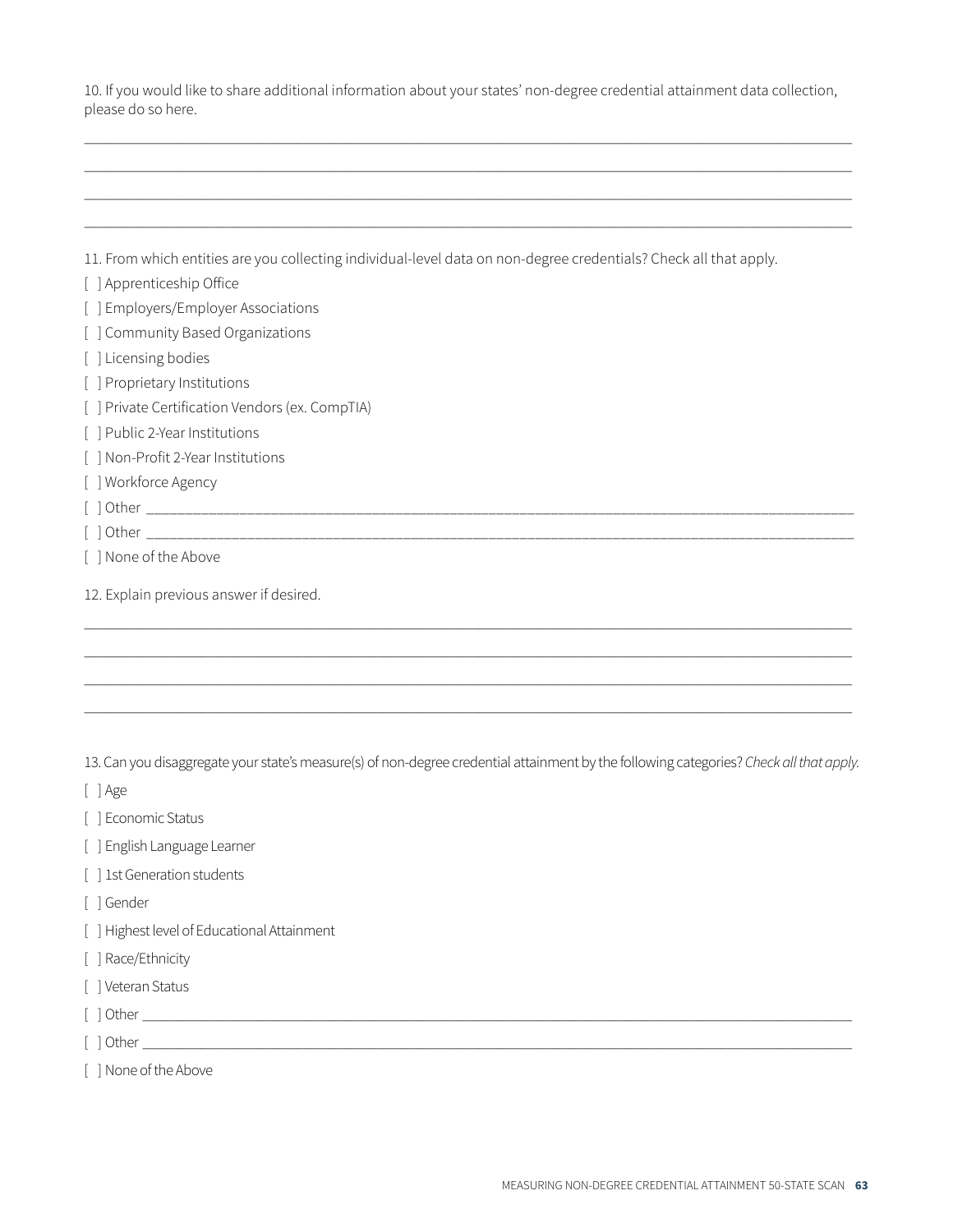#### **Longitudinal Data**

14. Does your state have a longitudinal data system? [ ] Yes [ ] No

15. If your state has a longitudinal data system, does it contain individual-level data about non-degree credentials? *Please use the relevant check boxes to indicate an estimate of how much of each type of non-degree credentials data your state longitudinal system is collecting.*

|                                              | None              | Some   | Most                       | All | My State Does<br>Not Have an<br><b>SLDS</b> |
|----------------------------------------------|-------------------|--------|----------------------------|-----|---------------------------------------------|
| Badge or Digital Badge                       | $\lceil$ $\rceil$ | $\Box$ | $\lceil$ $\rceil$          |     |                                             |
| Certifications                               | <b>Contract</b>   |        | m.                         |     |                                             |
| For-Credit Certificate                       |                   |        | $\mathcal{L}(\mathcal{A})$ |     |                                             |
| Non-Credit Certificate                       |                   |        | $\vert \ \ \vert$          |     |                                             |
| Postsecondary Diploma                        |                   |        | $\vert \ \ \vert$          |     |                                             |
| Registered Apprenticeship<br>Certificate     |                   |        | $\lceil$ $\rceil$          |     |                                             |
| Non-Registered Apprenticeship<br>Certificate |                   |        | $\sim$                     |     |                                             |
| Licenses                                     |                   |        |                            |     |                                             |

16. Is your longitudinal data system collecting *individual-leve*l data on any other non-degree credentials not captured in the previous question? *Please use the relevant check boxes to indicate an estimate of how much of each type of individual-level non-degree credentials data your state longitudinal data system is collecting.*

|  | Il None Il Some Il Most Il All           |  |
|--|------------------------------------------|--|
|  | [INone [ISome [IMost [IAll               |  |
|  | [   None       Some       Most       All |  |

17. For each type of non-degree credentials data which exists in at least one state data system, but is not captured in your state *longitudinal data system*, please explain what challenges you are facing.

 $\_$  , and the set of the set of the set of the set of the set of the set of the set of the set of the set of the set of the set of the set of the set of the set of the set of the set of the set of the set of the set of th  $\_$  , and the set of the set of the set of the set of the set of the set of the set of the set of the set of the set of the set of the set of the set of the set of the set of the set of the set of the set of the set of th  $\_$  , and the set of the set of the set of the set of the set of the set of the set of the set of the set of the set of the set of the set of the set of the set of the set of the set of the set of the set of the set of th  $\_$  , and the set of the set of the set of the set of the set of the set of the set of the set of the set of the set of the set of the set of the set of the set of the set of the set of the set of the set of the set of th

18. If you would like to share additional information about your states' non-degree credential attainment data collection, please do so here.

 $\_$  , and the set of the set of the set of the set of the set of the set of the set of the set of the set of the set of the set of the set of the set of the set of the set of the set of the set of the set of the set of th  $\_$  , and the set of the set of the set of the set of the set of the set of the set of the set of the set of the set of the set of the set of the set of the set of the set of the set of the set of the set of the set of th  $\_$  , and the set of the set of the set of the set of the set of the set of the set of the set of the set of the set of the set of the set of the set of the set of the set of the set of the set of the set of the set of th  $\_$  , and the set of the set of the set of the set of the set of the set of the set of the set of the set of the set of the set of the set of the set of the set of the set of the set of the set of the set of the set of th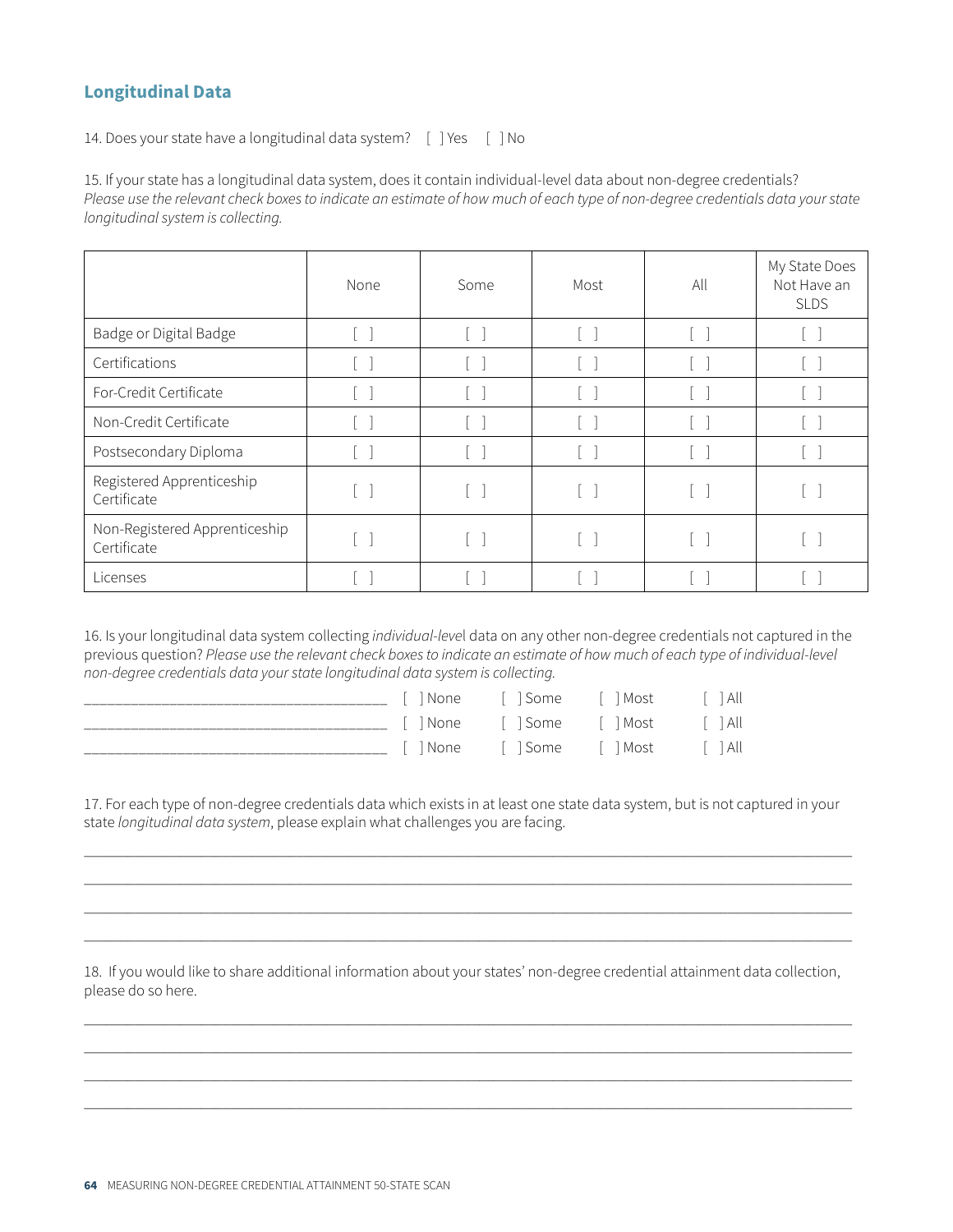#### **Analytical Capacity**

19. Does your state provide an unduplicated count of postsecondary credential attainment by not double counting individuals who have attained more than one postsecondary credential? [ ] Yes [ ] No

20. If you wish to provide more information about whether your state does or doesn't provide an unduplicated count of postsecondary non-degree credentials, please do so here.

 $\_$  , and the set of the set of the set of the set of the set of the set of the set of the set of the set of the set of the set of the set of the set of the set of the set of the set of the set of the set of the set of th  $\_$  , and the set of the set of the set of the set of the set of the set of the set of the set of the set of the set of the set of the set of the set of the set of the set of the set of the set of the set of the set of th  $\_$  , and the set of the set of the set of the set of the set of the set of the set of the set of the set of the set of the set of the set of the set of the set of the set of the set of the set of the set of the set of th  $\_$  , and the set of the set of the set of the set of the set of the set of the set of the set of the set of the set of the set of the set of the set of the set of the set of the set of the set of the set of the set of th

21. If you have any other information you wish to share about your states' ability to analyze non-degree credential attainment, please do so here.

 $\_$  , and the set of the set of the set of the set of the set of the set of the set of the set of the set of the set of the set of the set of the set of the set of the set of the set of the set of the set of the set of th  $\_$  , and the set of the set of the set of the set of the set of the set of the set of the set of the set of the set of the set of the set of the set of the set of the set of the set of the set of the set of the set of th  $\_$  , and the set of the set of the set of the set of the set of the set of the set of the set of the set of the set of the set of the set of the set of the set of the set of the set of the set of the set of the set of th  $\_$  , and the set of the set of the set of the set of the set of the set of the set of the set of the set of the set of the set of the set of the set of the set of the set of the set of the set of the set of the set of th

#### **Credentials of Value**

22. Is your state developing a statewide list of "credentials of value" used to administer financial aid, workforce development, or other programs? [ ] Yes [ ] No

23. If yes, which activities does your state conduct to identify and promote credentials of value? *Check all that apply.* 

- [ ] Determine which programs of study and occupations have a current or projected gap between supply and employer demand
- [ ] Identify programs of study associated with high-demand industries or occupations for workforce development
- [ ] Analyze employment rates and/or average earnings for people with different credentials
- [ ] Get regular input from multiple businesses about the skills and credentials they look for when hiring
- $\lceil$  dther:
- $\lceil$  ] Other:

[ ] None of the above

- [ ] Unsure
- [ ] My State is Not Developing a List of Credentials of Value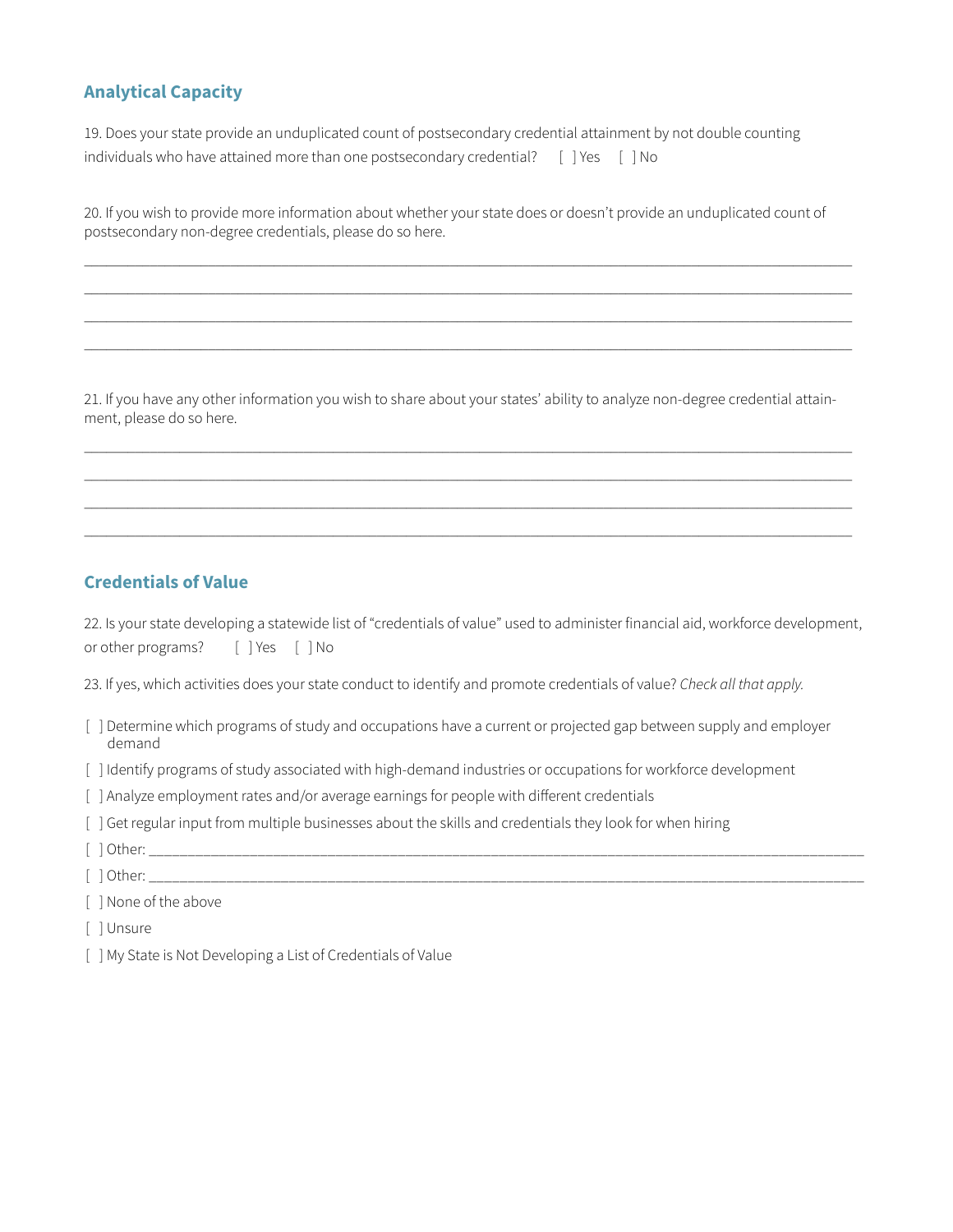24. If you wish to provide any other information about your states' efforts to determine which credentials are of value, please do so here.

Thank You!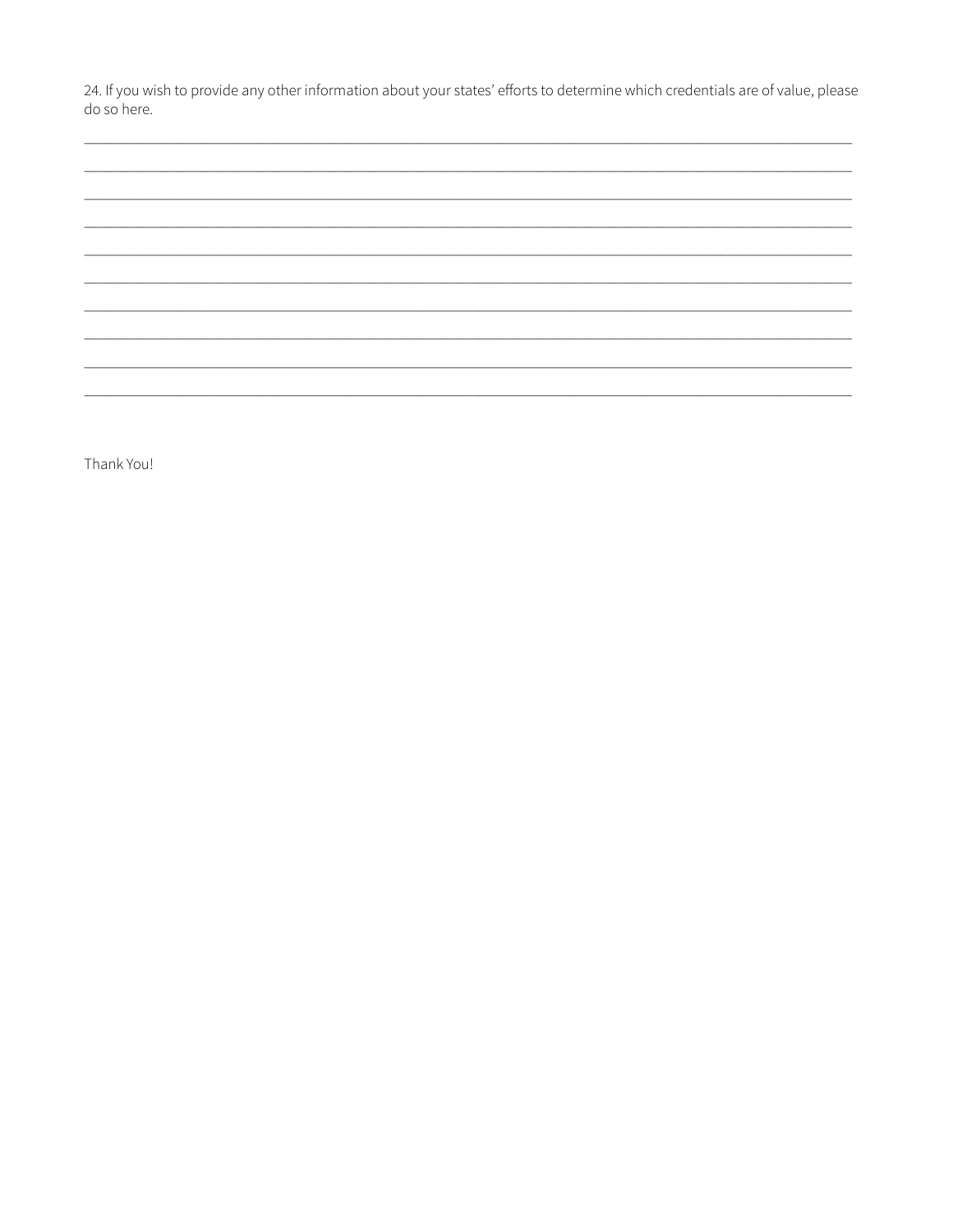#### ENDNOTES

- 1 See Carnevale, Anthony; Rose, Stephen; and Hanson, Andrew; "Certificates: Gateway to Gainful Employment and College Degrees," Georgetown University Center on Education and the Workforce, June 2012, [https://1gyhoq479ufd3yna29x7u](https://1gyhoq479ufd3yna29x7ubjn-wpengine.netdna-ssl.com/wp-content/uploads/2014/11/Certificates.FullReport.061812.pdf)[bjn-wpengine.netdna-ssl.com/wp-content/uploads/2014/11/Certificates.FullReport.061812.pdf](https://1gyhoq479ufd3yna29x7ubjn-wpengine.netdna-ssl.com/wp-content/uploads/2014/11/Certificates.FullReport.061812.pdf); Ewert, Stephanie; Kominski, Robert; "Measuring Alternative Educational Credentials 2012," United States Census Bureau, January 2014, <https://www.census.gov/prod/2014pubs/p70-138.pdf>.
- 2 Ewert and Kominski, "Measuring Alternative Educational Credentials: 2012."
- 3 Carnevale, Rose, and Hanson, "Certificates: Gateway to Gainful Employment and College Degrees."
- 4 "States with Higher Education Attainment Goals," HCM Strategists, accessed March 23, 2018, [http://strategylabs.lumin](http://strategylabs.luminafoundation.org/wp-content/uploads/2014/02/State-Attainment-Goals.pdf)[afoundation.org/wp-content/uploads/2014/02/State-Attainment-Goals.pdf](http://strategylabs.luminafoundation.org/wp-content/uploads/2014/02/State-Attainment-Goals.pdf).
- 5 Id.
- 6 Jenkins, Scott, "Rising to the Attainment Challenge: States Target Data, Equity," June 2017, [https://www.luminafounda](https://www.luminafoundation.org/news-and-views/rising-to-the-attainment-challenge-states-target-data-equity)[tion.org/news-and-views/rising-to-the-attainment-challenge-states-target-data-equity](https://www.luminafoundation.org/news-and-views/rising-to-the-attainment-challenge-states-target-data-equity).
- 7 "Registered Apprenticeship Data FAQ's," Workforce Data Quality Campaign, [http://www.workforcedqc.org/sites/default/](http://www.workforcedqc.org/sites/default/files/images/3%2031%20Apprentice_FAQ_2pg_web.pdf) [files/images/3%2031%20Apprentice\\_FAQ\\_2pg\\_web.pdf](http://www.workforcedqc.org/sites/default/files/images/3%2031%20Apprentice_FAQ_2pg_web.pdf).
- 8 "Student Industry Certifications Overview," Tennessee Department of Education Division of College, Career and Technical Education, October 2017, [https://www.tn.gov/content/dam/tn/education/ccte/cte/cte\\_certs\\_guidance.pdf](https://www.tn.gov/content/dam/tn/education/ccte/cte/cte_certs_guidance.pdf).
- 9 See Leventoff, Jenna, "Programs that Work: Quality Assurance for Short-Term Occupational Programs," Workforce Data Quality Campaign, January 2017, [http://www.workforcedqc.org/sites/default/files/images/WDQC-ProgramsThat-](http://www.workforcedqc.org/sites/default/files/images/WDQC-ProgramsThatWork-web.pdf)[Work-web.pdf](http://www.workforcedqc.org/sites/default/files/images/WDQC-ProgramsThatWork-web.pdf).
- 10 See Leventoff, Jenna, "New Jersey Releases List of Industry-Valued Credentials," Workforce Data Quality Campaign, October 2016, <http://www.workforcedqc.org/news/blog/new-jersey-releases-list-industry-valued-credentials>.